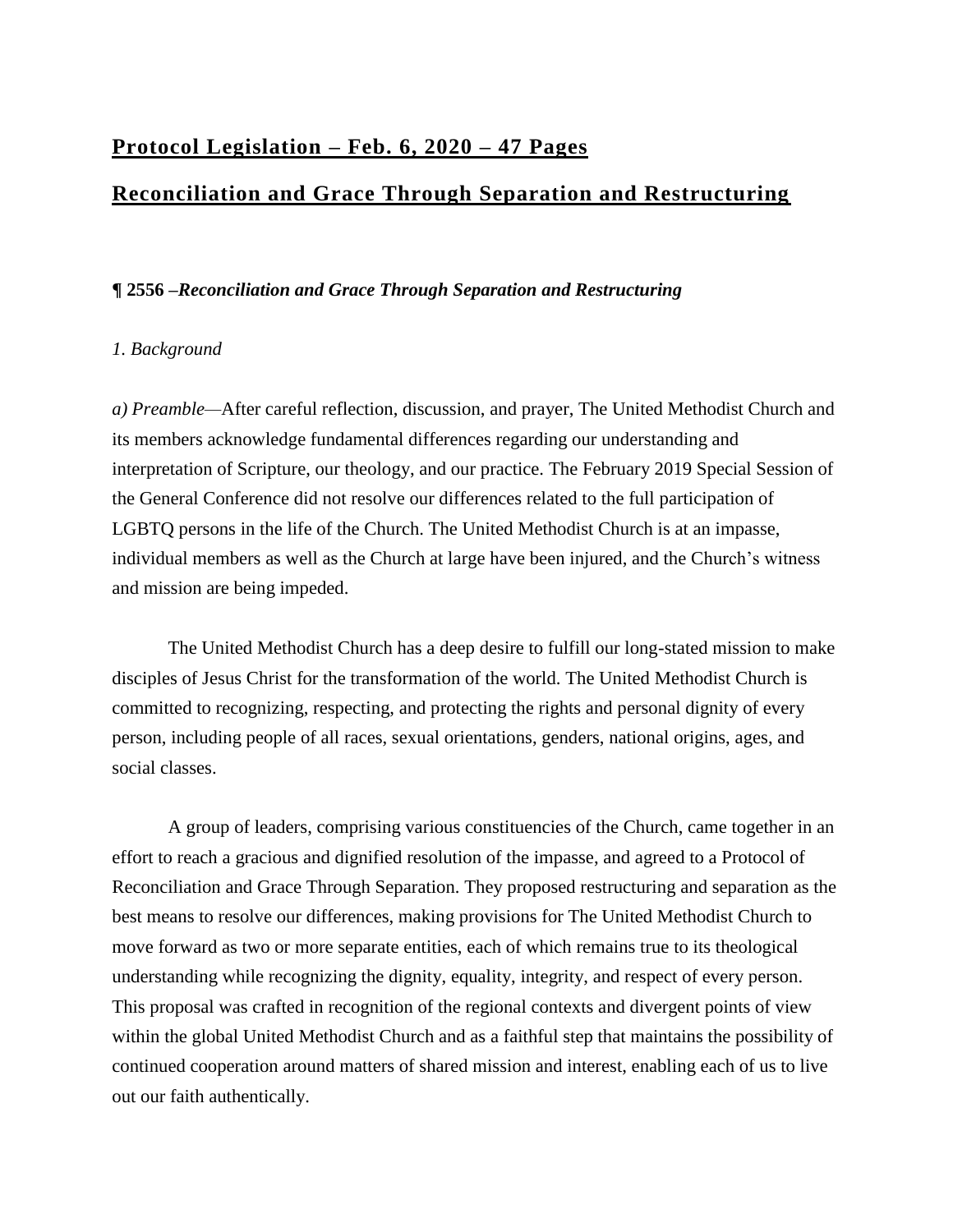The General Conference agrees with these principles and enacts this new paragraph to implement the recommendations made in the Protocol. The alternatives to implementing the Protocol in its final negotiated form are likely to result in further conflict, loss of churches and members, and litigation, all of which have occurred in other denominations dealing with similar conflicts.

We envision a new future for the people of The United Methodist Church to avoid further harm to one another, including Lesbian, Gay, Bisexual, Transgender, and Queer United Methodists and their families and friends, as well as further harm to the church universal and to those with whom we strive to share the Gospel of Jesus Christ. We seek to move away from the caustic atmosphere that has often marked conversation in The United Methodist Church and to move into a new season where we set one another free as we send each other into our respective mission fields to multiply our witness for Christ.

We envision an amicable separation in The United Methodist Church that would provide a pathway to new denominations of the Methodist movement and a restructuring of The United Methodist Church. These new denominations, though separate, will continue the rich heritage of the Methodist movement, while being free to share their respective witnesses for Christ unhindered by those with whom they have been in conflict.

We envision the post-separation United Methodist Church will strive to create a structure of regional conferences to facilitate ministry adaptable to regional contexts, and we further envision that the post-separation United Methodist Church will repeal the Traditional Plan and remove all other restrictive language related to LGBTQ persons. Not all traditional United Methodists may choose to separate from The United Methodist Church and join a New Methodist Denomination. We envision the Post-Separation United Methodist Church will strive to be a place where traditional United Methodists can continue to serve. As any separation occurs, we will release one another through the terms of this Protocol to joyful obedience to Christ's call on our lives.

*b) Authority—*Under ¶ 16 of the Constitution, the General Conference has "full legislative power over all matters distinctively connectional." The impasse over the nature and condition of the inclusion of LGBTQ persons arises from deep theological disagreements and is impeding the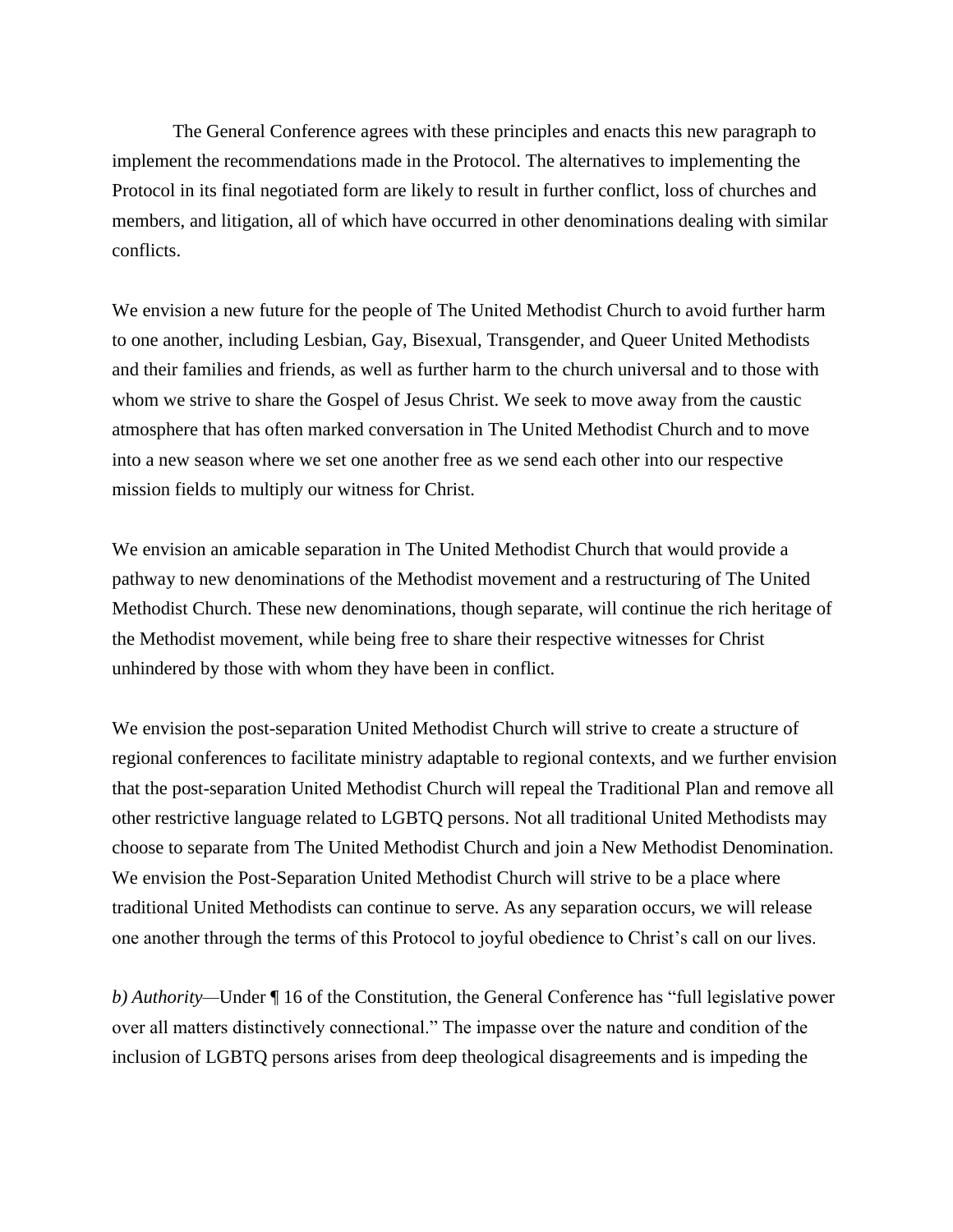work of the Church. An impasse that has impeded the work of the Church for so long resulting in an agreement to separate qualifies as a distinctively connectional issue.

The General Conference's legislative power extends not only to the subject matters listed in ¶¶ 16.1-15 of the Constitution, but to "such other legislation as may be necessary, subject to the limitations and restrictions of the Constitution of the Church." (¶ 16.16). This legislative power includes formalizing all ecumenical relationships, and providing for the organization, promotion, and administrative work of the Church outside the United States (¶ 16.4). In addition, the Judicial Council has already held that annual conferences have the right under ¶ 33 of the Constitution to vote to withdraw from The United Methodist Church, but this right is subject to the General Conference's authority under  $\P$  16.3 and  $\P$  33 to regulate the process and set conditions for an annual conference to separate from The United Methodist Church (Judicial Council Decision 1366). A decision by a central conference or annual conference to separate from The United Methodist Church to form or join a New Methodist Denomination shall include all its local churches unless a local church (or an annual conference within a central conference) affirmatively votes to stay.

When an Annual Conference is remaining in The United Methodist Church, allowing local churches to separate on essentially the same terms and conditions is a distinctly connectional issue, and is consistent with the General Conference's authority to identify the circumstances in which the denomination's beneficial interest in local church property may be relinquished without necessarily requiring a majority vote of the annual conference members (e.g.  $\parallel$  2540,  $\parallel$ 2541 and ¶ 2548).

Any certification required in this paragraph is provided for in ¶¶ 45-49 and 403*f* and is ministerial and administrative only; it does not delegate any power to the Council of Bishops, a College of Bishops, or a resident bishop.

#### *c) Definitions of terms within ¶ 2556.*

(1) LGBTQ shall mean the community that includes several subsets of persons based on their sexual orientation or gender identity/expression. The letters of the acronym stand for Lesbian, Gay, Bisexual, Transgender, and Queer (a non-binary self-identifier). The term non-binary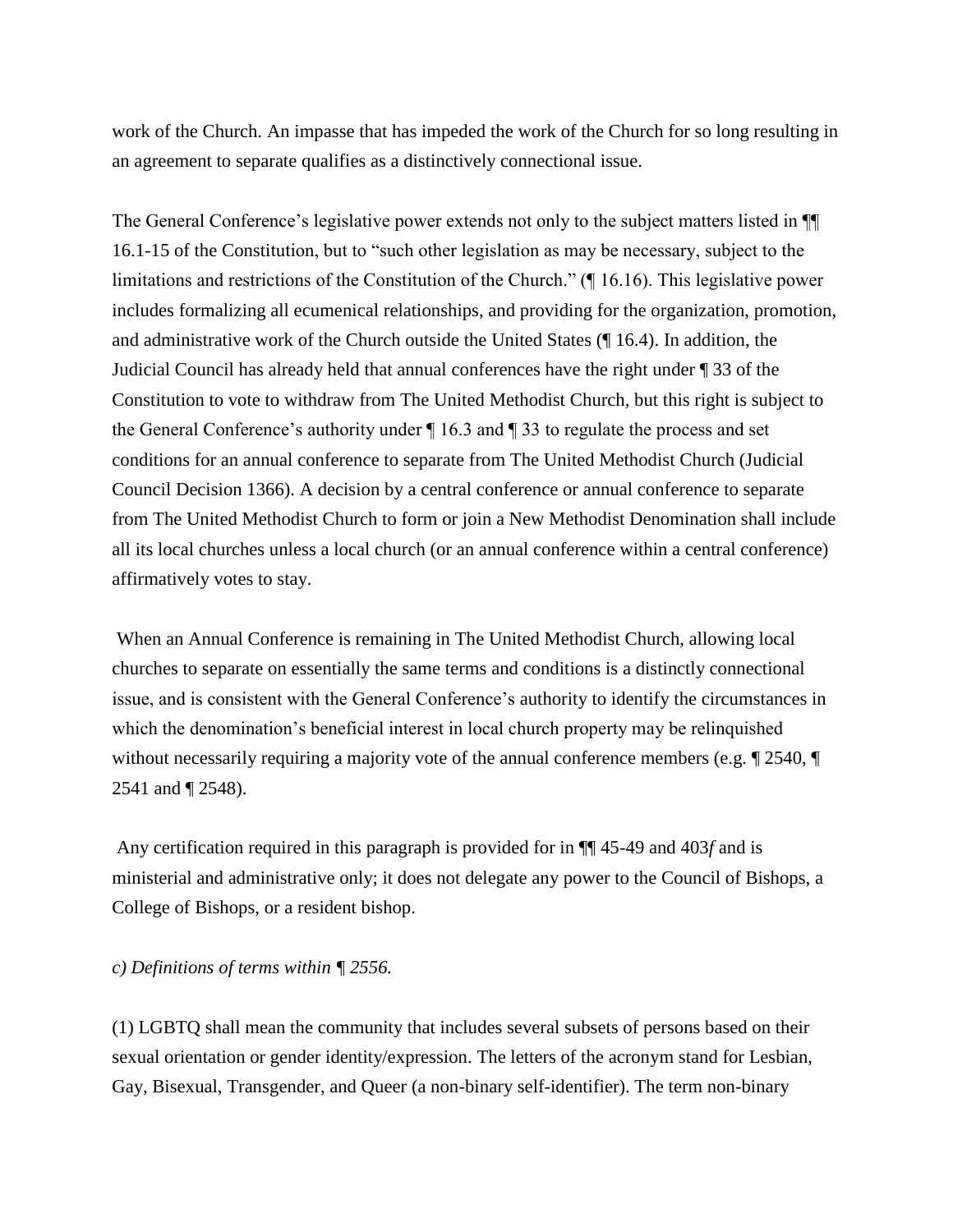recognizes that some who identify as queer don't identify with either of the two sexes, male or female.

(2) New Methodist Denomination shall mean any entity that meets the criteria in ¶ 2556.2.

(3) Post-separation United Methodist Church shall mean The United Methodist Church after the formation of a New Methodist Denomination under this ¶ 2556.

(4) Traditionalist Methodist Denomination shall mean a New Methodist Denomination that maintains the current stance of the *Book of Discipline* regarding the definition of marriage and ordination standards related to lesbian, gay, bisexual, transgender, and queer persons.

(5) Affiliated Institution shall mean any institution or entity that is not part of, but is affiliated with (in whole or in part), The United Methodist Church or a jurisdictional conference, annual conference, central conference, or local church through ownership, governance, control, agreement, historical ties, common religious bonds and convictions, or otherwise. This includes but is not limited to, foundations, schools, non-profits, boards, agencies, health and welfare organizations, or other legal entities.

(6) Controlled Entity shall mean an Affiliated Institution that is owned or otherwise legally controlled by a central conference, annual conference (including its districts), or a local church.

(7) A local church shall mean any local United Methodist church, inside or outside the United States.

(8) Separation Date shall mean the separation date in a separation agreement under this ¶ 2556 (or as extended by the parties to that agreement) when a central conference, annual conference, and/or local church ceases to be part of The United Methodist Church and becomes part of a New Methodist Denomination.

*d) Effective Date—*All provisions of ¶ 2556 shall take effect upon the adjournment of General Conference 2020. The provisions of this paragraph shall not be included in any call for any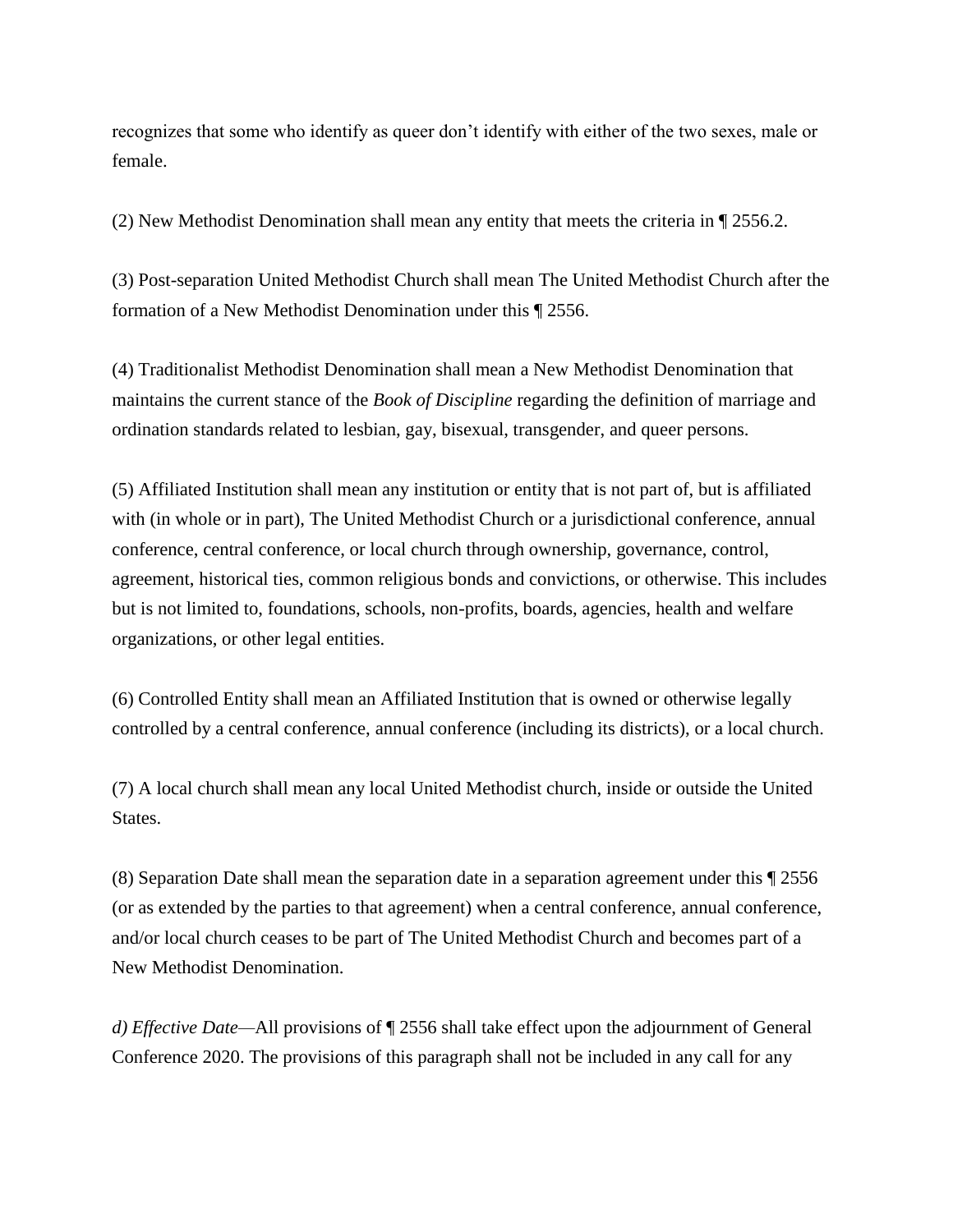special session of the General Conference to be held prior to the convening of the regular session of the 2024 General Conference.

e) *Effect on Other Provisions*—This new ¶ 2556 supersedes any other provisions of the *Book of Discipline,* not in the Constitution, that might otherwise be applicable to or conflict with the processes addressed in this paragraph, unless they are expressly incorporated by reference. The provisions in this paragraph are intended to be the sole provisions applicable regarding separation from The United Methodist Church in order to form or join a New Methodist Denomination, and regarding the relationship of The United Methodist Church to New Methodist Denominations formed as a result of restructuring that occurs under this ¶ 2556. Other disaffiliation procedures, including those found in ¶ 2553, shall be superseded by the procedures outlined in this paragraph. Notwithstanding the foregoing, nothing in ¶ 2556 shall affect existing, unrelated provisions in the *Book of Discipline* concerning ecumenical agreements, such as those relating to transfer of clergy to other denominations.

*f) Severability—If* any provision in  $\mathbb{I}$  2556 is determined to be invalid or unconstitutional, that decision shall not affect the remainder of the provisions.

 2. *New Methodist Denominations—*The United Methodist Church hereby creates a pathway for the development of new denominations of Methodism as set forth below. The United Methodist Church shall continue as the denomination for all central conferences, annual conferences, and local churches that do not choose to separate and form or join a New Methodist Denomination. New Methodist Denominations may be formed by the process set forth in this paragraph, including any Traditionalist Methodist Denomination that maintains the current stance of the *Book of Discipline* regarding the definition of marriage and ordination standards related to lesbian, gay, bisexual, transgender, and queer persons. A motion to separate from The United Methodist Church, in order to align with a New Methodist Denomination, shall specify the new denomination to be aligned with, the proposed Separation Date, and name the persons or body of the annual conference authorized to enter into a Separation Agreement on its behalf.

*a) Conditional Qualification—*The United Methodist Council of Bishops shall conditionally recognize as a New Methodist Denomination, with which local churches and annual conferences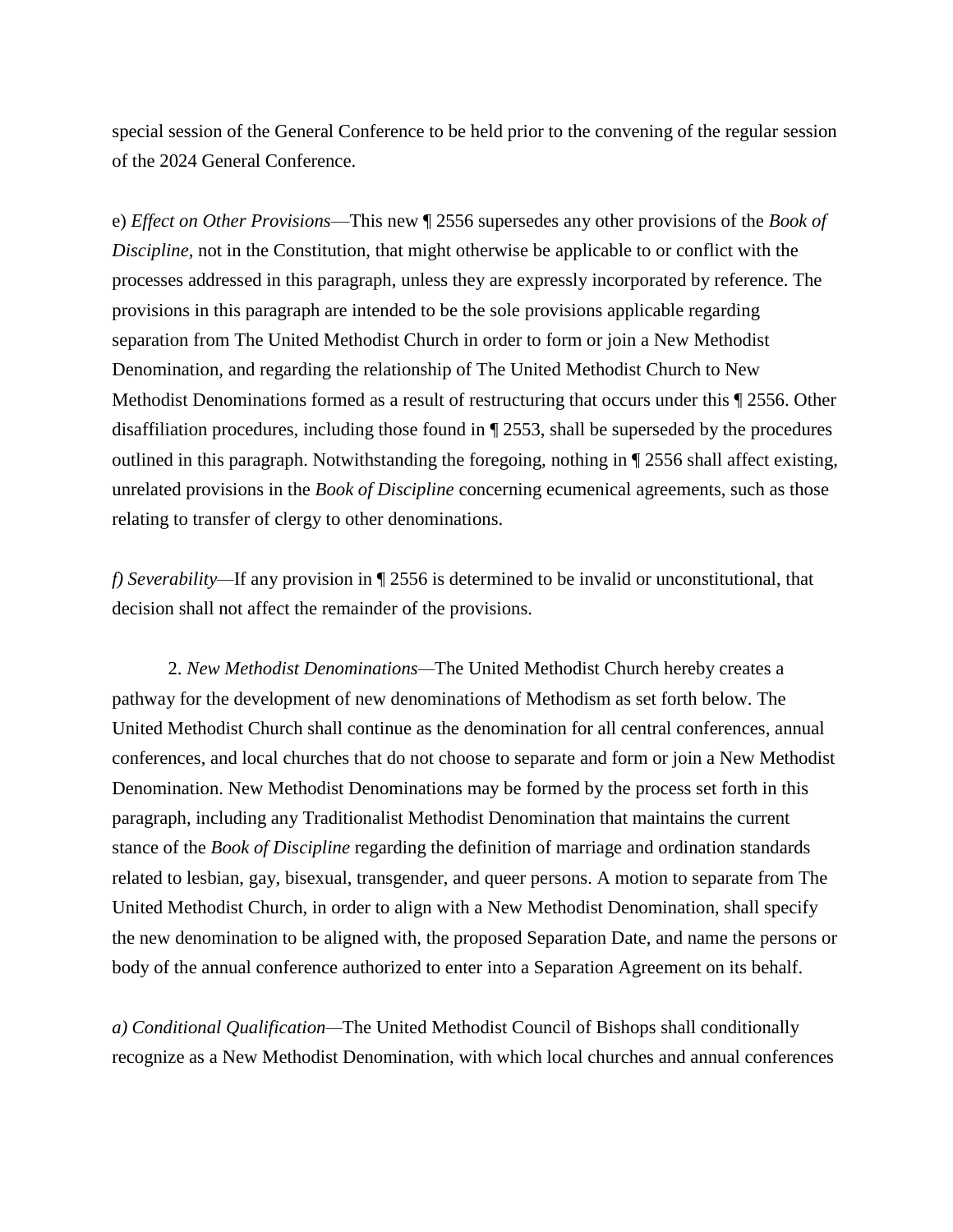may opt (by vote or default) to align, any proposed association of local churches, annual conferences, or central conferences that meets all of the following criteria:

(1) The leadership group forming the new denomination must register their intent to form a New Methodist Denomination with the Secretary of the Council of Bishops by May 15, 2021.

(2) The New Methodist Denomination must propose a distinct legal existence, reflecting its polity, through incorporation of the New Methodist Denomination or incorporation of an administrative entity that is recognized under the applicable laws where it is organized.

(3) The New Methodist Denomination must propose to follow doctrinal standards consistent with the Articles of Religion of The Methodist Church, the Confession of Faith of the Evangelical United Brethren Church, and the General Rules of the Methodist Church, as set out in ¶ 104 of the *Book of Discipline.*

(4) The New Methodist Denomination must propose a definite and distinct ecclesiastical governance structure.

(5) The New Methodist Denomination must have written expressions of intent to align from a minimum of 100 United Methodist local churches, regardless of jurisdiction or geography, inside or outside the United States, that have voted under this paragraph or otherwise declared their intent to end their connectional relationship with The United Methodist Church to form or join together with others to form a New Methodist Denomination. It may also include new local churches formed by members who have left United Methodist local churches.

*b) Access*—Any proposed New Methodist Denomination that has registered its intent with the Secretary of the Council of Bishops (¶ 2556.2*a*) on or before May 15, 2021 shall be allowed to share information about the proposed New Methodist Denomination with central conference and annual conference members, as well as local church leaders, prior to any vote by such conferences or churches on whether to separate from The United Methodist Church to join a New Methodist Denomination. United Methodist bishops, clergy, and other leaders shall forward pertinent information to central and annual conference members, clergy, and local church leaders, and they shall not hinder representatives of the proposed New Methodist Denominations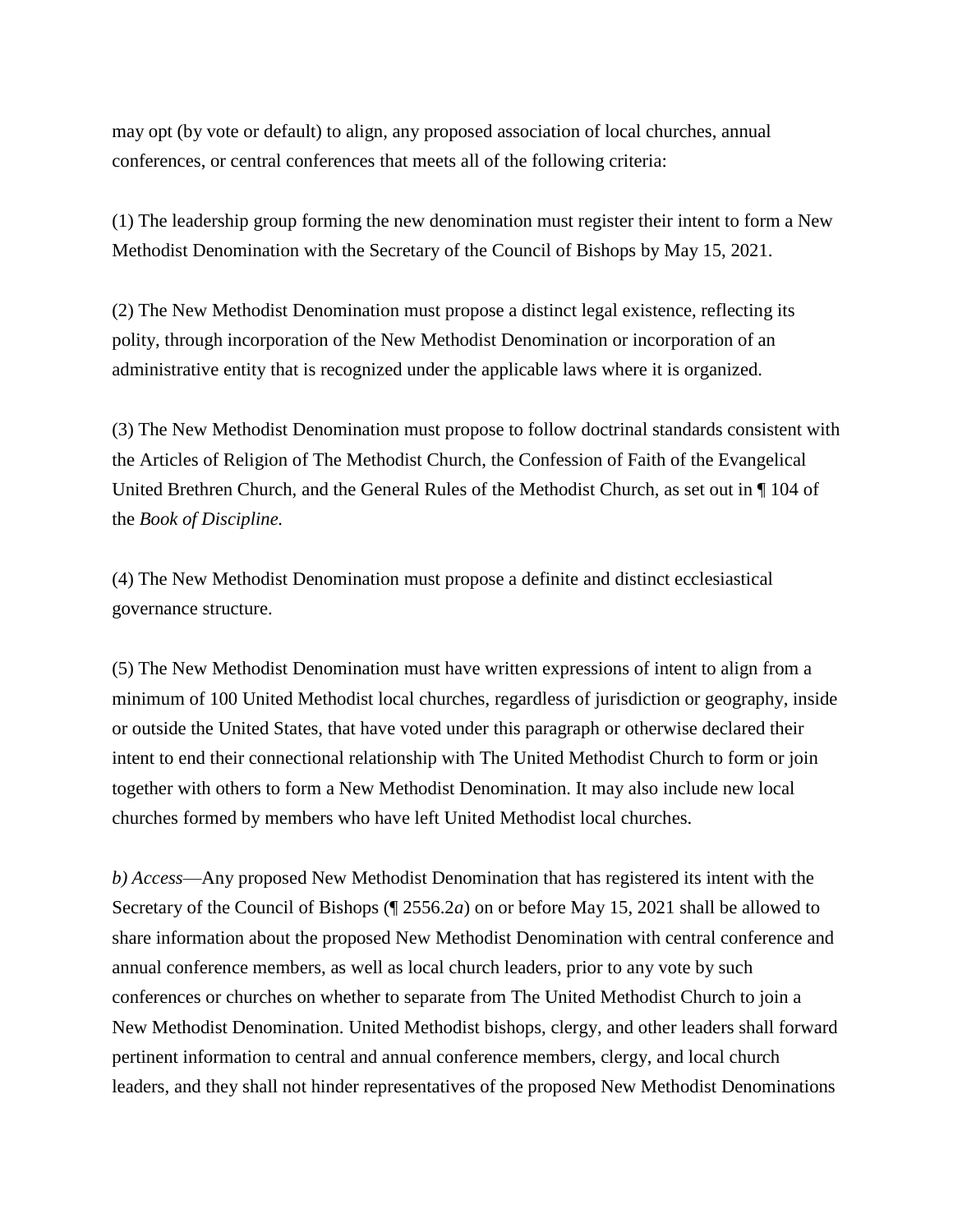formed out of this paragraph from meeting with interested parties. Resident Bishops shall be notified of any meetings with interested parties. Meetings that take place on the property of a local church shall abide by the provisions of the *Book of Discipline* regarding use of local church property, including but not limited to ¶ 2533 and the consent of the appointed clergy.

 *c) Qualification—*The conditional qualification in ¶ 2556.2*a* provides recognition for voting. The qualification provided in ¶ 2556.2*c* is necessary in order to form separation and ecumenical agreements. Upon review of the information required for Conditional Qualification in ¶ 2556.2*a*, along with any additional documentation demonstrating that the following requirements in ¶ 2556.2*c* have been met, the United Methodist Council of Bishops shall, if all requirements have been met, certify compliance with the requirements and recognize as a New Methodist Denomination, for all purposes under ¶ 2556, any association of local churches, annual conferences, or central conferences that meets the following criteria:

(1) The New Methodist Denomination must have a distinct legal existence, reflecting its polity, through incorporation of the New Methodist Denomination or incorporation of an administrative entity, that is able to be recognized under the applicable laws where it is organized.

(2) The New Methodist Denomination must follow doctrinal standards consistent with the Articles of Religion of The Methodist Church, the Confession of Faith of the Evangelical United Brethren Church, and the General Rules of the Methodist Church, as set out in ¶ 104 of the *Book of Discipline.*

(3) The New Methodist Denomination must have a definite and distinct ecclesiastical governance structure.

(4) The New Methodist Denomination must have a minimum of 100 United Methodist local churches, regardless of jurisdiction or geography, inside or outside the United States, that have voted under this paragraph to change their connectional relationship with The United Methodist Church to form or join together with others to form a New Methodist Denomination. It may also include new local churches formed by members who have left United Methodist local churches.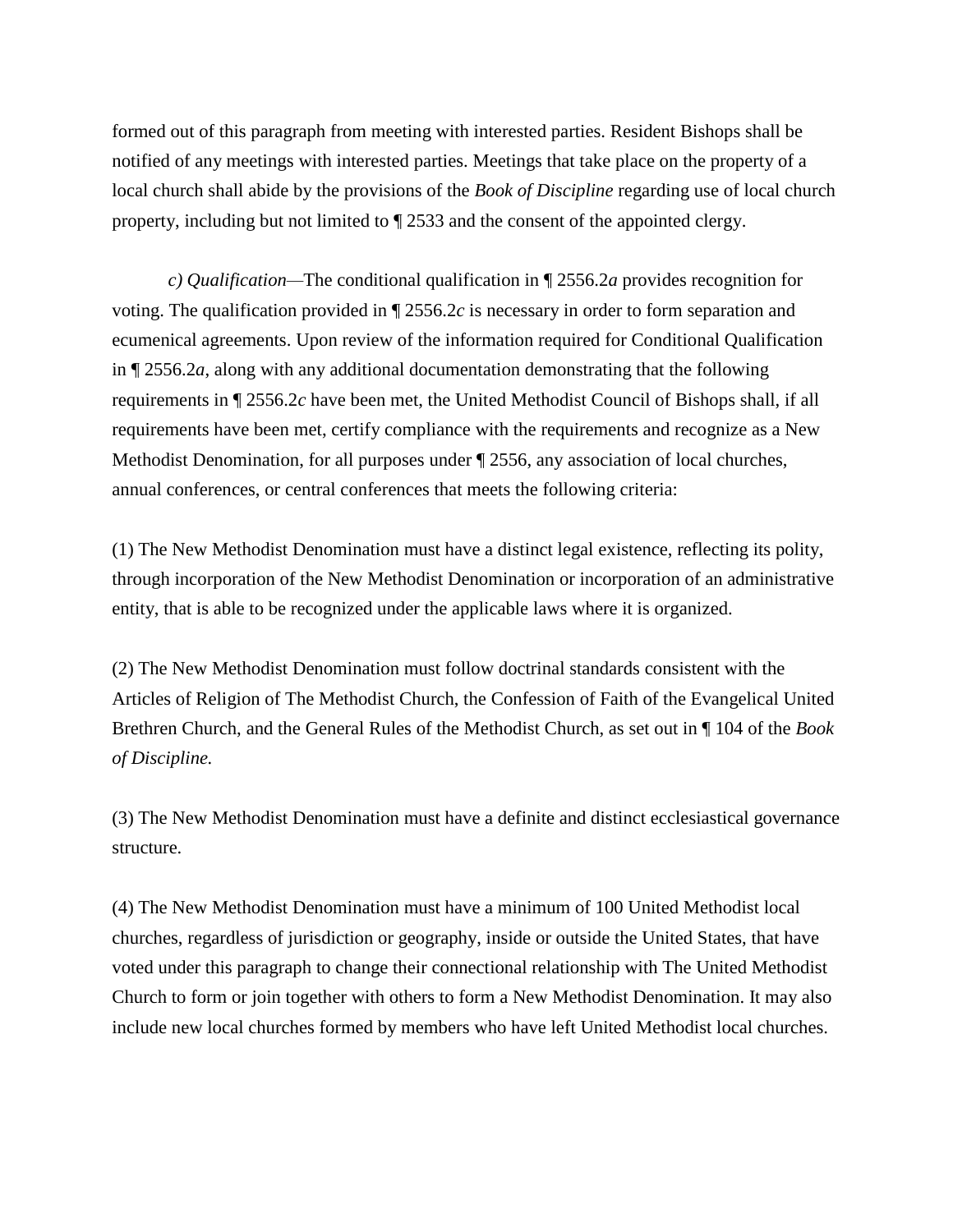(5) An association that satisfies these criteria shall be considered a New Methodist Denomination, and it is the belief of the General Conference that such associations share common religious bonds and convictions with The United Methodist Church.

(6) Whether the New Methodist Denomination or its constituent entities, or both, is able to assume pension liabilities under a separate pension plan administered by the General Board of Pension and Health Benefits (also called Wespath), shall be determined under ¶ 2556.8*c*. If these entities are not able to assume pension liabilities under the terms of ¶ 2556.8*c*, the annual conferences and local churches in the United States aligning with the New Methodist Denomination are subject to the terms of ¶ 2556.8*c*(4).

(7) References in this paragraph to the rights and obligations of the New Methodist Denomination shall include any constituting entity, including any administrative entity it may create that has the power to make or enforce contracts.

(8) Annual conferences or local churches that separate from The United Methodist Church to form or join a New Methodist Denomination must relinquish all ecumenical relationships with other denominations that were acquired during their affiliation with The United Methodist Church, but may re-establish such relationships following separation through their own dialogues.

3. *Process* o*f alignment outside the United States—*The following shall be the process for churches in the central conferences to separate from The United Methodist Church to align with a New Methodist Denomination.

*a) Central Conferences—*Notwithstanding the terms of ¶ 572 or other provisions of the *Discipline* not in the Constitution, a central conference may by two-thirds vote of those members present and voting at a regular or called session choose to form or join a New Methodist Denomination. The central conference shall consider this decision upon motion from the floor that is supported by one-fifth of its members present and voting or may do so through its normal processes. The central conference may also call a special session for such purpose upon motion from the floor or through its normal processes. If the central conference does not vote to separate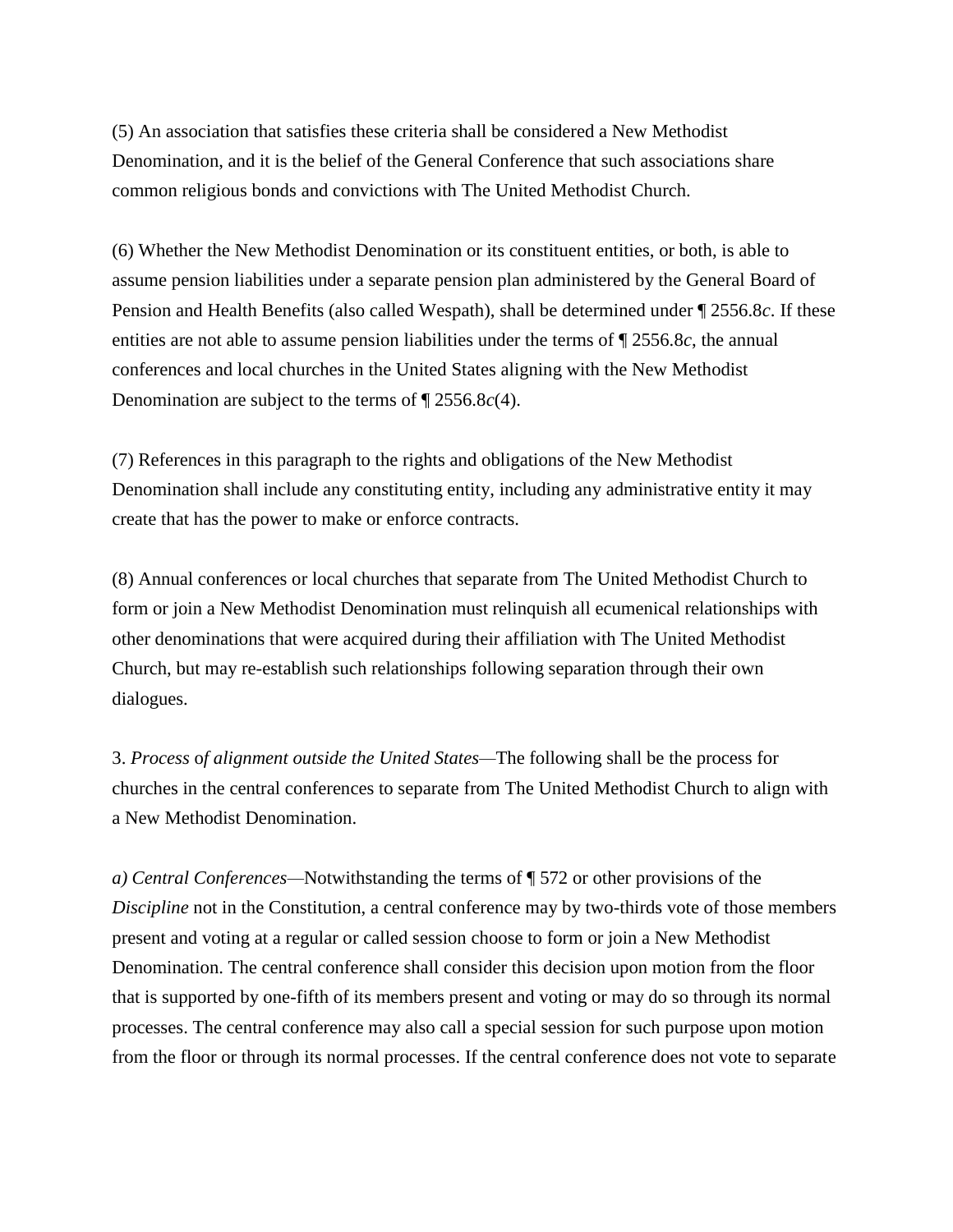by December 31, 2021, it shall by default remain with the post-separation United Methodist Church.

*b) Annual Conferences—*Notwithstanding the terms of ¶ 572 or other provisions of the *Discipline*  not in the Constitution, annual conferences that disagree with the decision of their central conference and wish to remain in The United Methodist Church (if the central conference has voted to separate) or to form or join a New Methodist Denomination (if the central conference has opted, by vote or default, to remain in The United Methodist Church), may, by a vote of 57 percent of those lay and clergy members present and voting at a regular or called session, choose, as applicable, to remain in The United Methodist Church or to form or join a New Methodist Denomination. The annual conference shall consider this decision upon motion from the floor that is supported by one-fifth of its lay and clergy members present and voting or may do so through its normal processes. The annual conference may also call a special session for this purpose upon motion from the floor or through its normal processes. If the annual conference does not vote to be in a different denomination from that of its central conference by July 1, 2022, it shall by default continue with the denomination of the central conference.

*c) Lay Equalizing Members*—For the purposes of this decision, all lay equalizing members shall be elected, as required by ¶ 32, except as otherwise provided for in the Constitution. The formula used by the annual conference in the election of lay equalizing members shall be made public prior to the annual conference session at which the decision regarding alignment is made.

*d) Local Churches—*Local churches in the central conferences that disagree with the alignment decision (by vote or default) of their annual conference, may, by a vote of those professing members present and voting at a regular or called church conference, choose, as applicable, to remain in The United Methodist Church, or to separate and form or join a New Methodist Denomination. The church council or equivalent body of each local church shall determine in advance whether to require a simple majority or two-thirds vote for such a decision. A vote on any such motion shall occur in a church conference held not more than 60 days after the request for such a vote is made by the church council or the pastor to the district superintendent. Notwithstanding other provisions in the *Book of Discipline*, such church conferences shall be held in consultation with the district superintendent, who shall without exercising discretion authorize such church conferences according to the process laid out in ¶ 246. Local churches not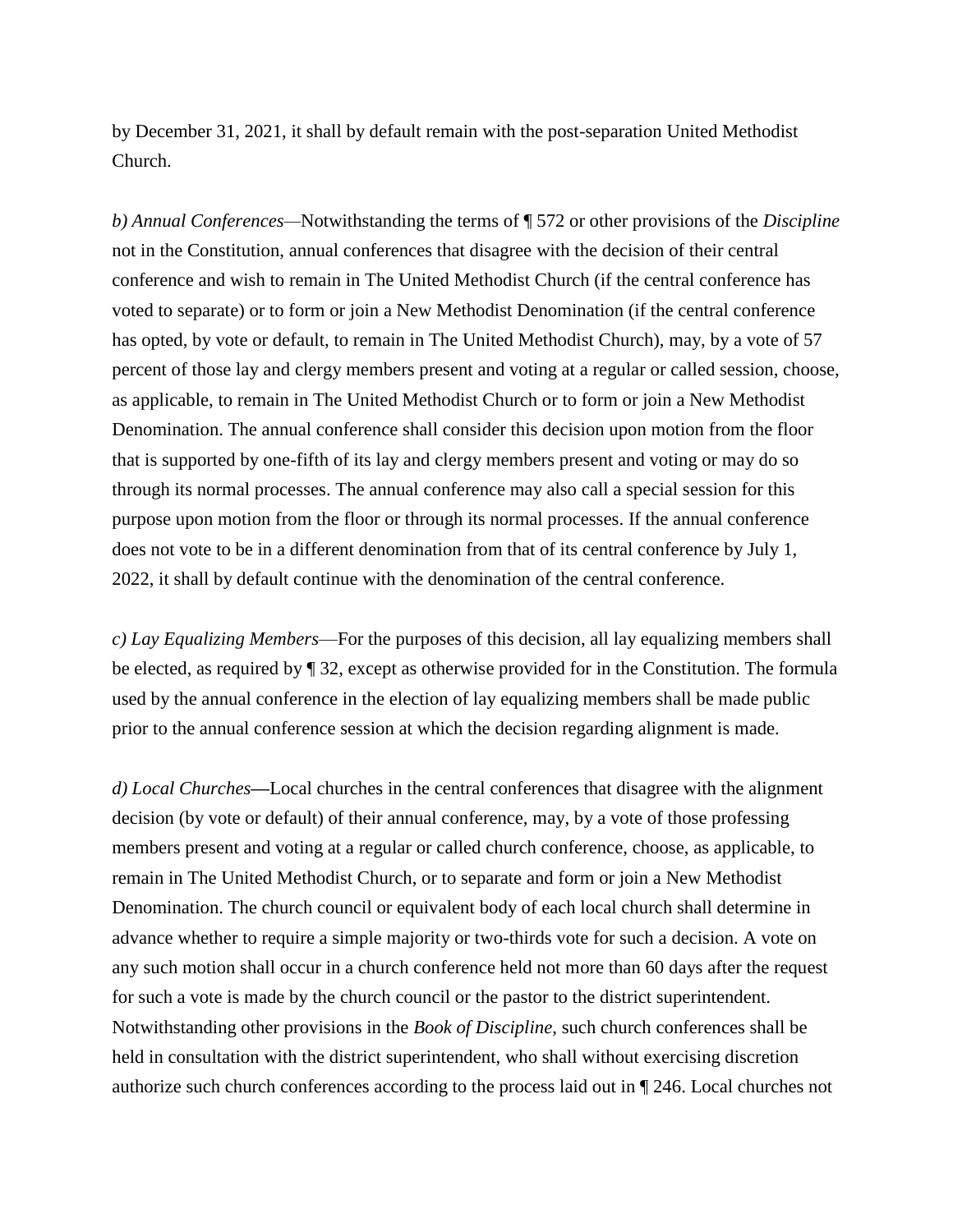taking a vote by December 31, 2024, shall by default remain in the denomination of their annual conference.

*e) Wesley Foundations—*Wesley Foundations or other worshipping communities that are not local churches shall be considered as local churches under this paragraph and may decide their alignment by vote of their governing boards or other normal governing process. Local churches disaffiliating from The United Methodist Church and not joining a New Methodist Denomination shall not be covered by this ¶ 2556.3*e* and shall use the process established by ¶ 2556.12. The process found in ¶ 2556.12 can be used to the extent it is applicable under local law by local churches outside of the U.S.

*f) Approval—*Notwithstanding other provisions of the *Discipline* that are not in the Constitution, a local church's decision to separate from The United Methodist Church to form or join a New Methodist Denomination formed under this ¶ 2556.3 does not require approval by a vote of the annual conference members, and the annual conference or its leaders shall not hinder churches from taking all steps necessary to effectuate that decision as long as the conditions for separation specified in this  $\P$  2556 are fulfilled.

4. *Process of alignment in the United States*—The following shall be the process for churches in the United States to separate from The United Methodist Church to align with a New Methodist Denomination.

*a) Annual Conferences—*An annual conference may, by a vote of 57 percent of the lay and clergy members present and voting at a regular or called session, choose to separate from The United Methodist Church to form or join a New Methodist Denomination. The annual conference shall consider this decision upon motion from the floor that is supported by one-fifth of its lay and clergy members present and voting or may do so through its normal processes. The annual conference may also call a special session for this purpose upon motion from the floor or through its normal processes. If the annual conference does not vote to separate by July 1, 2021, it shall by default remain part of The United Methodist Church.

*b) Lay Equalizing Members*—For the purposes of this decision, all lay equalizing members shall be elected, as required by ¶ 32, except as otherwise provided for in the Constitution. The formula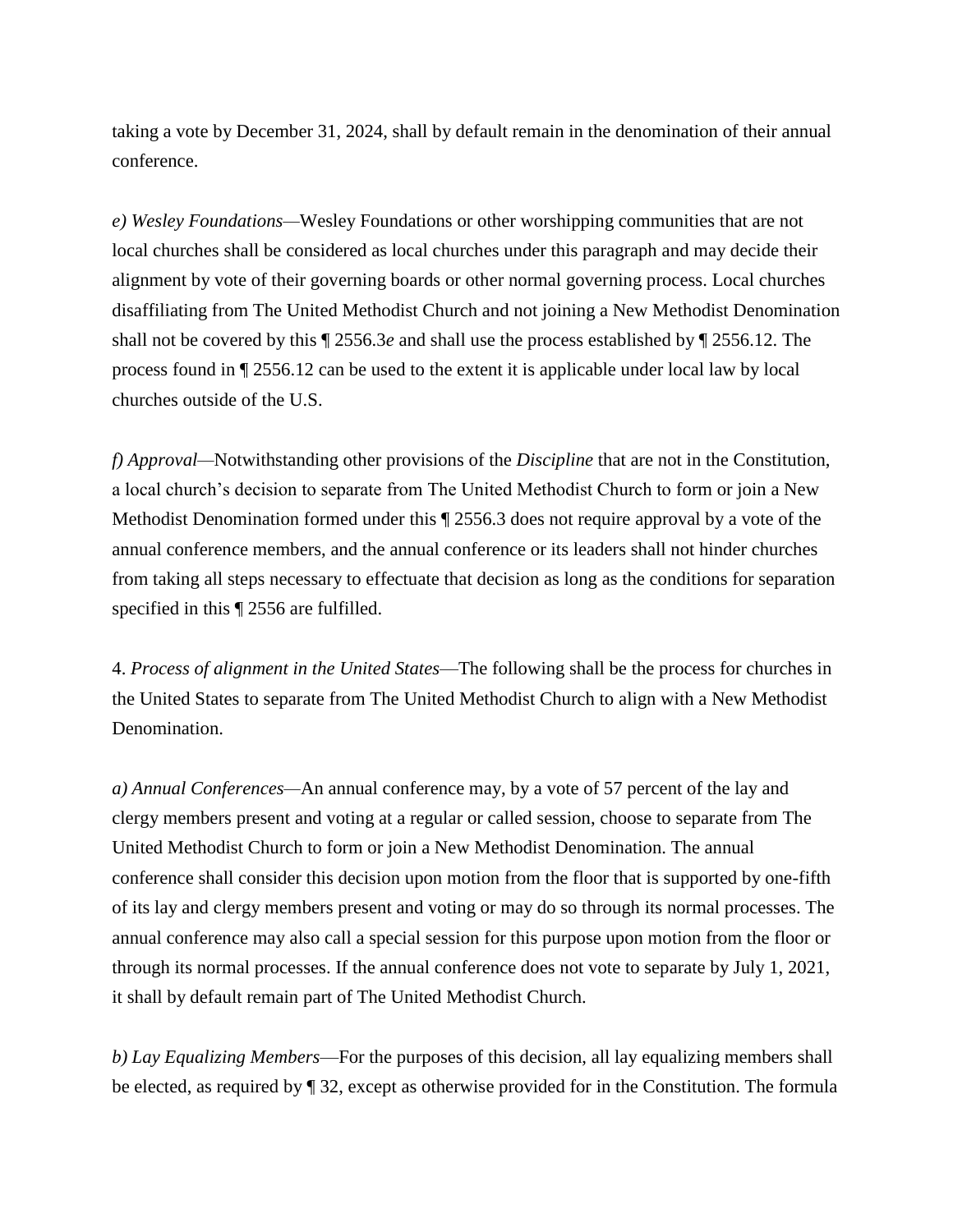used by the annual conference in the election of lay equalizing members shall be made public prior to the annual conference session at which the decision regarding alignment is made.

*c) Local Churches—*(1) Local churches in the United States that disagree with their annual conference's decision to separate from The United Methodist Church or that wish to make an earlier decision to separate from The United Methodist Church may, by vote of those professing members present and voting at a regular or called church conference, choose, as applicable, to remain in The United Methodist Church or to separate and form or join a New Methodist Denomination. The church council or equivalent body of each congregation shall determine in advance whether to require a simple majority or two-thirds vote for such a decision. A vote on a motion to opt for a different affiliation from that of the annual conference shall occur in a church conference held not more than 60 days after the request for such a vote is made by the church council or the pastor to the district superintendent. Notwithstanding other provisions in the *Book of Discipline*, such church conferences shall be held in consultation with the district superintendent, who shall without exercising discretion authorize such church conferences according to the process laid out in ¶ 246. Local churches not taking a vote by December 31, 2024, shall by default remain in the denomination of their annual conference. If a church votes to affiliate with a New Methodist Denomination that fails to be certified according to the provisions of ¶ 2556.3*c*, then the local church will remain part of the post separation United Methodist Church.

(2) Wesley Foundations or other worshipping communities that are not local churches shall be considered as local churches under this paragraph and may decide their alignment by vote of their governing boards or other normal governing process.

(3) Local churches are permitted to take such votes prior to their annual conference's vote at any time following the adjournment of the 2020 General Conference, after appropriate notice (see ¶ 246) to all members.

(4) Local churches disaffiliating from The United Methodist Church and not becoming part of a New Methodist Denomination shall not be covered by this ¶ 2556.4 and shall instead use the process established by ¶ 2556.12.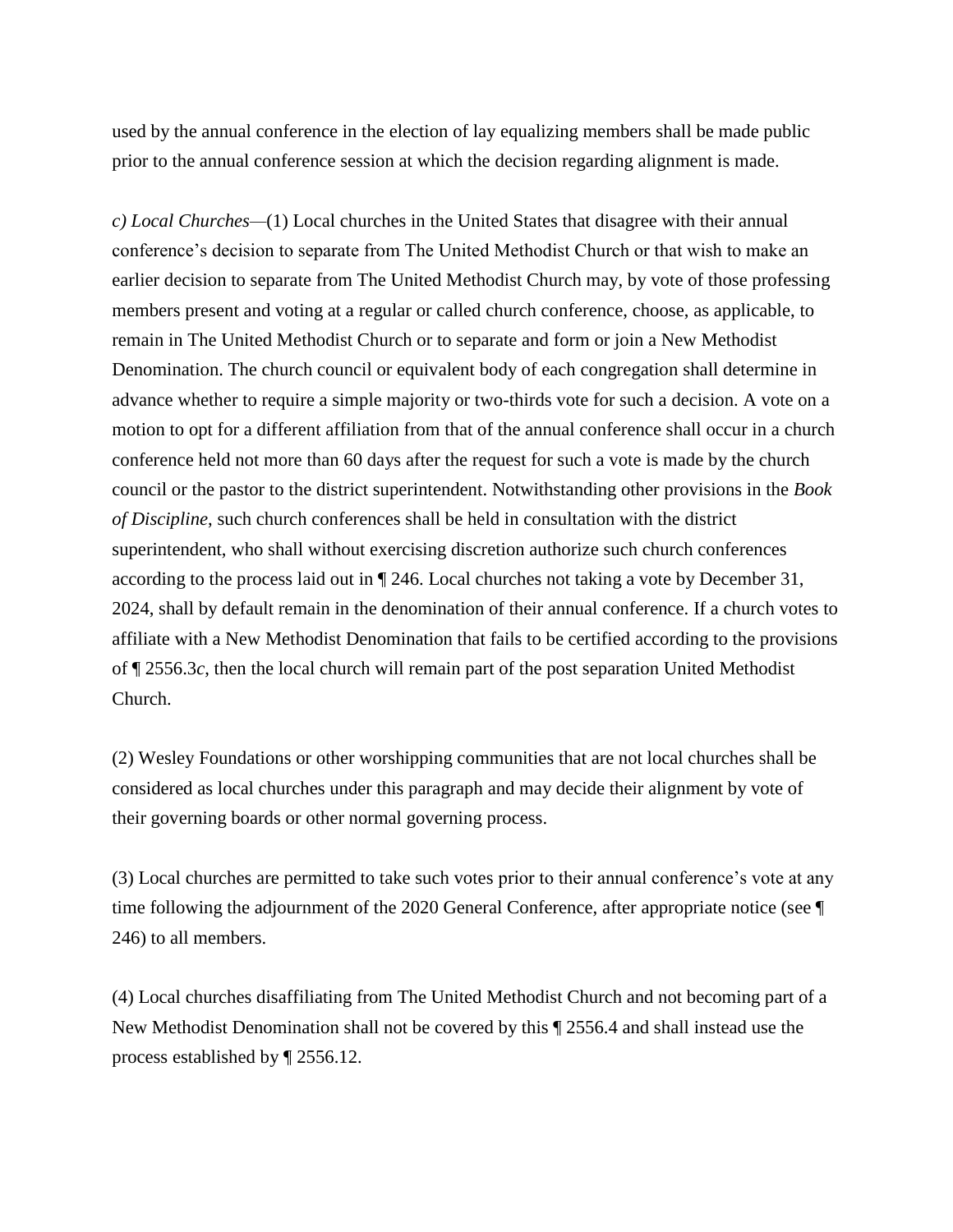*d) Approval—*Regardless of other provisions of the *Book of Discipline* that are not in the Constitution, a local church's decision to separate from The United Methodist Church to form or join a New Methodist Denomination formed under this ¶ 2556.4 does not require approval by a vote of the annual conference members, and the annual conference or its leaders shall not hinder churches from taking all steps necessary to effectuate that decision as long as the conditions for separation specified in this ¶ 2556 are fulfilled.

#### 5. *Transitional Operation*

*a)* Central conferences, annual conferences, and local churches that vote to separate from The United Methodist Church in order to form or join a New Methodist Denomination shall continue to function under The United Methodist Church until January 1, 2021, or the Separation Date, whichever is later. Apportionments owed by virtue of their affiliation with The United Methodist Church shall be expected to continue to be paid to The United Methodist Church through December 31, 2020, or the Separation Date, whichever is later. As of January 1, 2021, or the Separation Date, whichever is later, they shall cease to be under the authority of The United Methodist Church, and the New Methodist Denomination shall assume responsibility for any connectional expenses within its denomination.

*b)* Once a New Methodist Denomination has been legally formed (see ¶ 2556.2*c*(1), it shall function under the umbrella, authority, and supervision of the leadership group that develops and promotes its vision (¶ 2556.2) until such time as it formally adopts its new governing documents and the effective date therein.

*c)* Any central conference, annual conference, or local church separating or disaffiliating from The United Methodist Church shall have a grace period of six months following the Separation Date or Disaffiliation Date to remove signage and other uses of the United Methodist name and insignia.

*d)* The Separation Agreements for a central conference, annual conference, or local church shall provide that the releases and indemnities are effective as of the Separation Date.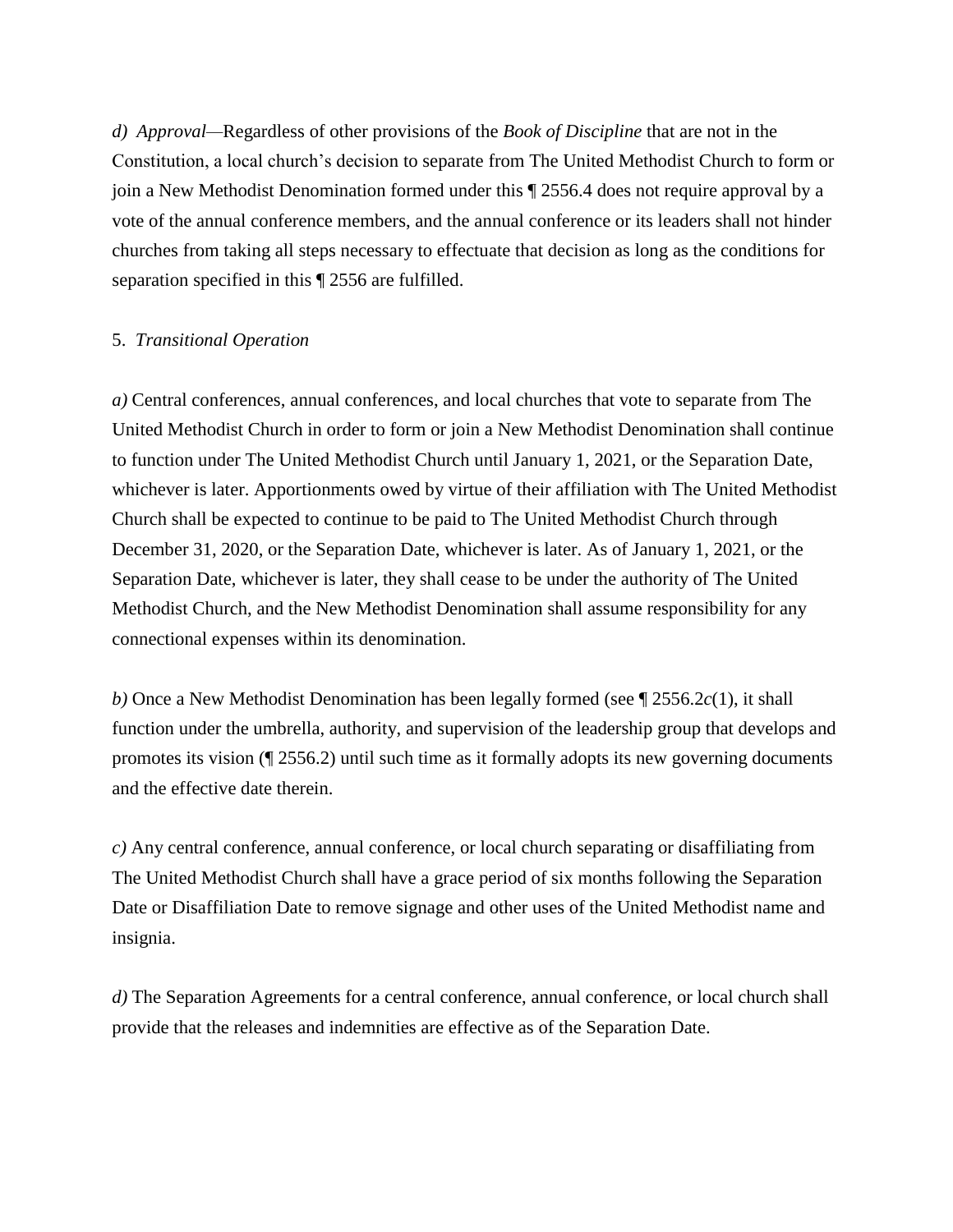*e*) Any clergy person who is a member of any central conference or annual conference that votes to separate from The United Methodist Church in order to form or join a New Methodist Denomination shall immediately, upon the recordation of the vote, resign any membership on a United Methodist general agency board and shall resign any position as a delegate or alternate to the United Methodist General Conference, unless that clergy person registers their intent to remain part of the post-separation United Methodist Church (¶ 2556.6*a*). Notwithstanding the foregoing and the general terms of ¶¶ 705 and 710.1, such resignation shall not be required of members of the General Board of Pension and Health Benefits (Wespath). Such clergy person shall also immediately resign from any central conference or jurisdictional conference board, if the central conference or jurisdiction remains part of the post-separation United Methodist Church.

*f)* Any lay person who is a member of any central conference or annual conference that votes to separate from The United Methodist Church in order to form or join a New Methodist Denomination shall immediately, upon the recordation of the vote, resign any membership on a United Methodist general agency board and shall resign any position as a delegate or alternate to the United Methodist General Conference, unless that lay person's membership is maintained in or transferred to a local church that chooses to remain part of the post-separation United Methodist Church (¶¶ 2556.3*d* or 2556.4*c*). Notwithstanding the foregoing and the general terms of ¶¶ 705 and 710.1, such resignation shall not be required of members of the General Board of Pension and Health Benefits (Wespath). Such lay person also shall immediately resign from any central conference or jurisdictional conference board if the central conference or jurisdiction remains part of the post-separation United Methodist Church.

*g)* Any lay person who is a member of a local church that votes to separate from The United Methodist Church in order to form or join a New Methodist Denomination or to otherwise disaffiliate from The United Methodist Church shall immediately, upon the recordation of the vote, resign any membership on a United Methodist general agency board, central conference board, jurisdictional board, annual conference membership or board, or district board, unless that lay person transfers his or her membership to a local church that chooses to remain part of the post-separation United Methodist Church (¶¶ 2556.3*d* or 2556.4*c*). Notwithstanding the foregoing and the general terms of ¶¶ 705 and 710.1, for lay persons who are members of local churches that separate to form or join a New Methodist Denomination, such resignation shall not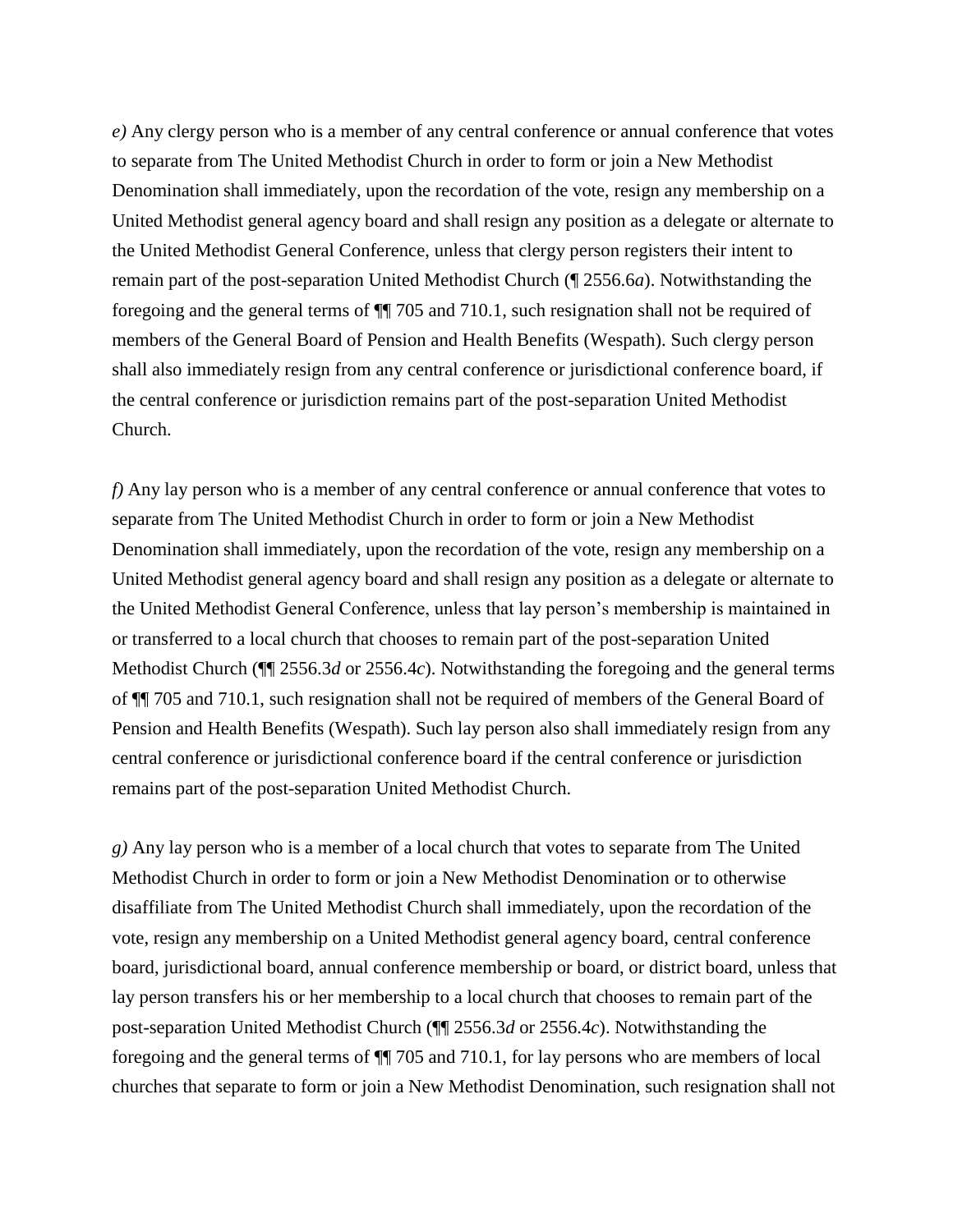be required of members of the General Board of Pension and Health Benefits (Wespath). Such lay person shall also immediately resign any position as a delegate or alternate to the United Methodist General Conference.

6. *Clergy*—Clergy shall by default remain members of their annual conference, unless they choose otherwise. The United Methodist Church will comply with the provisions of the *Book of Discipline* with the understanding that appointments may change during the process of restructuring. Clergy who join a New Methodist Denomination as a result of a vote of their annual conference, or their own decision, will be subject to the rules and procedures of the New Methodist Denomination.

*a) Clergy Wishing to Remain in The United Methodist Church*—Clergy wishing to remain in The United Methodist Church following a vote by their central conference, annual conference, or local church to separate from The United Methodist Church shall so notify their District Superintendent. This notice must occur prior to the Separation Date of the conference or local church. The Clergy's new appointment shall be made using the appointment process outlined in ¶¶ 425-430 and may need to include the clergy transferring to another annual conference that is in the post-separation United Methodist Church.

*b) Clergy Wishing to Join a New Methodist Denomination*—Clergy wishing to cease their membership in The United Methodist Church to join a New Methodist Denomination shall notify their current district superintendent, their bishop, and the leadership of the New Methodist Denomination they wish to join. Clergy in the United States must make such notification prior to July 1, 2021. Clergy in the central conferences must make such notification prior to July 1, 2022. Clergy in local churches that vote to separate following these deadlines may notify their district superintendent of their desire to join the New Methodist Denomination within 60 days after such vote. Clergy persons shall not be required to withdraw from The United Methodist Church pursuant to ¶ 360.1. The initial transfer can be enacted by transferring to an annual conference, if any, that has joined a New Methodist Denomination or by transfer directly to a New Methodist Denomination. A transfer notation shall be made on the credentials of any clergy person who decides to transfer from The United Methodist Church to join a New Methodist Denomination formed under this paragraph with an effective date of transfer clearly noted on the credentials. Transfer to a New Methodist Denomination shall be effective upon written notice from the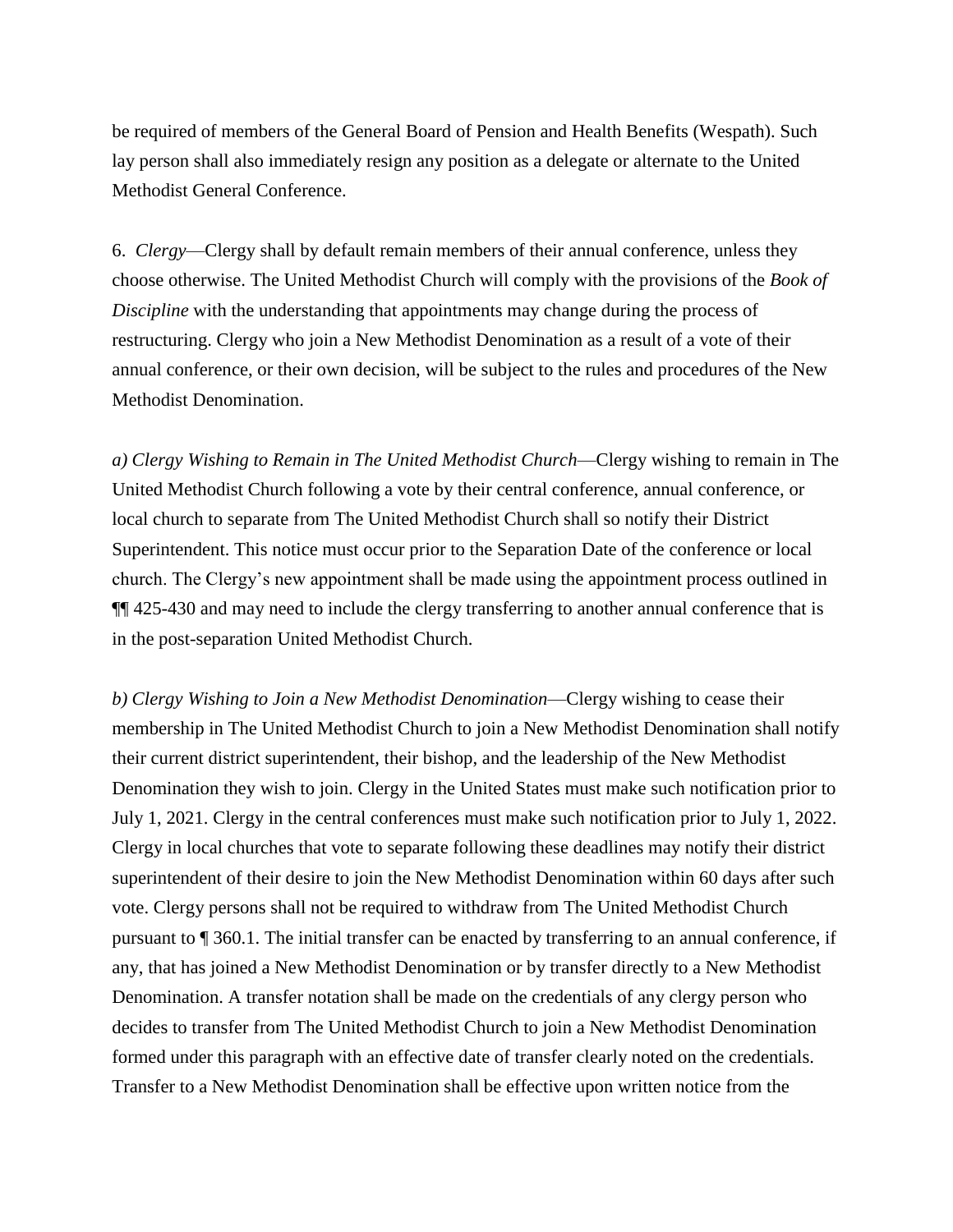credentialing body in the New Methodist Denomination that the clergy person has met the standards for ministry in that denomination and has been received as ordained clergy. After the initial deadlines, clergy may transfer to New Methodist Denominations if provided under an ecumenical agreement and the processes of the New Methodist Denomination they wish to join.

*c) Transitional Appointments—*Clergy may serve in a transitional appointment in a denomination other than the one of which they are a member through the process outlined in the *Discipline* or the procedures adopted by a New Methodist Denomination. During transitional appointments, clergy shall abide by the applicable *Discipline* or other standards and requirements of the denomination to which they are appointed. Local churches shall ensure that clergy compensation shall not be interrupted during this time of transition.

*d) Files—*Upon written request by the clergy person, a copy of all personnel files held by The United Methodist Church or its districts or annual conferences related to that clergy person shall be forwarded to the person or agency in the New Methodist Denomination authorized to receive them. The United Methodist Church shall retain a copy of all personnel files for its records.

*e) Candidates*—It is recommended that candidates who are in process toward licensing, commissioning, or ordination be grandfathered into that point in the process in whichever denomination with which they desire to align, so that they would not have to repeat requirements for licensing or ordination. Boards of ordained ministry shall promptly forward the paperwork and files of candidates to the proper body in the candidate's new denomination when requested in writing by the candidate.

*f) Bishops*—Active and retired bishops shall remain in The United Methodist Church unless they choose otherwise. A bishop who wishes to separate to join a New Methodist Denomination shall notify the president of the Council of Bishops and the leadership of the New Methodist Denomination with which they desire to align prior to July 1, 2021. Service as an active bishop in a New Methodist Denomination shall depend upon the governing provisions adopted by that denomination.

7. *Financial Issues Related to Entities Separating from The United Methodist Church to Form or Join a New Methodist Denomination.*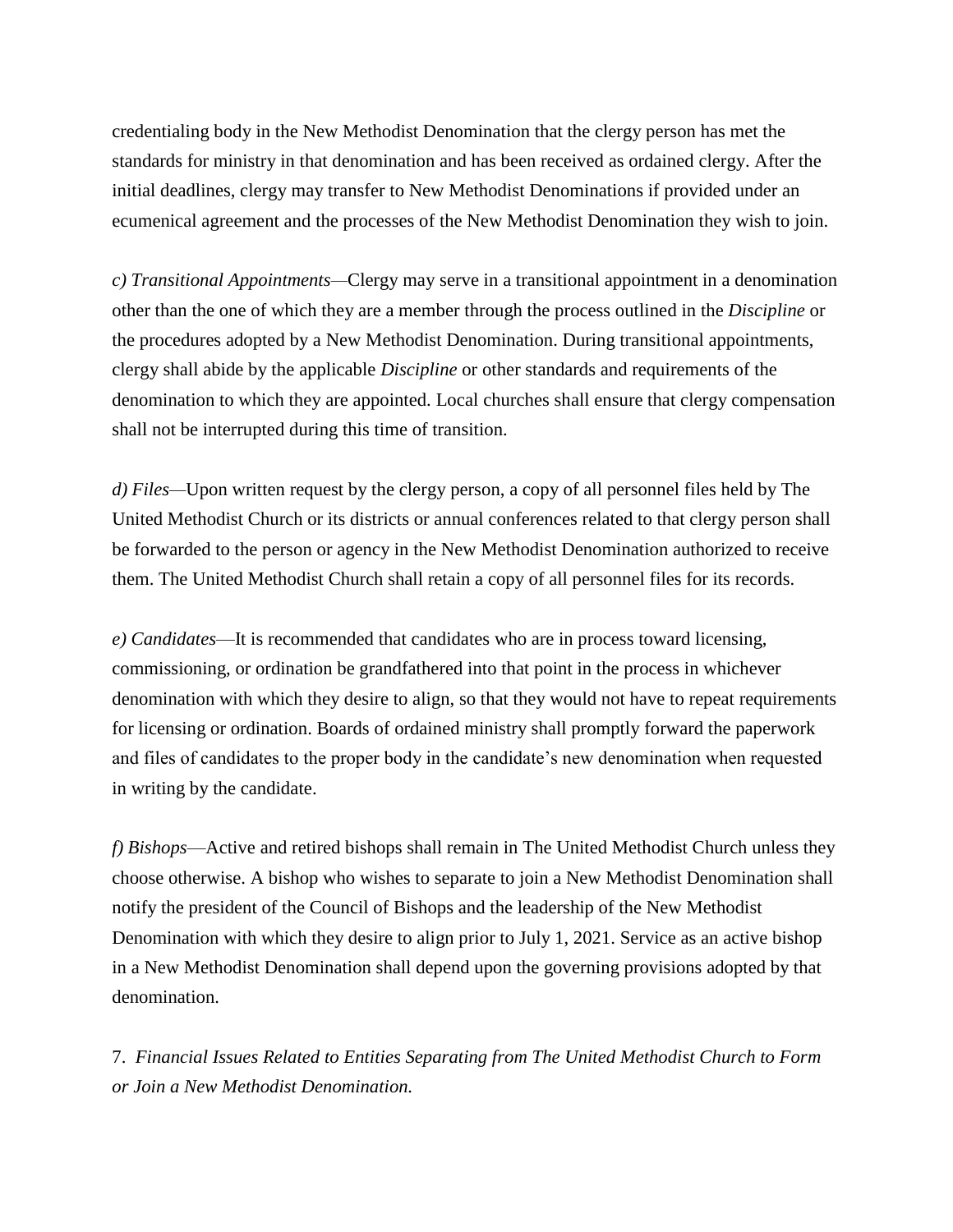*a) Application—*This ¶ 2556.7 applies to those central conferences, annual conferences, and local churches that have chosen, under the provisions in ¶¶ 2556.3 or 2556.4, to separate from The United Methodist Church and form or join a New Methodist Denomination.

#### *b) Property, Assets, and Liabilities of Annual and Central Conferences that Separate*

(1) *General*—Annual conferences or central conferences that vote to separate from The United Methodist Church under the provisions of  $\P$  2556, and thereafter form and/or join a New Methodist Denomination, shall retain all of their property, assets, and liabilities, subject to the procedures in this subparagraph. In addition, all local churches within any such annual or central conference that opt (by default or vote) to remain associated with that conference (as opposed to voting to remain within The United Methodist Church) shall likewise retain all of their assets and liabilities, subject to the procedures in this subparagraph. The assets and liabilities covered include, but are not limited to, those held directly by the relevant central conferences, annual conferences, and local churches, as well as all assets and liabilities held by their districts and any of their Controlled Entities.

(2) *Separation Agreements*—An annual conference or central conference separating from The United Methodist Church under ¶ 2556 must enter into a Separation Agreement with the General Council on Finance and Administration that does whatever is necessary to legally effectuate the separation in accordance with this ¶ 2556, including (without limitation) acknowledging that the separating annual conference or central conference, along with all local churches that have opted (by vote or default) to remain aligned with any such conference, are retaining both legal title to their respective property and assets and full responsibility for all of their liabilities. The New Methodist Denomination the annual conference or central conference is forming or joining shall be an additional party to this agreement. Working with the New Methodist Denomination, the General Council on Finance and Administration shall develop a standard form for such Separation Agreements, in consultation with Wespath regarding pension and benefit matters. The purpose of these agreements is to ensure the full and complete retention of all assets and liabilities by the separating entities, or in circumstances in which a new legal entity is being established, transfer (by valid assignment and assumption agreements or others) to an entity that is capable of assuming and satisfying all such liability, and by providing appropriate protections for units of The United Methodist Church from any claims relating to those assets or liabilities.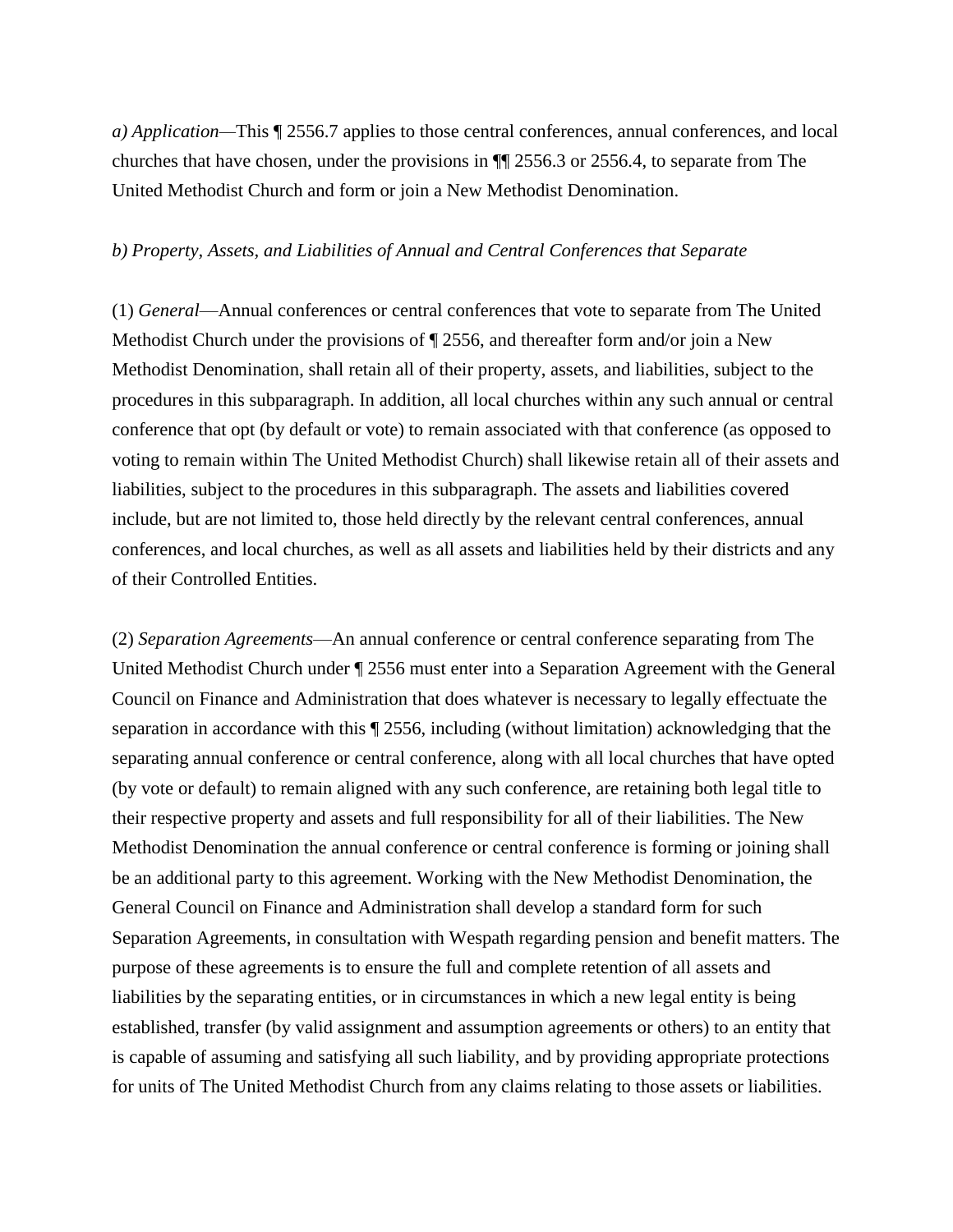The standard form and individual Separation Agreements shall be consistent with ¶ 2556.7 and cannot impose any financial obligations or restrictions that are not contemplated by this subparagraph but may include terms and conditions necessary to effectuate the intent of this subparagraph.

# (3) *Terms of Separation Agreements*.

a. *Authority—*The Separation Agreement must be signed by an authorized representative of a legal entity with the authority and capacity under applicable law to enter into enforceable agreements on behalf of the annual or central conference. If the annual conference or central conference cannot satisfy the General Council on Finance and Administration that it has such authority, it will need to establish a new legal entity that can do so. The New Methodist Denomination shall be an additional party to the Separation Agreement.

#### b. *Retention of Assets and Liabilities*.

(i) The Separation Agreement shall include provisions that confirm that all separating entities shall retain title to all of their property and assets subject to the procedures in this subparagraph.

(ii) The Separation Agreement shall include provisions that confirm that the separating entities are fully retaining or (if a new legal entity is being established) fully assuming all liabilities, including pension liabilities and plan sponsorship of a sequestered part of the pension plan, as described in ¶ 2556.8*c* to the satisfaction of Wespath, and all liabilities owed to third parties, including other United Methodist Church Affiliated Institutions, except as provided below. The annual conference or central conference must demonstrate that such liabilities have either been satisfied in full, with written confirmation of that fact supplied by the third party to whom the liability was or is owed, or fully assumed by the annual conference or central conference, the New Methodist Denomination, and/or another entity pursuant to agreements to which the applicable third party creditors have consented. This includes, but is not limited to, all applicable mortgages, debts, and other liens on church property.

c. *Indemnification*; *Insurance—*The separating annual or central conference and the New Methodist Denomination shall indemnify and hold harmless, and it has a duty to defend, all units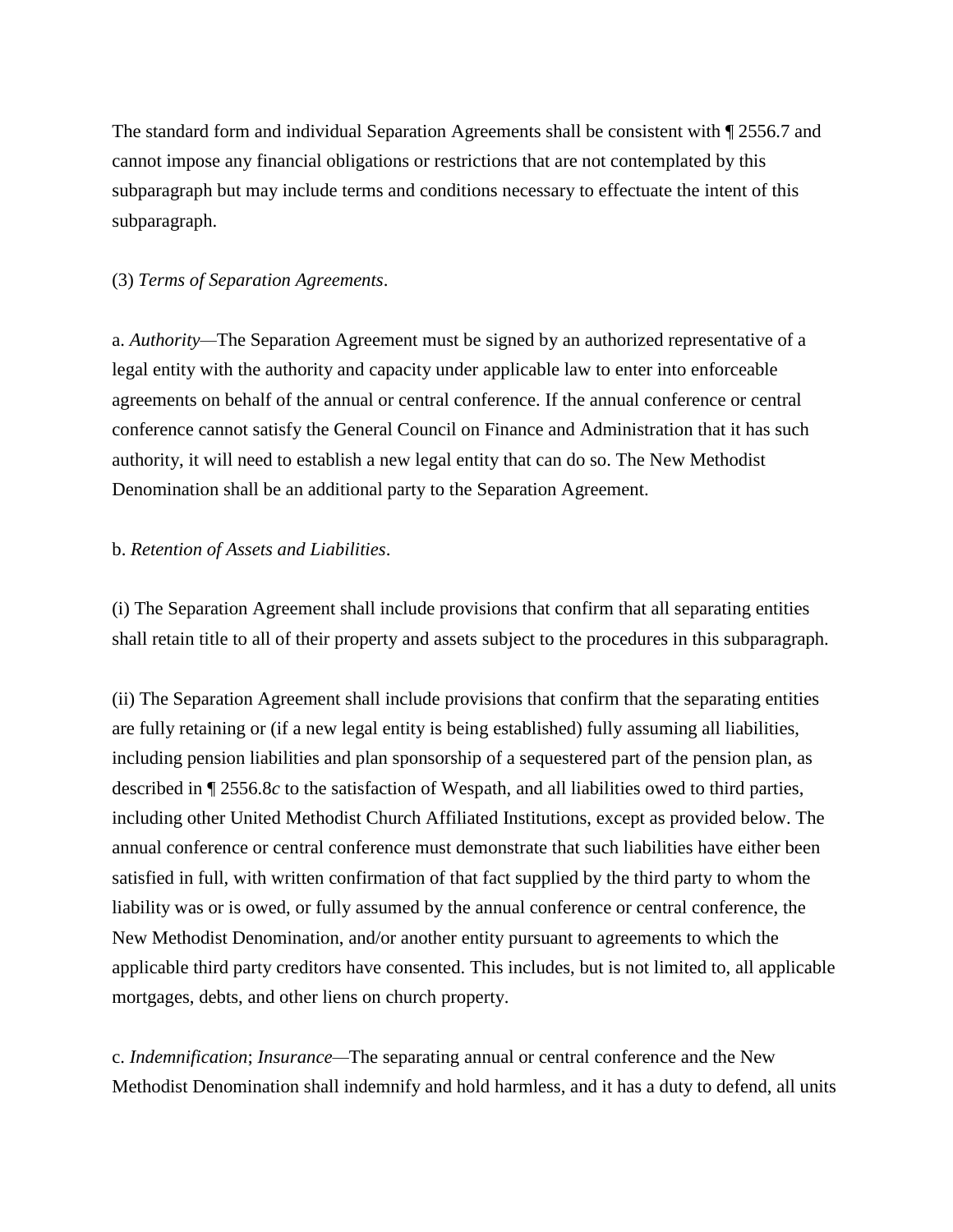of The United Methodist Church and their Affiliated Institutions as well as their officers, directors, agents, and employees from any liability or costs (including reasonable attorney fees) resulting from any claim, action, or cause of action that may exist, or that may arise in the future. Without limiting the authority of the General Council on Finance and Administration under  $\P$ 2556.7*b*(3), the indemnification shall include, but not be limited to (i) the acts or omissions of any clergy or other employees, volunteers, or others acting on behalf of the annual conference or central conferences and their respective entities or local churches (except for clergy who choose to remain with The United Methodist Church), based upon acts or omissions that occurred prior to the Separation Date; (ii) any other liabilities assumed under the Separation Agreement, including but not limited to claims by third-party creditors; and (iii) liability or cost incurred as a result of any claim, action, or cause of action for damages to persons or property resulting from the annual or central conference's failure to take all necessary steps as required by this ¶ 2556.7. The annual or central conference, and the New Methodist Denomination, shall maintain insurance coverage with The United Methodist Church entities as identified in the Separation Agreement as additional named insured, against all covered claims described in this paragraph.

d*. Mutuality*—The Separation Agreement shall include provisions similar to those in ¶ 2556.7*b*(3)c for an appropriate entity of The United Methodist Church to indemnify and defend the annual or central conference and/or the New Methodist Denomination, for vicarious liability relating to the acts or omissions of clergy or local churches within that annual or central conference that elect to stay with The United Methodist Church, and to include the New Methodist Denomination as an additional named insured on insurance for such claims.

e. *GCFA Approval*—All provisions in the Separation Agreement relating to the retention or assumption of liabilities, including the amount and type of insurance, shall be to the satisfaction of the General Council on Finance and Administration, which satisfaction shall not be unreasonably withheld. Notwithstanding the foregoing, provisions of the Separation Agreement regarding the assumption or plan sponsorship and pension liabilities shall be to the satisfaction of Wespath, and Wespath may require separate execution by the annual conference, New Methodist Denomination, or both, of new pension plan adoption agreements incorporating new plan documents, and other benefit plan adoption agreements.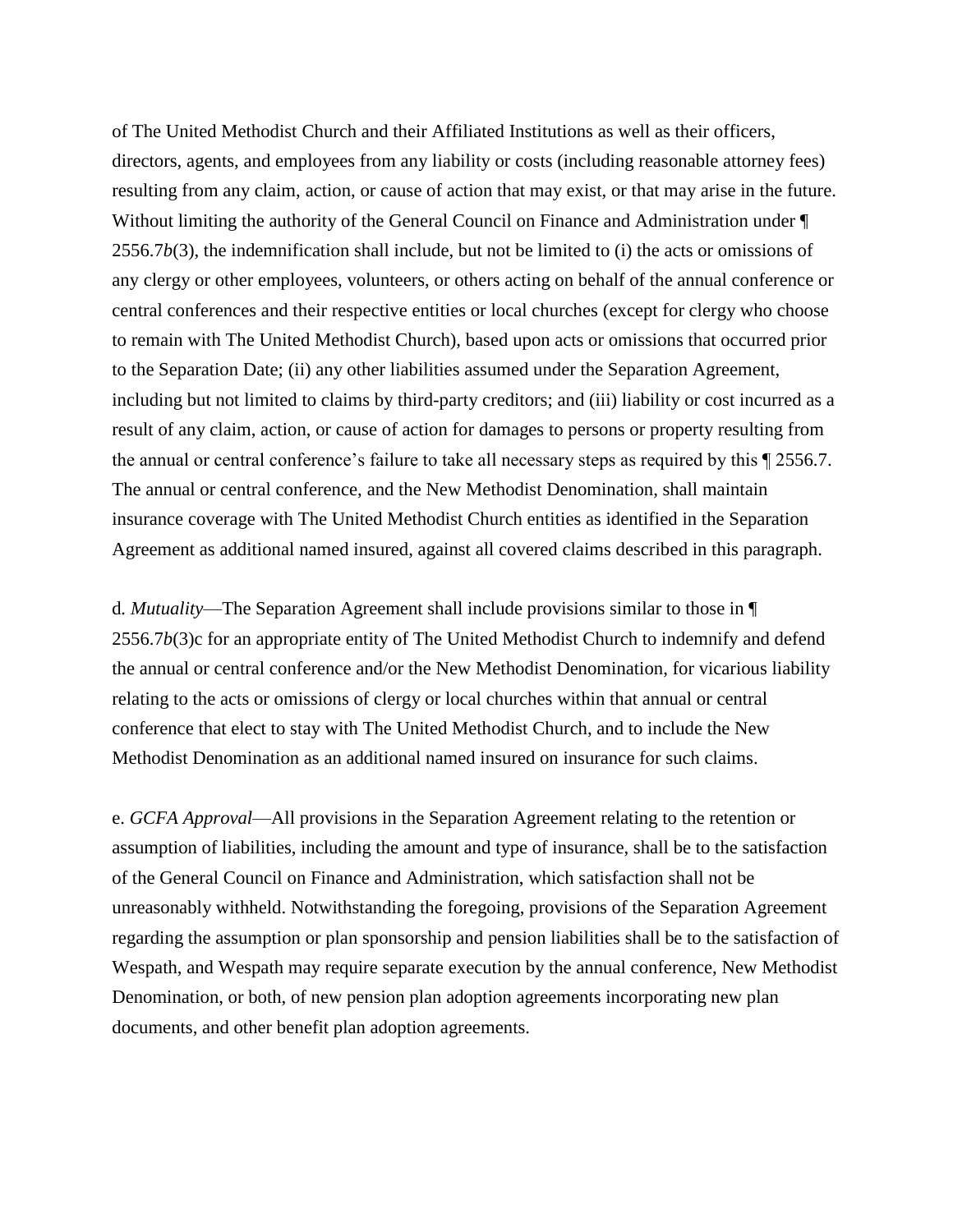f. *Separation Date—*The Separation Agreement shall identify the Separation Date agreed to by the parties, which must be no earlier than January 1, 2021 and no more than six months after the vote to separate, except that the Separation Date may be extended for an additional period not exceeding twelve months provided that good faith efforts are occurring to resolve any outstanding issue delaying separation and such extended date is not later than June 30, 2026. If a Separation Agreement is not finalized and separation does not occur by the Separation Date (including an extended date), then by default the annual conference or central conference shall remain part of The United Methodist Church.

g*. Release—*Effective on the Separation Date, and provided all conditions in the Separation Agreement have been met, the execution of the Separation Agreement by authorized representatives of The United Methodist Church (e.g., General Council on Finance and Administration or some other representative) shall constitute a release and discharge of all assets of the conferences or local churches covered by that Separation Agreement from any trusts in favor of The United Methodist Church that had previously attached to those assets by virtue of trust provisions included in ¶¶ 2501 and 2503 of *The Book of Discipline of The United Methodist Church* or in any deeds or other instruments of conveyance pursuant to which the church entity acquired those assets in the first instance. For the sake of clarity, this ¶ 2556.7*b*(3)g does not release the assets, related to the pension and retirement plans, held in benefit plan trusts by Wespath for the exclusive benefit of participants, which shall be governed by ¶ 2556.8*c*.

h. *Binding on Successors*—The rights and obligations of the annual or central conference shall transfer to any successor entity. The property and assets of the annual or central conference cannot be transferred or assigned unless any corresponding liabilities are satisfied or assigned, such as mortgages and liens on church real estate.

i. *Group Tax Exemption Ruling*—As of the Separation Date, an annual conference in the United States shall cease to use, and also shall ensure that its districts, local churches, and their Controlled Entities or their affiliated entities which have been included in the group tax exemption ruling shall cease to use, any and all documentation stating that they are included in the denomination's group tax exemption ruling administered by the General Council on Finance and Administration of The United Methodist Church.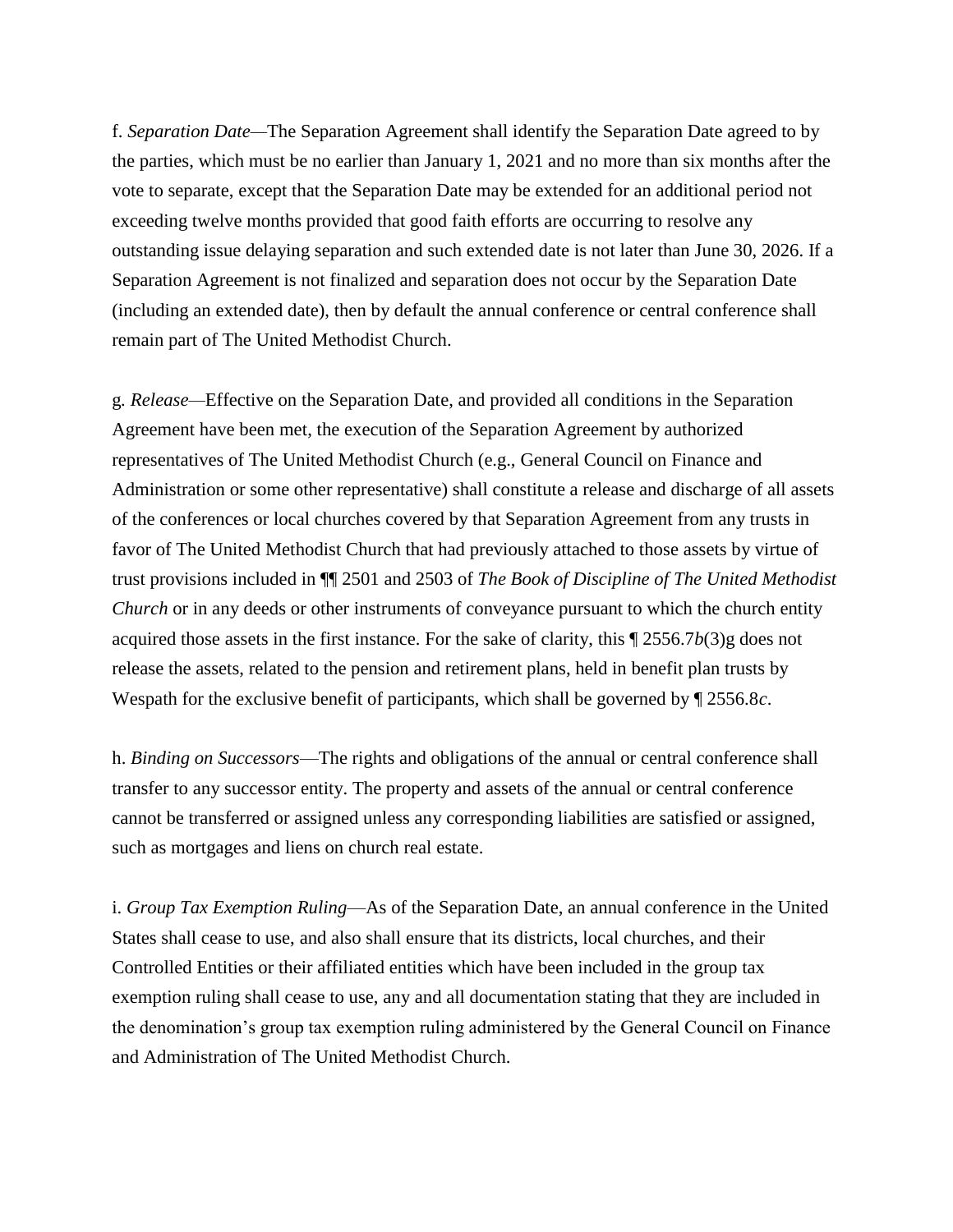j. *Restricted Assets—*No unit that remains affiliated with, nor any person purporting to represent the interests of The United Methodist Church or its Controlled Entities or Affiliated Institutions, is authorized to contest any decision or claim by the separating annual or central conference to any assets on the grounds that the conference's title or interest in the assets is subject to a restriction that requires the assets to be used for a particular purpose.

#### *c) Local Church Property, Assets, and Liabilities*

(1) *Application—*This provision applies to local churches that vote to separate from The United Methodist Church under the provisions of ¶ 2556.3*d* to form or join a New Methodist Denomination but that are currently within an annual conference or central conference that has not voted to separate. If the local church is joining a New Methodist Church that has an ecumenical agreement with The United Methodist Church that includes terms that simplify the process of separation of a local church under this ¶ 2556, those provisions shall be followed.

(2) *Retention of Assets and Liabilities*—A local church that separates under the provisions of ¶ 2556.3*d* or ¶ 2556.4*c* to form or join a New Methodist Denomination shall retain all of its property, assets, and liabilities, subject to the procedures in this subparagraph. Where real property is owned and titled by an annual conference or another entity than the local church, such real property shall remain in possession of the annual conference or other entity that owns it, unless the local church and the annual conference or other entity negotiate a change in ownership.

(3) *Pre-Separation Obligations—*The local church, prior to its separation, shall be expected to maintain its connectional responsibilities, including, but not limited to paying apportionments and direct billed benefit costs from the annual conference, through the Separation Date.

(4) *Separation Agreements—*Unless an applicable ecumenical agreement between The United Methodist Church and a New Methodist Denomination provides otherwise, a local church separating to form or join a New Methodist Denomination, and the New Methodist Denomination or a representative corporate entity with legal authority for the New Methodist Denomination it is joining, must enter into a Separation Agreement with the applicable annual conference on its behalf and for The United Methodist Church, to document the full retention of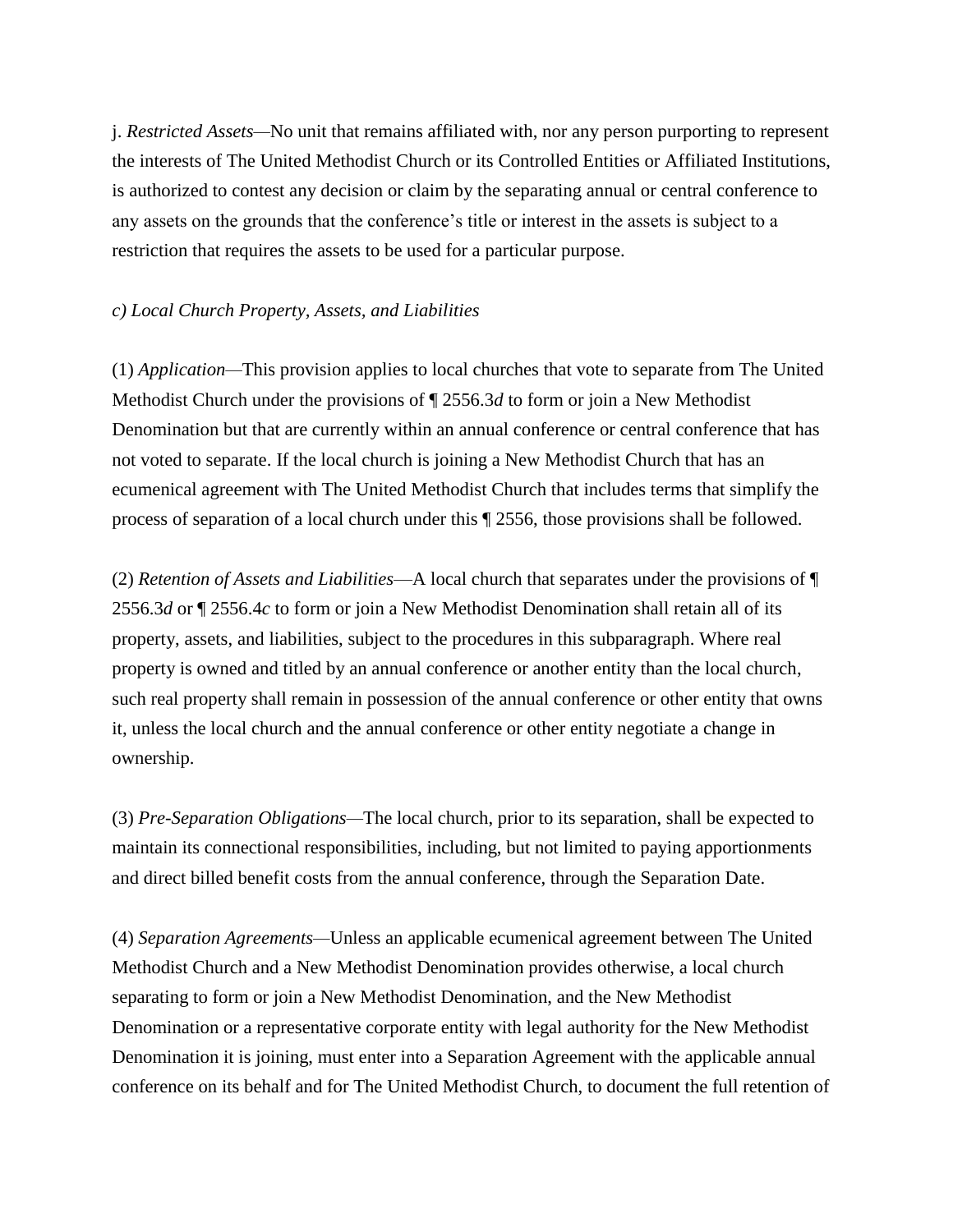all assets and all liabilities by the separating church or, in cases in which a new legal entity is to be established, to effectuate the full assignment and assumption of all such assets and liabilities to the new entity. Working with the New Denominations, the General Council on Finance and Administration shall develop a standard form for such Separation Agreements. The purpose of these agreements is to ensure the full and complete retention of all assets and liabilities by the separating churches or, in circumstances in which a new legal entity is being established, a legally effective and complete transfer of all assets and liabilities to an entity that is capable of assuming them, and to provide appropriate protections for annual conferences and other entities or Affiliated Institutions of The United Methodist Church from any claims relating to those assets or liabilities. The standard form and individual Separation Agreements shall be consistent with this ¶ 2556.7 and cannot impose any financial obligations or restrictions that are not contemplated by this paragraph, but may include terms and conditions necessary to effectuate the intent of this paragraph. Notwithstanding the foregoing, pension matters with regard to such local church shall be subject to ¶ 2556.7*c*(6)c below and ¶ 2556.8.

(5) *Role of the Annual Conference*—The approval by vote of the annual conference members shall not be required for a local church to separate under this subparagraph in order to form or join a New Methodist Denomination. The board of trustees of the applicable annual conference, with the advice of the bishop and the annual conference chancellor, annual conference treasurer, and annual conference benefits officer, shall have the responsibility to negotiate the terms of the separation agreements with local churches. The annual conference shall ensure that the separation agreements address any issues unique to an annual conference or a particular local church or applicable laws. In such negotiations, the annual conference trustees, in consultation with the bishop and above-mentioned annual conference officers, may develop additional standard terms or conditions so long as they are consistent with the standard terms required in this paragraph and the form developed by the General Council on Finance and Administration, and do not impose financial or other burdens, conditions, or obstacles to separation other than those in this ¶ 2556.7.

#### (6) *Agreement Terms*.

a. *Parties*—While the local church shall execute the Separation Agreement in its own name, if the local church has incorporated or otherwise established a new entity that will acquire its assets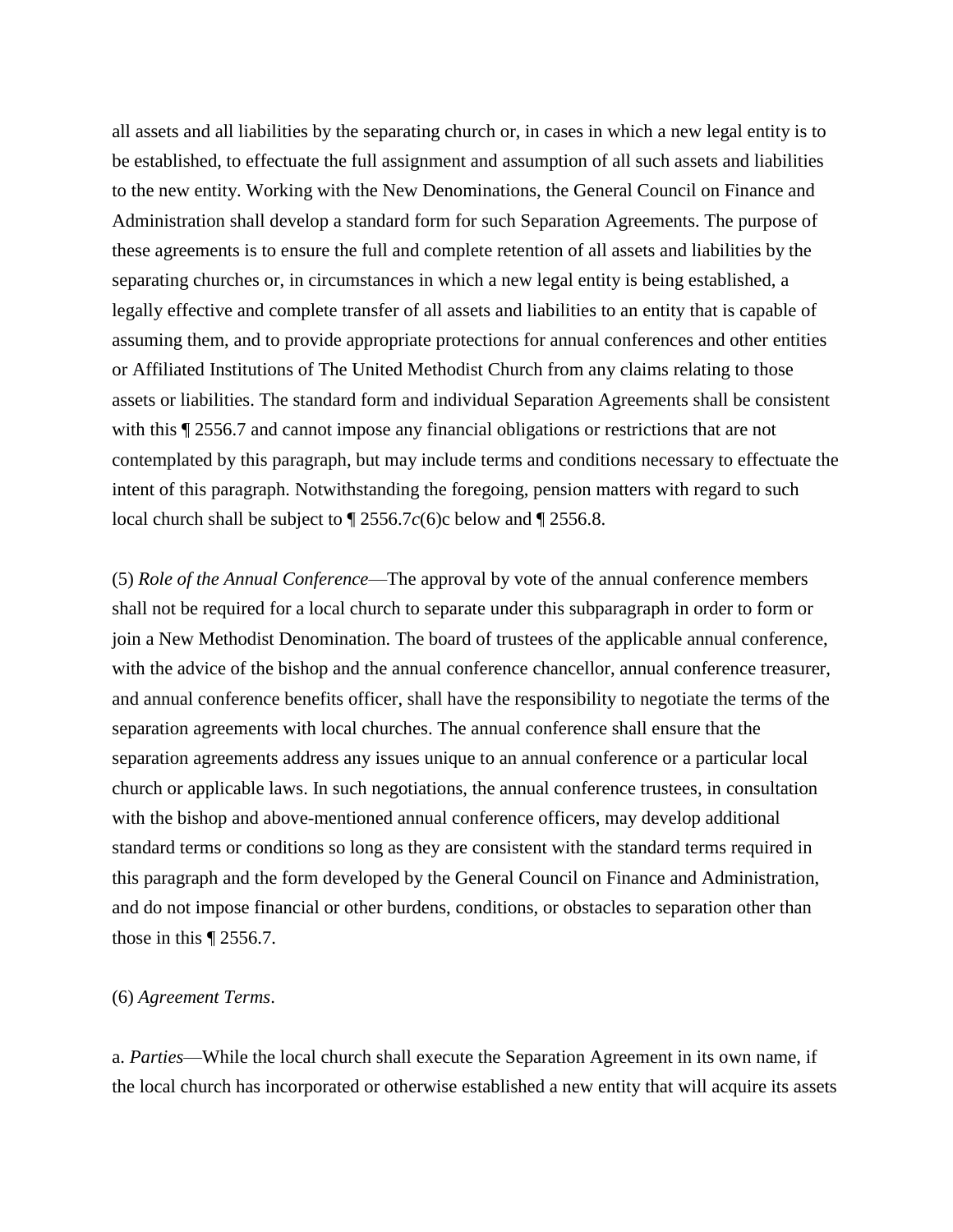and property and assume its liabilities, that entity shall be a party to the Separation Agreement. The New Methodist Denomination shall be an additional party to the Separation Agreement. Provided the Separation Agreement includes all the requisite terms, the Chair of the Board of the Trustees of the relevant annual conference shall execute the Separation Agreement.

b. *Property*—The local church shall retain its real and personal, tangible and intangible property for no additional required consideration to the annual conference beyond that described in this subparagraph. If the local church property is going to be transferred to another legal entity, all such transfers shall become effective as of the Separation Date. All costs for transfer of title or other legal work shall be paid by the separating local church, except each party to such transfer shall pay its own attorney fees. Where real property is owned and titled by an annual conference or another entity than the local church, such real property shall remain in possession of the annual conference or other entity that owns it unless the local church and the annual conference or other entity negotiate a change in ownership.

c. *Pension Withdrawal Liability—*The local church shall be responsible for making the withdrawal liability payment in the amount required by ¶ 1504.23 unless the local church is excepted from such payment or the liability is otherwise satisfied under ¶ 2556.8.

d. *Financial Liabilities to Annual Conference Entities*—A Separation Agreement may require that by the Separation Date, some or all outstanding debts, loans, and liabilities owed by the local church to its annual conference (including the district or any Controlled Entities) pursuant to previously documented agreements be satisfied or assumed by another entity satisfactory to the annual conference, which satisfaction shall not be unreasonably withheld, to be repaid according to the terms of such loans unless the church elects to pay in full such items before the date of separation. The local church shall not be required to pay at separation any other financial obligations owed to the annual conference or district except for previously owed and documented unpaid portions related to health insurance payments, pension premium payments, or property insurance payments as applicable.

e. *Local Church Liabilities Owed to Other Parties—*Prior to separation, and before any local church property or assets may be transferred to another entity, all outstanding liabilities of the local church owed to third parties (including United Methodist Church Affiliated Institutions, but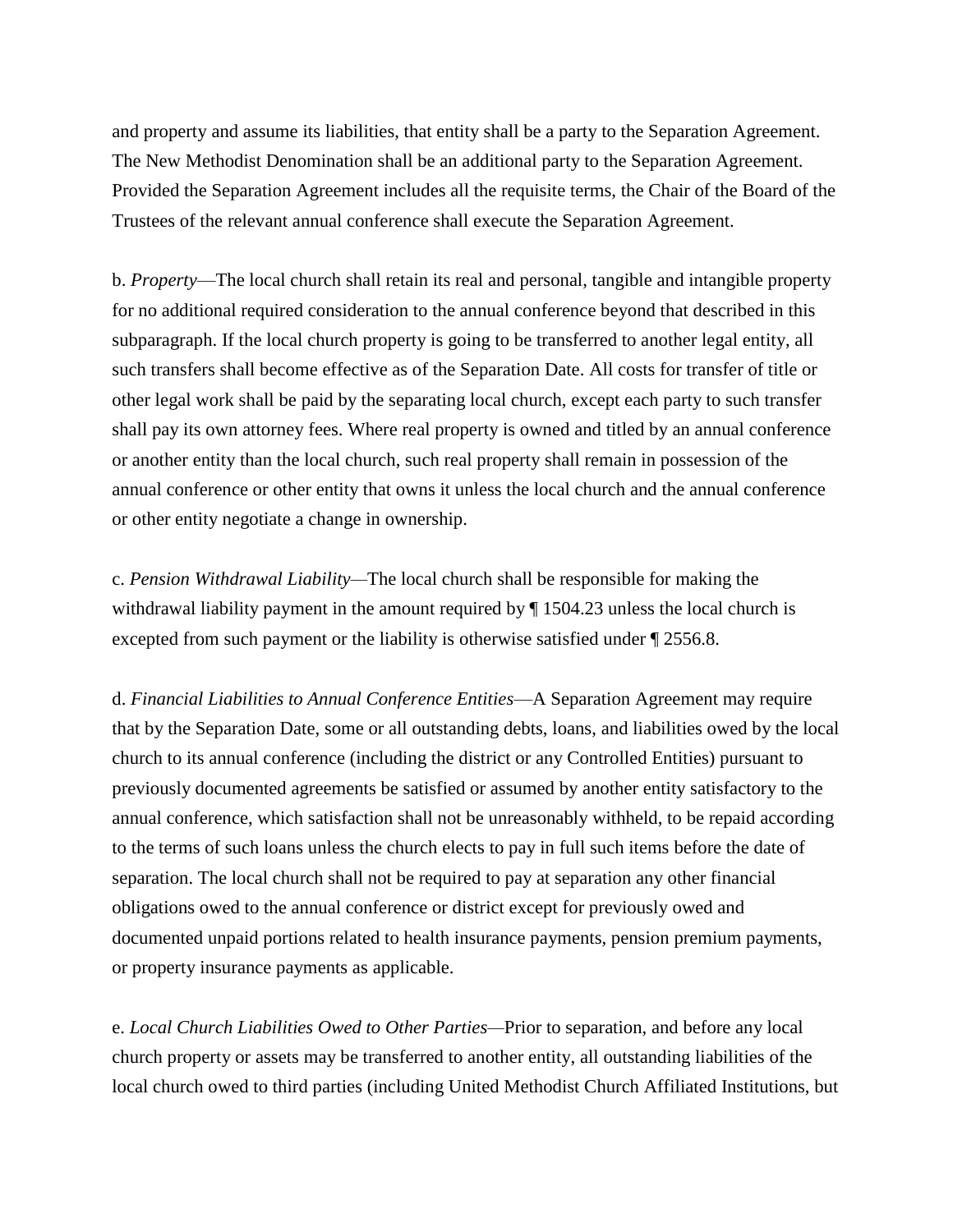not including the annual conference, district, or their Controlled Entities), shall have either been (i) satisfied in full, with written confirmation of that fact supplied by the third party to whom the liability was owed; or (ii) fully assumed by the other entity pursuant to agreements to which the local church's third party creditors have consented, and which oblige the other entity to fully indemnify and defend the local church against any claims relating to those liabilities.

f*. Group Tax Exemption Ruling*—As of the Separation Date, the local church shall cease to use, and also shall ensure that any affiliates of the local church which have been included in the group tax exemption ruling shall cease to use any and all documentation stating that the local church is included in the denomination's group tax exemption ruling administered by the General Council on Finance and Administration of The United Methodist Church. The local church and any of its affiliates which have been included in the group tax exemption ruling will be removed as of the Separation Date.

g*. No Other Claims*—The local church shall not have a claim to or be entitled to a share of any assets of its annual conference.

h. *Indemnification; Insurance—*In further consideration for the transfer of property, the local church and the New Methodist Denomination shall indemnify and hold harmless, and have a duty to defend the annual conference, its Affiliated Institutions, and units of The United Methodist Church, as well as their officers, directors, agents, and employees from any liability or costs (including reasonable attorney fees) resulting from any claim, action, or cause of action that may exist, or that may arise in the future. Without limiting the authority of the General Council on Finance and Administration under ¶ 2556.7*c*(4) regarding the standard form, the indemnification shall include, but not be limited to (i) the acts or omissions of any clergy or other employees, volunteers, or others acting on behalf of the local church (except for clergy who choose to remain with The United Methodist Church), based upon acts or omissions that occurred prior to the Separation Date; (ii) any other liabilities assumed under the Separation Agreement, including but not limited to claims by third-party creditors; and (iii) liability or cost incurred as a result of any claim, action, or cause of action for damages to persons or property resulting from local church's failure to take all necessary steps as required by this subparagraph. The local church and/or the New Methodist Denomination shall maintain insurance coverage, with the annual conference and The United Methodist Church entities identified in the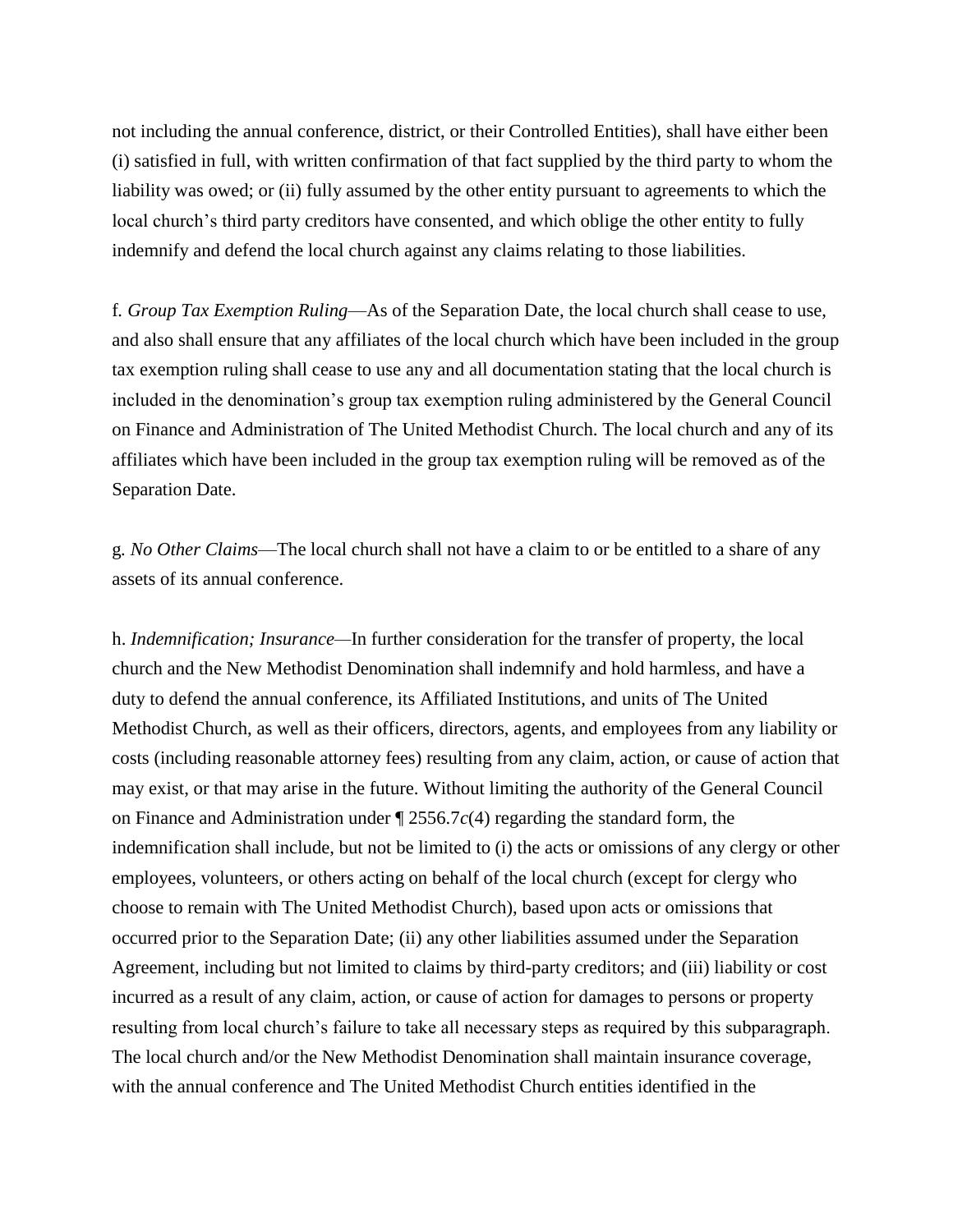Separation Agreement as an additional named insured, against all covered claims in this paragraph. Such insurance shall include the amount and type of insurance which shall be to the satisfaction of the annual conference, which satisfaction shall not be unreasonably withheld.

i*. Restricted Assets—*No unit that remains affiliated with, nor any person purporting to represent the interests of The United Methodist Church or its Controlled Entities or Affiliated Institutions, is authorized to contest any decision or claim by the separating local church to any assets on the grounds that the local church's title or interest in the assets is subject to a restriction that requires the assets to be used for a particular purpose.

j. *Separation Date*—The Separation Agreement will identify the Separation Date agreed to by the parties, which must be no earlier than January 1, 2021, and no more than six months after the vote to separate, except that the Separation Date may be extended for a period not exceeding an additional twelve months provided that good faith efforts are occurring to resolve any outstanding issue delaying separation, and the Separation Date is no later than June 30, 2026. If a Separation Agreement is not finalized and separation does not occur by the Separation Date (including an extended date), then by default the local church shall remain part of the annual conference.

k. *Release of Interest*—Effective on the Separation Date, and provided all conditions in the Separation Agreement have been met, the execution of the Separation Agreement by the Chair of the Board of Trustees of the relevant annual conference shall constitute a release and discharge of all assets of the local church covered by that Separation Agreement from any trusts in favor of The United Methodist Church that had previously attached to those assets by virtue of trust provisions included in ¶¶ 2501 and 2503 of *The Book of Discipline of The United Methodist Church* or in any deeds or other instruments of conveyance pursuant to which the local church acquired those assets in the first instance.

# *8. Employee Benefit Plans*

*a) Eligibility to Sponsor Employee Benefit Plans—*In accordance with ¶¶ 6 and 433, The United Methodist Church believes that any annual conference, central conference, local church, or group of local churches that forms or joins a New Methodist Denomination as described in this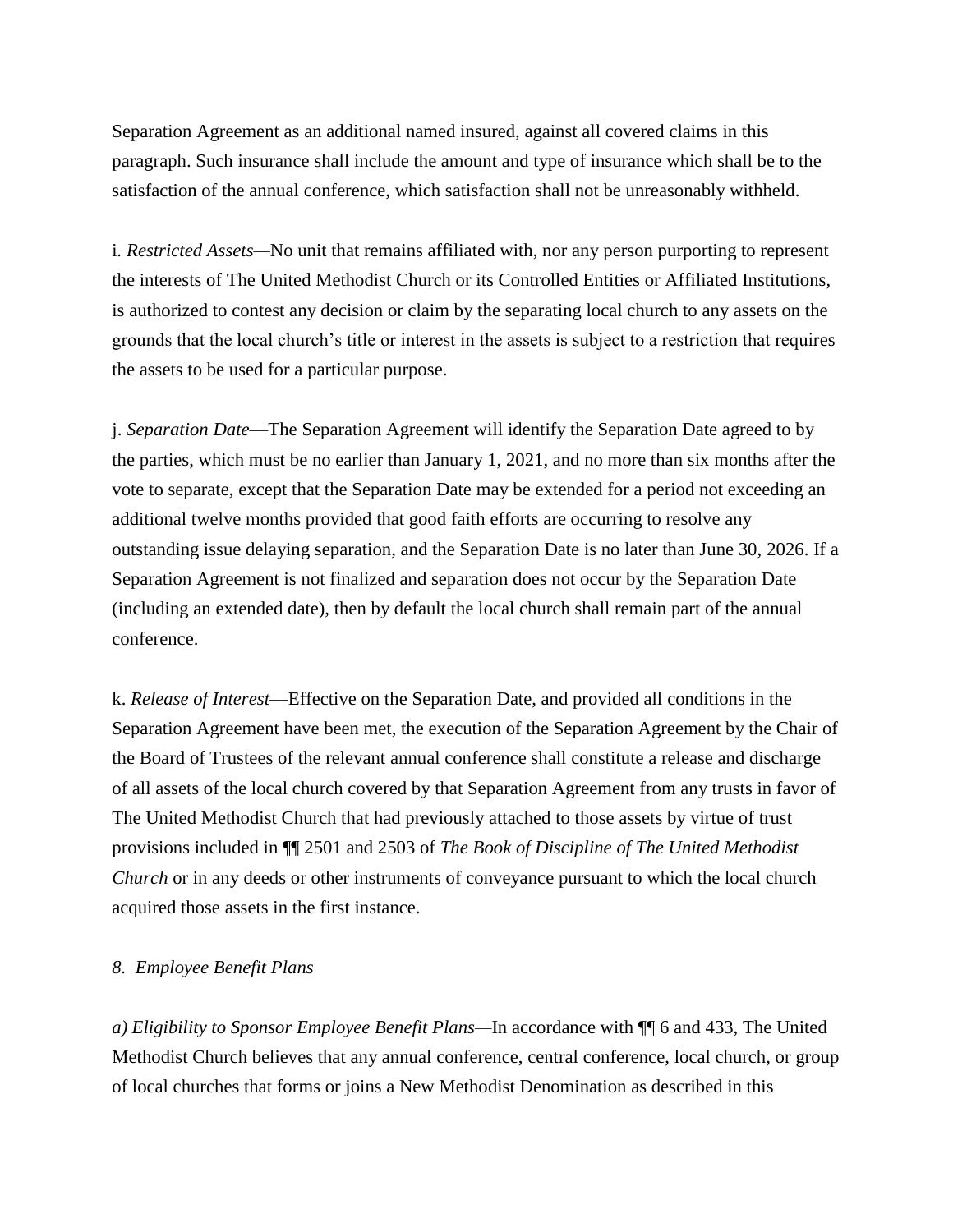paragraph will continue to share common religious bonds and convictions with The United Methodist Church based on shared Wesleyan theology and tradition and Methodist roots unless the New Methodist Denomination expressly resolves to the contrary. As such, a New Methodist Denomination shall continue to be eligible to sponsor a spun-off portion of the Clergy Retirement Security Program under the terms and conditions of ¶ 2556.8*c*. In addition, the New Methodist Denomination and its constituent units, e.g., annual conferences, local churches, Controlled Entities, and Affiliated Institutions, in the United States that have separated from The United Methodist Church to form or join the New Methodist Denomination, shall continue to be eligible to sponsor the voluntary employee benefit plans, which include retirement, health, and welfare plans, through the General Board of Pension and Health Benefits (Wespath) under the *Book of Discipline* ¶ 1504.2, subject to the applicable terms and conditions of the plans. The General Board of Pension and Health Benefits (Wespath) is authorized and directed to amend the Comprehensive Protection Plan to account for the transition of clergy participants whose eligibility ceases when they become members of a New Methodist Denomination.

*b) Employee Benefits in the Central Conferences—*Notwithstanding the terms of this paragraph, the impact of separation from The United Methodist Church on the pension programs maintained or funded by central conferences and annual conferences in central conferences, which are governed locally, are to be determined by the affected central conference or annual conference, and such programs may be adapted with other policies and practices related to pensions, as necessary, to satisfy the terms of local law. In addition, central conferences and the annual conferences in central conferences separating from The United Methodist Church to join or form a New Methodist Denomination pursuant to this paragraph that have been supported by Wespath's Central Conference Pension program (under ¶ 1504.20) may continue to be supported by the Central Conference Pension program subject to its terms and conditions and applicable law. Wespath will continue to provide consultation support to such central conferences and annual conferences in central conferences to assist them with transitions, to the extent reasonable and cost effective.

#### *c) Assumption of Pension Withdrawal Liability.*

(1) *Separating Annual Conferences and Local Churches—*Notwithstanding other paragraphs of the *Book of Discipline* to the contrary, if a U.S. annual conference or a group of local churches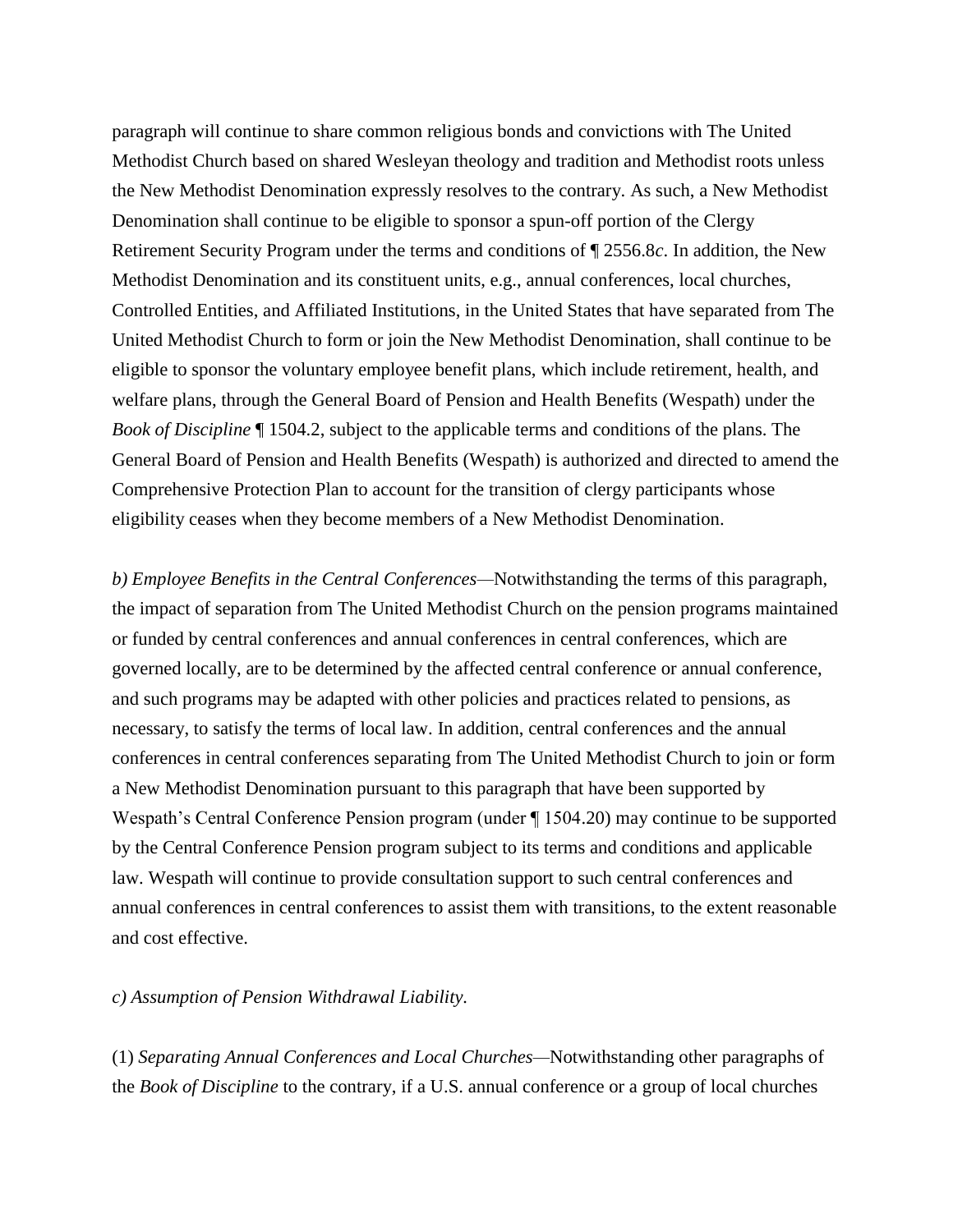from a U.S. annual conference or annual conferences forms or joins a New Methodist Denomination pursuant to ¶ 2556, or separates in any other way, and the New Methodist Denomination is sufficiently large enough in membership, financially viable, and sufficiently organized structurally or corporately as a convention or association of churches to continue to be a plan sponsor of a spun-off portion the Clergy Retirement Security Program, as determined by the General Board of Pension and Health Benefits (Wespath) (for the purposes of this subparagraph, such an annual conference shall be referred to as a "Separating Conference" and such a group of local churches shall be referred to as "Separating Local Churches"), the pension obligations under the connectional Clergy Retirement Security Program of the Local Churches that comprise the New Methodist Denomination and the pensions and accrued benefits of those individuals impacted by the separation will be governed by this paragraph. Whether a group of local churches from one U.S. annual conference is treated as "Separating Local Churches" or, due to the size and membership of such local churches relative to the U.S. annual conference, is treated as a "Separating Conference," will be determined by the General Board of Pension and Health Benefits (Wespath), as administrator and trustee, based on the facts and circumstances.

(2) *Determination Period—*During a "determination period," a Separating Conference or a U.S. annual conference or conferences with Separating Local Churches must continue contributions to the General Board of Pension and Health Benefits (Wespath) to fund pension obligations as if the separation were not occurring, until the separation is final under this ¶ 2556. When such determination period ends, new service-based benefit accruals and individual account contributions under the Clergy Retirement Security Program will cease for participants of the New Methodist Denomination, if such cessation has not already occurred under the terms of the program. The New Methodist Denomination's sponsorship of and legal responsibilities under the Clergy Retirement Security Program will continue, but such sponsorship and administration will be sequestered and treated separately from all annual conferences that remain part of The United Methodist Church (it will be a "Spun-Off Plan" of the New Methodist Denomination), and will not benefit from the connectional support of other plan sponsors.

(3) *Administration—*For purposes of administering the Clergy Retirement Security Program under the terms of this subparagraph, the General Board of Pension and Health Benefits (Wespath) is authorized and empowered to: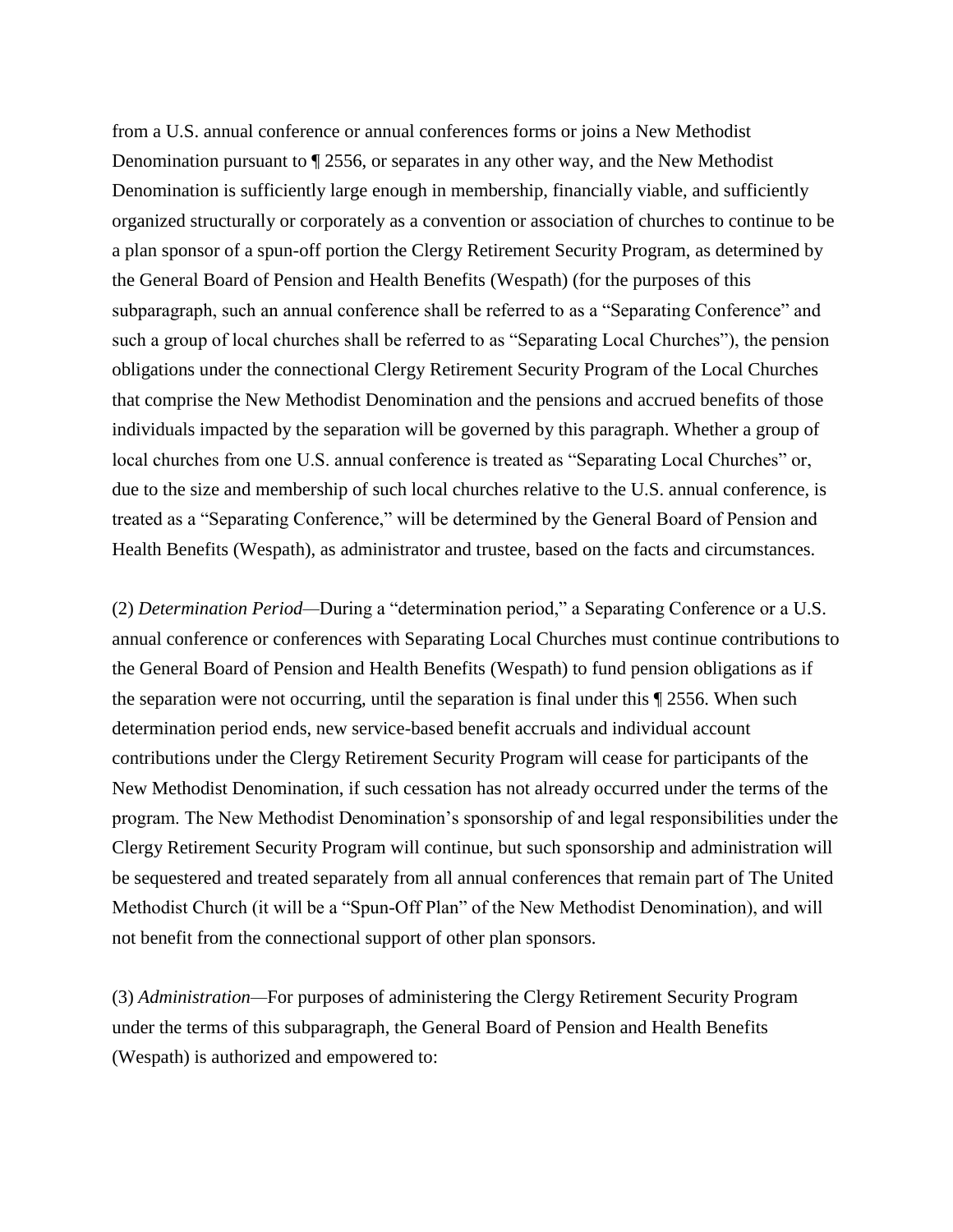a. During the determination period, with the assistance of the Separating Conference(s), Separating Local Churches, and remaining United Methodist annual conferences, identify which active and retired clergy transfer or withdraw from The United Methodist Church by becoming members of or joining the New Methodist Denomination, either through affirmative choice or by a default rule; retired clergy who are members of a Separating Conference and who do not affirmatively choose to remain members of The United Methodist Church, through a request to transfer conference membership or otherwise, shall be considered members of the New Methodist Denomination unless the *Book of Discipline* requires different treatment; with respect to active and retired clergy who are members of a U.S. annual conference that is not separating but includes Separating Local Churches, such clergy who do not affirmatively choose to transfer or withdraw to become members of the New Methodist Denomination shall remain members of their U.S. annual conference;

b. During the determination period, identify all local churches that choose to separate from The United Methodist Church by becoming local churches of the New Methodist Denomination;

c. Exempt active clergy who withdraw from The United Methodist Church during the determination period by becoming members of the New Methodist Denomination from the nondisciplinary legislation amending the Clergy Retirement Security Program enacted by General Conference 2019, which generally converts the defined benefit accruals of active clergy terminating membership in The United Methodist Church into an account balance;

d. Exempt local churches from the withdrawal pension liability contribution requirement of ¶ 1504.23 and ¶ 2553 of the *Book of Discipline*, if the local churches are (i) units of a Separating Conference; (ii) Separating Local Churches that choose to separate from The United Methodist Church by becoming a local church unit of the New Methodist Denomination; or (iii) local churches that choose not to remain a constituent unit of a Separating Conference but rather remain part of The United Methodist Church, e.g., by transfer to a United Methodist annual conference;

e. By the end of the determination period, calculate and sequester the New Methodist Denomination's share of defined benefit plan assets and liabilities (i.e., assets and liabilities associated with the Clergy Retirement Security Program, Ministerial Pension Plan annuities, and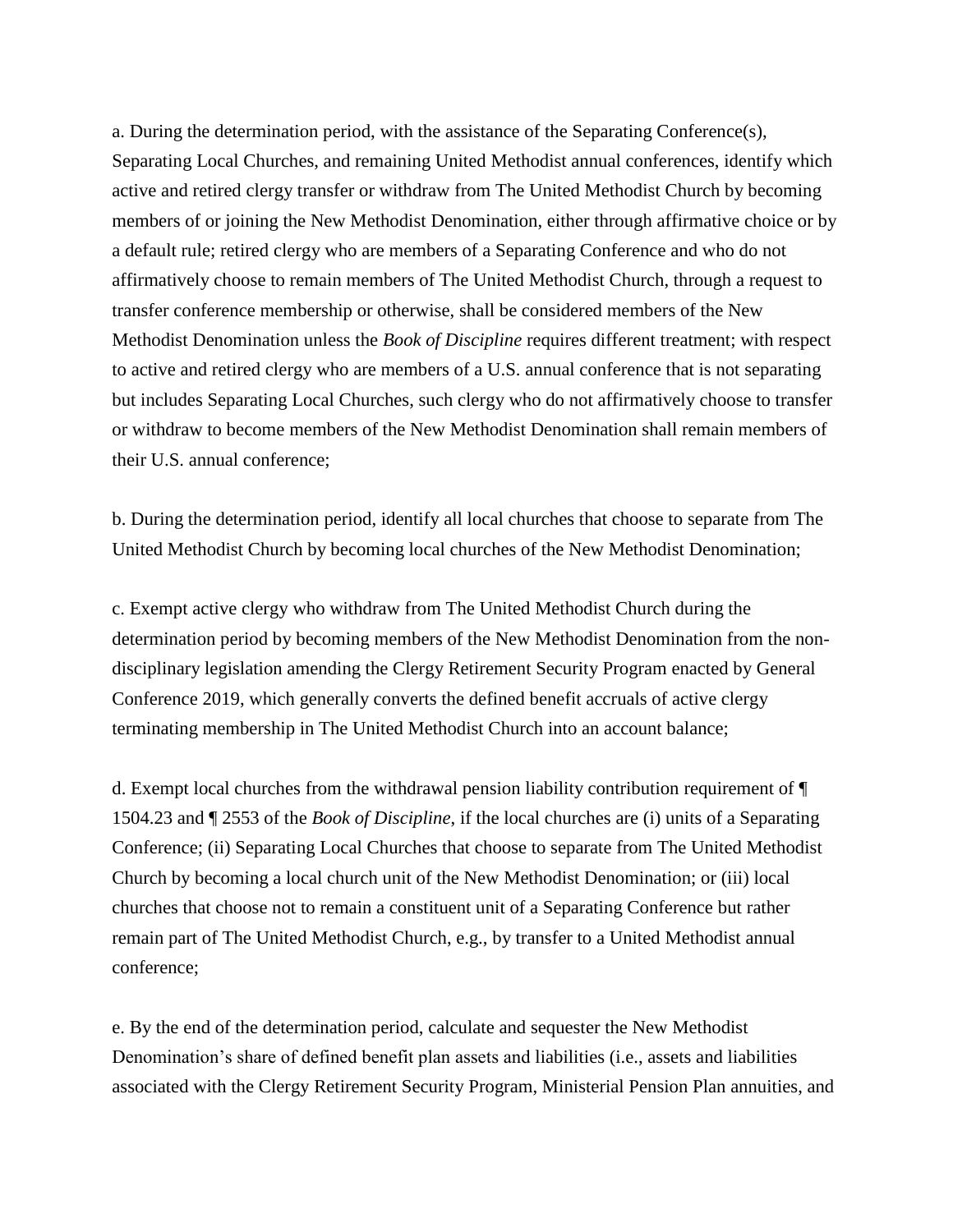the Pre-82 plan), in a manner deemed by the General Board of Pension and Health Benefits (Wespath) to be prudent and equitable, with such share reflecting the clergy disaffiliations in ¶ 2556.8*c*(3)a above; however, plan assets and liabilities attributable to clergy who do not disaffiliate under ¶ 2556.8*c*(3)a above with their Separating Conference will be reassigned to another annual conference in the manner prescribed by ¶ 2556 or, if such a process has not been established, by the reorganization of the impacted jurisdictional conference, if applicable, or in a manner deemed by the General Board of Pension and Health Benefits (Wespath) to be prudent and equitable;

f. Assign to the New Methodist Denomination the defined benefit liabilities that relate to the active and retired clergy that transfer or withdraw under ¶ 2556.8*c*(3)a above, as well as any liabilities that relate to inactive participants (other than retired clergy) that were the obligation of a Separating Conference; such assigned liabilities that relate to a participant whose benefits were accrued from service to multiple U.S. annual conferences shall include the entire pension liability attributable to such participant; such liabilities that relate to an inactive participant (other than retired clergy) of a Separating Conference shall be assigned to the New Methodist Denomination only if the Separating Conference was the final U.S. annual conference for which service was performed that resulted in the accrual of some or all of such inactive participant's pension benefits;

g. Assign to a sequestered funding account in the Spun-Off Plan of the New Methodist Denomination defined benefit assets from the funding account of the Separating Conference(s) or the U.S. annual conference or conferences from which Separating Local Churches are separating, with the amount of such assets being based on the liabilities assigned in ¶ 2556.8*c*(3)f above, and with such liabilities measured using factors corresponding to those used by Wespath when determining annual conference plan sponsor contributions to the Clergy Retirement Security Program ("funding factors"); such assignment of defined benefit assets shall prioritize funding for inactive participants (including retired clergy), so that liabilities of all inactive participants (whether assigned to the New Methodist Denomination or remaining with a U.S. annual conference) will be assigned a corresponding amount of plan assets equal to 100 percent of such liabilities, and liabilities of all active clergy will be assigned plan assets based on the funding level that remains, not to exceed 100 percent of such liabilities of active participants, and any remaining assets shall be assigned proportionately to inactive participants in addition to the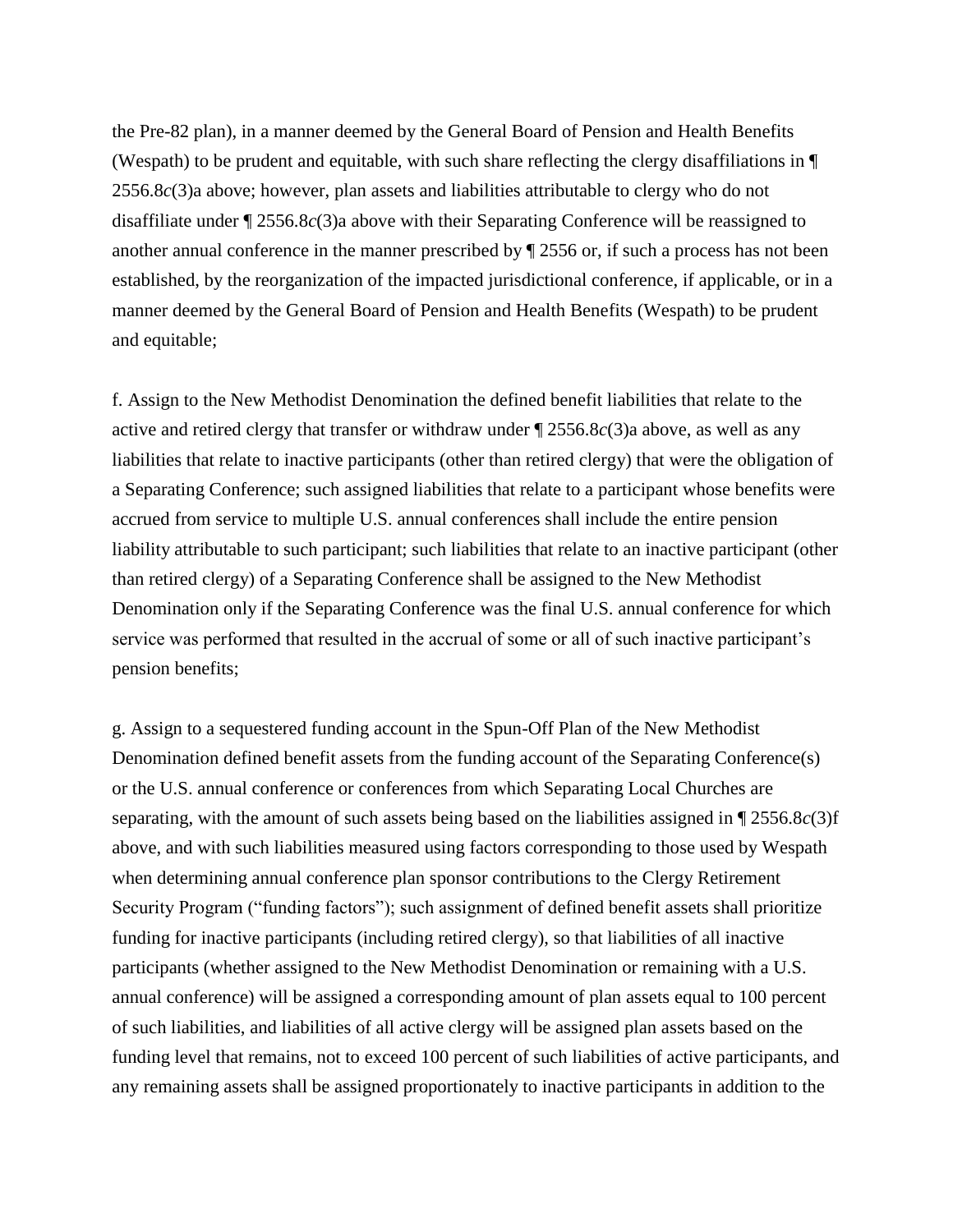first 100 percent of liabilities so assigned; notwithstanding the foregoing, if a funding account from which defined benefit assets are assigned is funded at a level that is greater than 100 percent of the total pension liabilities when measured using market factors similar to those used by a commercial annuity provider ("market factors"), the first step above shall assign plan assets that equal 100 percent of the liabilities of inactive participants when measured using market factors, and the second step above shall be applied without the 100 percent of liabilities limitation;

h. At the end of the determination period, assess whether the separation or the assignment of defined benefit plan assets and liabilities determined above creates a material risk of a plan sponsor being unable to make future contributions; if such a risk is created, the General Board of Pension and Health Benefits (Wespath) may instead convene a joint distributing committee under the terms of ¶ 1509, to assist and advise in the assignment of plan assets and liabilities, provided, however, that representation on the joint distributing committee in this circumstance shall also include members representing the interests of the Separating Conference or Separating Local Churches, or both, and to the extent applicable and necessary, members representing the interests of neighboring annual conferences;

i. After the determination period, calculate the amount of any plan contributions required to be made by the New Methodist Denomination in the future to its sequestered funding account as part of its ongoing sponsorship of its Spun-Off Plan;

j. Coordinate with the New Methodist Denomination to determine how plan design changes may be requested, and the scope and administrative reasonableness of amendments that may be made to the Spun-off Plan, as well as any other plans sponsored by the New Methodist Denomination and administered by the General Board of Pension and Health Benefits (Wespath); and

k. Amend the Clergy Retirement Security Program effective as of the close of the 2020 General Conference to conform to this paragraph, and establish written procedures consistent with this paragraph to administer its provisions.

(4) *Alternative Payments—*Notwithstanding the foregoing, if a New Methodist Denomination (which shall include a Separating Conference or Separating Local Churches, before becoming a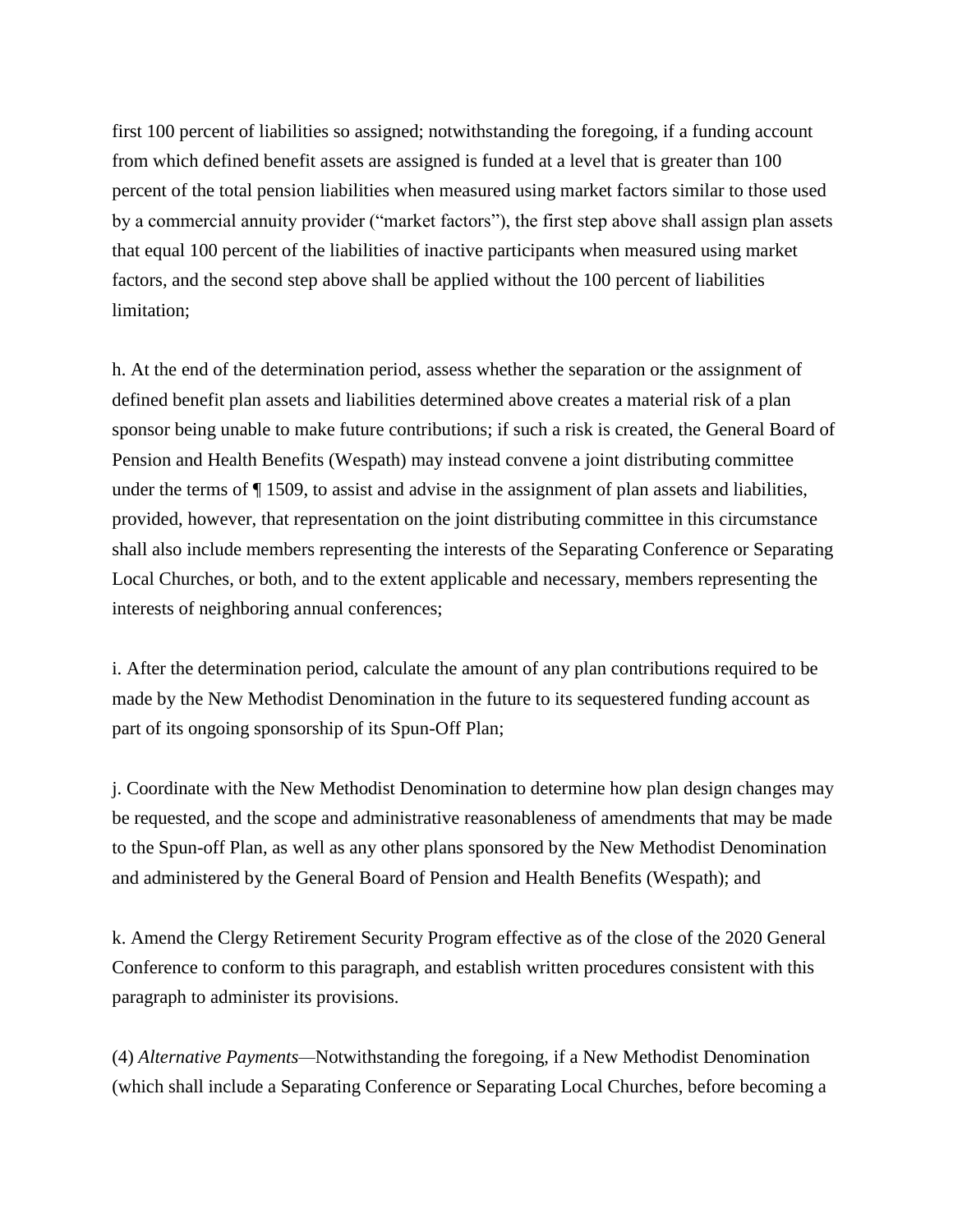New Methodist Denomination) notifies the General Board of Pension and Health Benefits (Wespath) during the determination period of its intent to terminate or decline sponsorship of the Clergy Retirement Security Program, leaving all pension obligations with the Post-separation United Methodist Church, the New Methodist Denomination must contribute a withdrawal liability to the General Board of Pension and Health Benefits (Wespath), which shall be used to fund the Clergy Retirement Security Program. Notwithstanding other provisions of this paragraph, the release under ¶ 2556.7*b*(3)g will not become effective until this payment is made. If the New Methodist Denomination consists of a Separating Conference or a Separating Conference and Separating Local Churches, the amount of the withdrawal liability shall equal the total underfunding of pension liabilities that would be assigned to the New Methodist Denomination above, with such liabilities being measured using market factors. If the New Methodist Denomination consists solely of Separating Local Churches, notwithstanding ¶ 2556.8*c*(3)d, the amount of the withdrawal liability shall equal the aggregate of the Separating Local Churches' share of unfunded pension obligations, calculated pursuant to ¶ 1504.23. In addition, clergy disaffiliating or withdrawing from The United Methodist Church to become members of a New Methodist Denomination that has indicated its intent to terminate or decline sponsorship of a Spun-off Plan shall have their defined benefit accruals under the Clergy Retirement Security Program converted to an account balance equivalent under the terms of the plan amendment approved by the 2019 General Conference, but only after the New Methodist Denomination contributes the withdrawal liability payment described above.

(5) *Failure to Support—*After the determination period, if the New Methodist Denomination elects not to or fails to satisfy its responsibilities regarding sponsorship of its sequestered part of the Clergy Retirement Security Program, the General Board of Pension and Health Benefits (Wespath) is authorized, within its discretion, to take actions that may include the following, at a level or to a degree that it deems appropriate:

a. Assuming control of plan sponsorship decisions (without assuming funding responsibility) regarding the New Methodist Denomination's Spun-Off Plan;

b. Prioritizing the assets of the sequestered funding account of the New Methodist Denomination in favor of inactive plan participants (including retired clergy), with liabilities for such participants being apportioned plan assets in an amount up to but not exceeding an amount that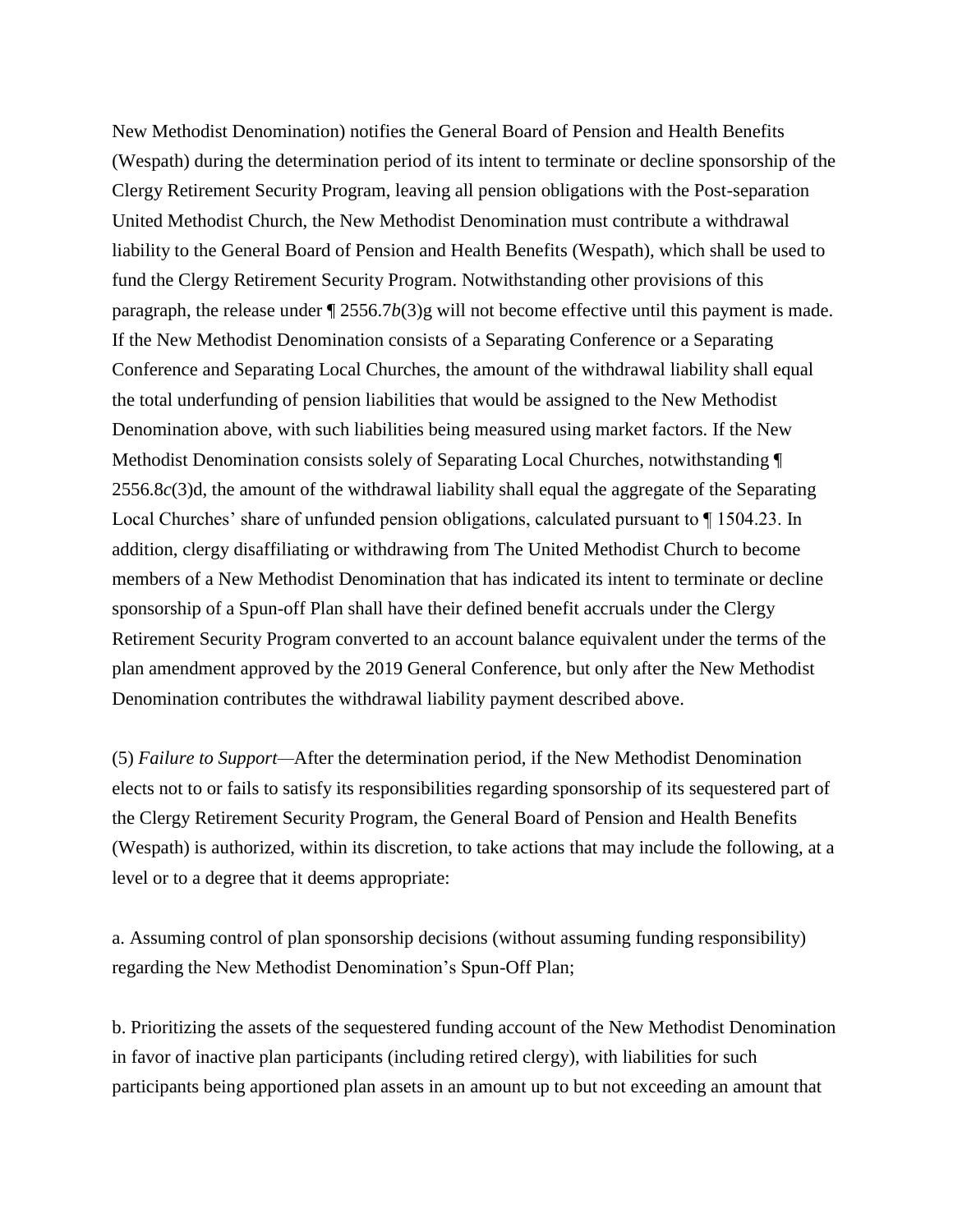would fully fund such liabilities when measured using market factors, and with the remaining assets within the sequestered funding account being apportioned to liabilities with respect to active clergy participants;

c. Reducing benefit levels of active clergy participants, up to the point at which benefit liabilities with respect to such participants are 100 percent funded when measured using funding factors; and

d. Within its discretion or at the direction of the New Methodist Denomination, converting all accrued pension benefits of the New Methodist Denomination's active clergy participants to actuarially equivalent account balances, adjusted, as necessary, to take into account the New Methodist Denomination's funding level with respect to active participants. Upon a conversion under ¶2556.8*c*(5)d, such account balances, and all other retirement account balances of the New Methodist Denomination's participants, will be transferred to the United Methodist Personal Investment Plan, its successor, or a similar retirement account plan administered by the General Board of Pension and Health Benefits (Wespath). The General Board of Pension and Health Benefits (Wespath) may also convert defined benefit accruals in such manner for any of the New Methodist Denomination's plan participants, if the Clergy Retirement Security Program is amended to require an account balance conversion for similar classes of participants, or if continuing administration for the New Methodist Denomination is no longer administratively feasible.

#### *9. Ecumenical Agreements with New Methodist Denominations*

*a) Purpose*—In keeping with The United Methodist Church's longstanding tradition of striving toward greater Christian unity (¶¶ 6 and 434), and because, as "a result of our heritage as a part of a people called Methodist," The United Methodist Church has long committed itself to strive toward closer relationship with other Methodist or Wesleyan churches wherever they may be found" (¶ 433.3), The United Methodist Church desires to facilitate the development of a continuing relationship with New Methodist Denominations for shared missional priorities, shared common cause, mutual support, and other purposes.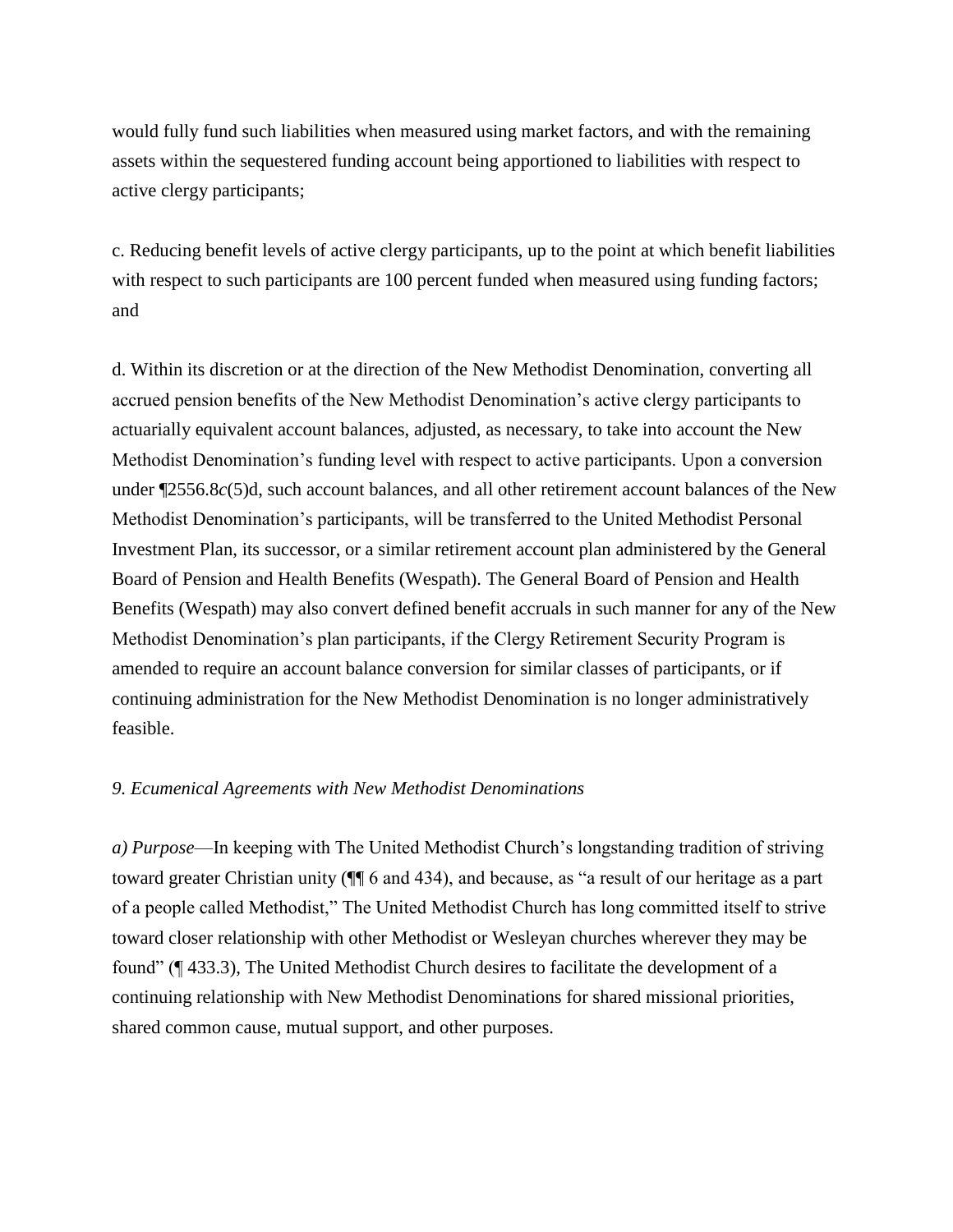*b) Agreements*—Council of Bishops shall offer to enter into ecumenical agreements with all New Methodist Denominations formed under this paragraph subject to this  $\sqrt{\frac{2556.9}{n}}$ , with agreements reached through bi-lateral or multi-lateral dialogue. The Council of Bishops may do so through a covenant or act of covenanting, an affiliated relationship, a concordat relationship, a full communion relationship, or other types of agreement*.* The Council of Bishops may choose to establish standard terms for such agreements. Notwithstanding any other provisions in the *Book of Discipline* that might otherwise be applicable, any such agreement made with a New Methodist Denomination does not need to be ratified by the General Conference except that, in keeping with the limitations imposed by ¶ 431.1*a*, General Conference approval is required for any agreement that contemplates a "full communion relationship" with a New Methodist Denomination within the meaning of ¶ 431.1*b*, or permanent membership in an ecumenical organization that has not previously been approved by the General Conference.

(1) An ecumenical agreement may include terms that simplify the process of separation of a local church under ¶ 2556.7*c* to join a New Methodist Denomination, such as addressing rights and obligations that would otherwise be in individual separation agreements. Ecumenical agreements cannot change the process or deadlines under ¶¶ 2556.3 or 2556.4, or waive any requirements under ¶ 2556.7*c*.

(2) The Council of Bishops may provide in an ecumenical agreement for non-voting representatives of New Methodist Denominations to participate in the General Conference in accordance with ¶¶ 13.2 and 502.1*b*. The General Conference may provide for a small number of voting delegates for New Methodist Denominations at the General Conference, provided that any such New Methodist Denomination allows a similar number of voting delegates in their highest legislative conference.

(3) The Council of Bishops may include in an ecumenical agreement provisions for a New Methodist Denomination to make commitments with United Methodist general boards and agencies; to address their eligibility to receive grants and other services; or other terms relating to general boards and agencies.

(4) Such agreements may address matters regarding possession of and access to shared history, such as church archives, membership rolls and access to and maintenance of cemeteries.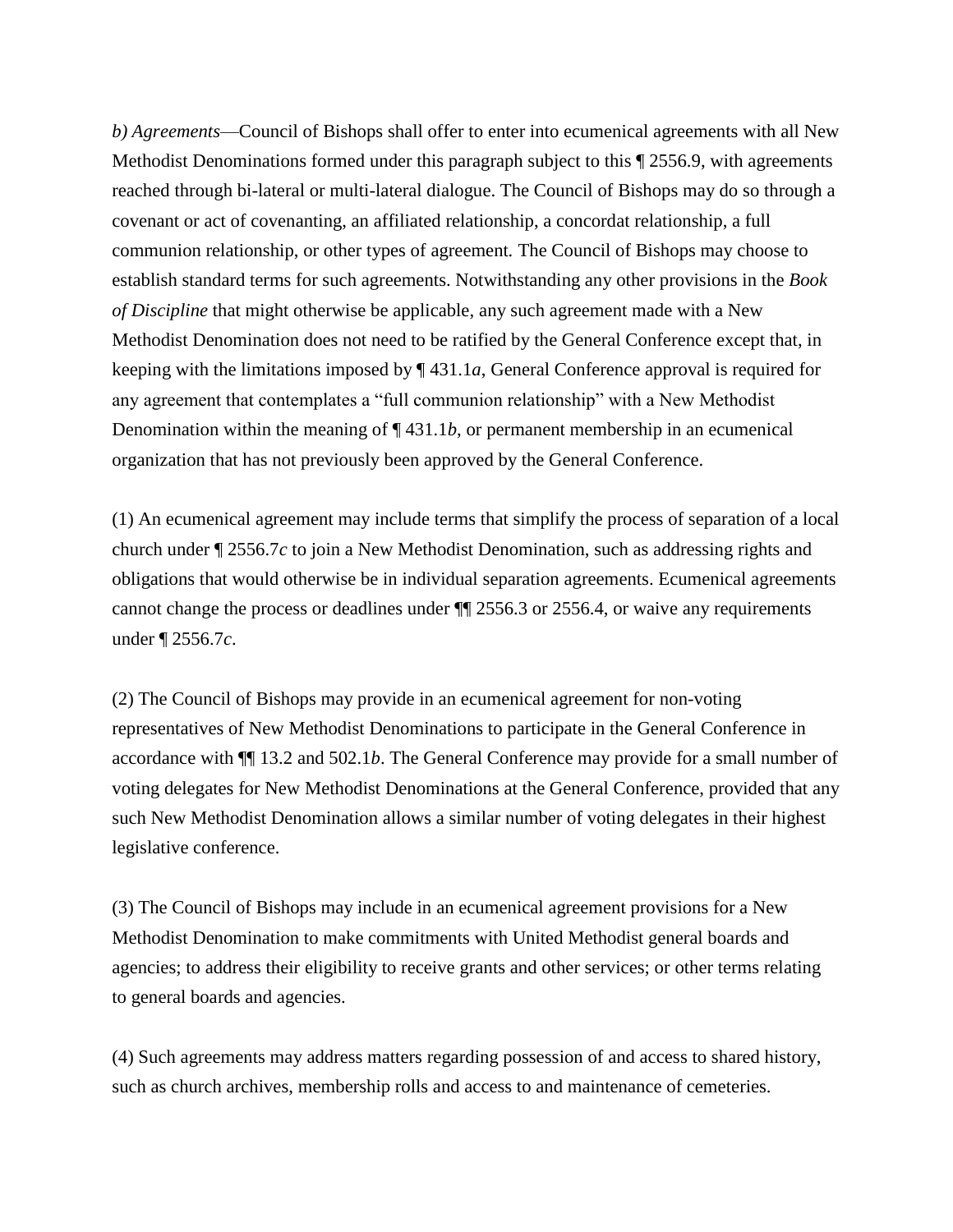(5) Such agreements may include such other terms and conditions as the Council of Bishops deems appropriate, subject to the conditions provided in ¶ 2556 or as limited by ¶ 431.1*a*.

(6) The General Council on Finance and Administration shall have the continued responsibility to administer the name "The United Methodist Church" and the trademarks of The United Methodist Church. To effectuate this intent, prevent confusion, and protect the intellectual property, the General Council on Finance and Administration shall develop rules to govern the use of the United Methodist name and insignia.

#### *10. Financial Support for New Methodist Denominations*

*a) Set Aside Funds*—A total sum of \$27,000,000 shall be set aside to assist New Methodist Denominations. The General Conference commits to these funds being paid. These funds can come from a variety of internal and external sources, including but not limited to restricted funds to be used for said purpose and unique contributions, as determined by The General Council on Finance and Administration in consultation with the Connectional Table and existing general boards and agencies.

#### *b) Payment Process*.

(1) *Administration*—The General Council on Finance and Administration shall be responsible for making payments and may establish procedures for application and payment that are not inconsistent with this ¶ 2556.10.

(2) *Payments to Traditionalist Methodist Denominations*—Of the set aside funds established in ¶ 2556.10*a* above, a total sum of \$25,000,000 shall be paid to approved and recognized Traditionalist Methodist Denominations (as defined in ¶ 2556.1*c* and ¶ 2556.2), and that have requested these funds under this paragraph. These payments shall be made during the 2021-2024 quadrennium, in amounts totaling not less than \$6,250,000 per calendar year. Payments shall be received by December 31st of the applicable calendar year and may be made periodically or in one lump sum as determined by General Council on Finance Administration. No funds shall be paid to any new denomination before May 16, 2021, and payments shall not be made before the new denomination has met the requirements of ¶¶ 2556.2*c*(1-4). If there is more than one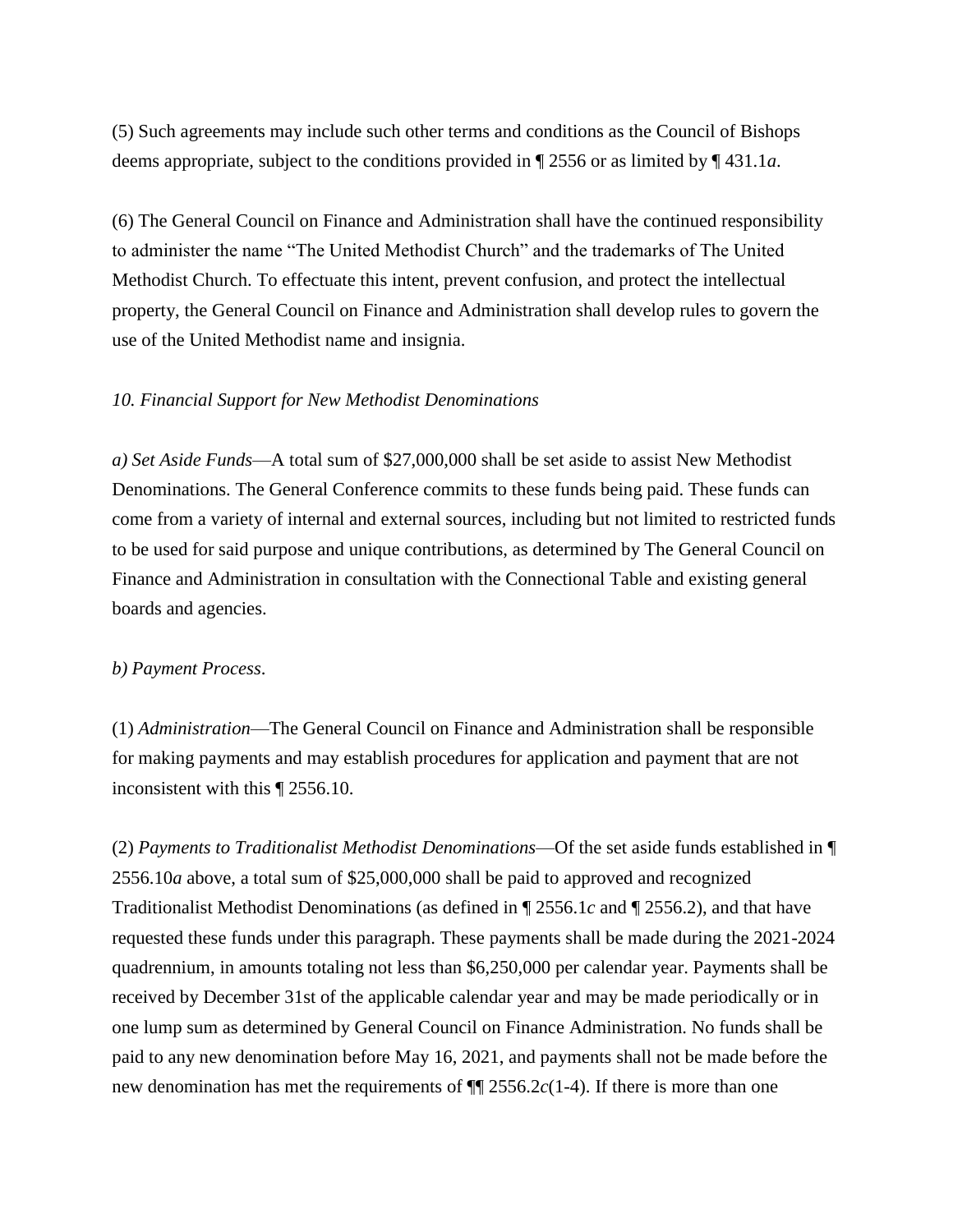Traditionalist Methodist Denomination, the General Council on Finance and Administration will determine the allocations to be paid to such Traditionalist Methodist Denominations in the proportion of their reported professing membership as of September 30th of each calendar year submitted to General Council on Finance Administration bears to the total professing membership of all Traditionalist New Methodist Denominations addressed in ¶ 2556.

(3) *Payments to Other New Methodist Denominations*—Of the set aside funds established in ¶ 2556.10*a* above, a total sum of \$2,000,000 shall be escrowed by the General Council on Finance and Administration as seed money for New Methodist Denominations other than a recognized Traditionalist Methodist Denomination. These payments will be made during the 2021-2024 quadrennium, in amounts totaling not less than \$500,000 per calendar year. Payments shall be received by December 31st of the applicable calendar year and may be made periodically or in one lump sum as determined by the General Council on Finance and Administration. No funds shall be paid to any new denomination before May 16, 2021, and payments shall not be made before the new denomination has met the requirements of paragraph  $\P$  2556.2*c*(1-4). If in any budget year there is more than one New Methodist Denomination that seeks access to these funds, the General Council on Finance Administration will determine the allocations working in conjunction with leadership from the new denominations. If in any budget year there is no New Methodist Denomination that applies for these funds, they will remain in escrow to be available for future distribution. This escrow shall terminate at the end of the quadrennium and the funds are then retained by The United Methodist Church. Any Traditionalist Methodist Denomination deemed eligible to receive a portion of the \$25,000,000 described in ¶ 2556.10*b*(2) shall not be eligible to receive a portion of the \$2,000,000 described in ¶ 2556.10*b*(3).

(4) *Limits—*To be eligible to receive these funds, a New Methodist Denomination must meet the requirements of ¶¶ 2556.2*c*(1-4) and be a party to all separation agreements for any central conference, annual conference, or local church that joins the New Methodist Denomination, and the New Methodist Denomination must, either alone or jointly with other parties to the agreement, assume all liabilities, and provide full indemnification to and insurance for the annual conference and other United Methodist Church entities, as specified in those separation agreements.

#### 11. *Rights of New Methodist Denominations*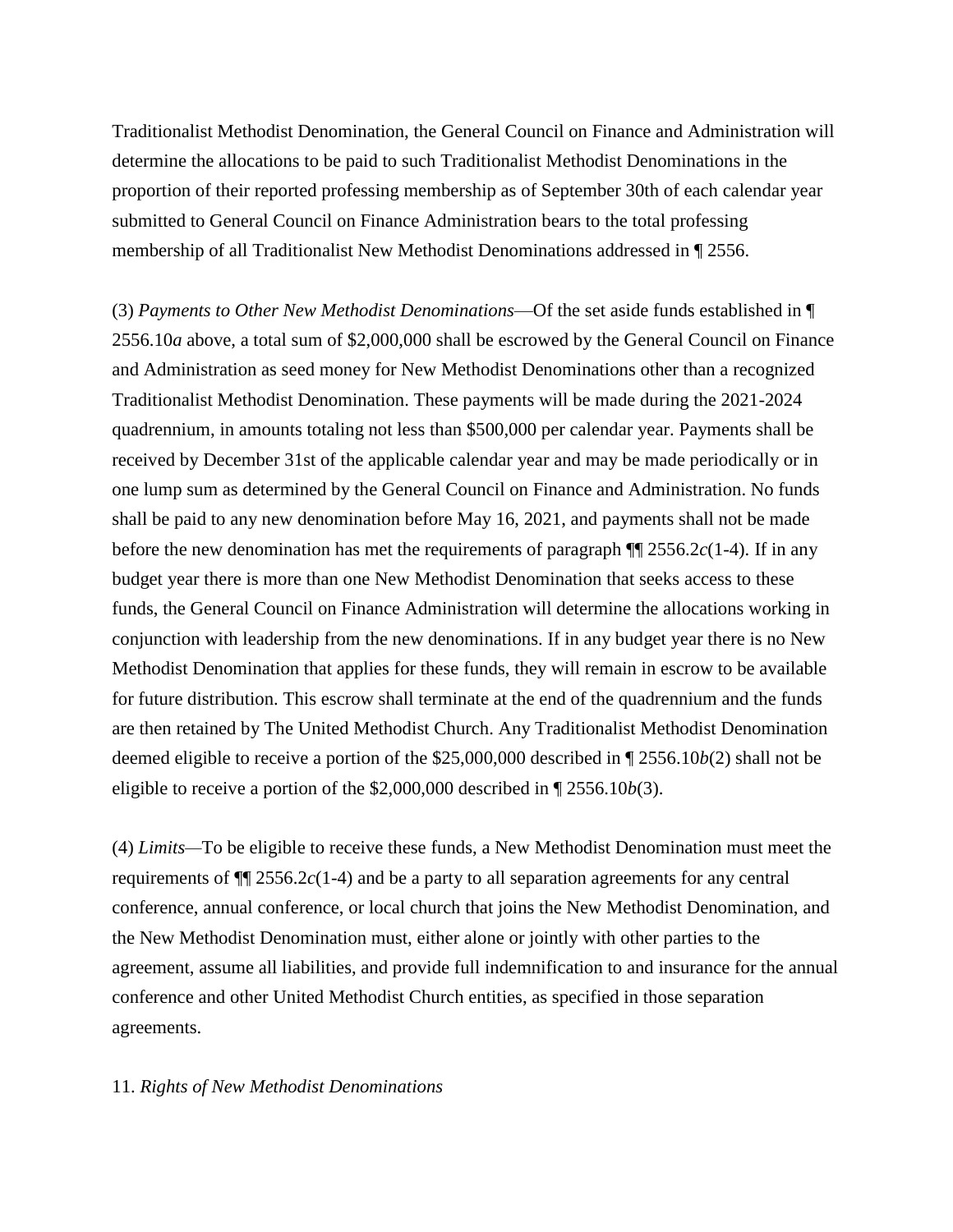*a) Future Participation in programs of The United Methodist Church—*New Methodist Denominations, as well as their local churches and Controlled Entities, are not required to participate in any program of The United Methodist Church and do not have a right to participate in any such program, except as provided in ¶¶ 2556.11*b* or 2556.13 and except as provided in ¶¶ 2556.8, 1504, or other provisions regarding General Board of Pension and Health Benefits (Wespath) services. Any continuing relationship shall be made by mutual agreement.

*b) General Boards and Agencies; UMC Institutions*—New Methodist Denominations, as well as their intermediate bodies, local churches, and affiliated organizations, may contract for services from and enter into missional agreements with any of The United Methodist Church's general boards and agencies and the subordinate related entities of such boards and agencies, subject to the approval of that board or agency's board of directors or related entity's governing body and the relevant governing body in the New Methodist Denomination. Affiliated Institutions may affiliate or have relationships with The United Methodist Church or New Methodist Denominations, or both, if permitted by their organizing documents and applicable local law.

*c) Other Relationships*—Except as otherwise provided in any ecumenical agreement or the governing documents of a particular entity, New Methodist Denominations, as well as their local churches or entities (e.g., districts or conferences) and any affiliated organizations, are permitted to engage in or continue partnerships in mission, including financial support, with United Methodist annual conferences, Affiliated Institutions, or local churches, with the agreement of the United Methodist entity involved and may channel such support and partnership through United Methodist general agencies, such as the General Council on Finance and Administration or the General Board of Global Ministries.

*d) Copyright—*Any New Methodist Denomination formed under ¶ 2556 may borrow provisions and language from the *Book of Discipline* without such borrowing being considered an infringement of copyright.

*12. Local Churches Disaffiliating and not Joining a New Methodist Denomination.* 

*a) Application*—The terms of this ¶ 2556.12 shall supersede those of ¶ 2553, effective as of the close of the 2020 General Conference. If a local church votes under this *¶* 2556.12 to separate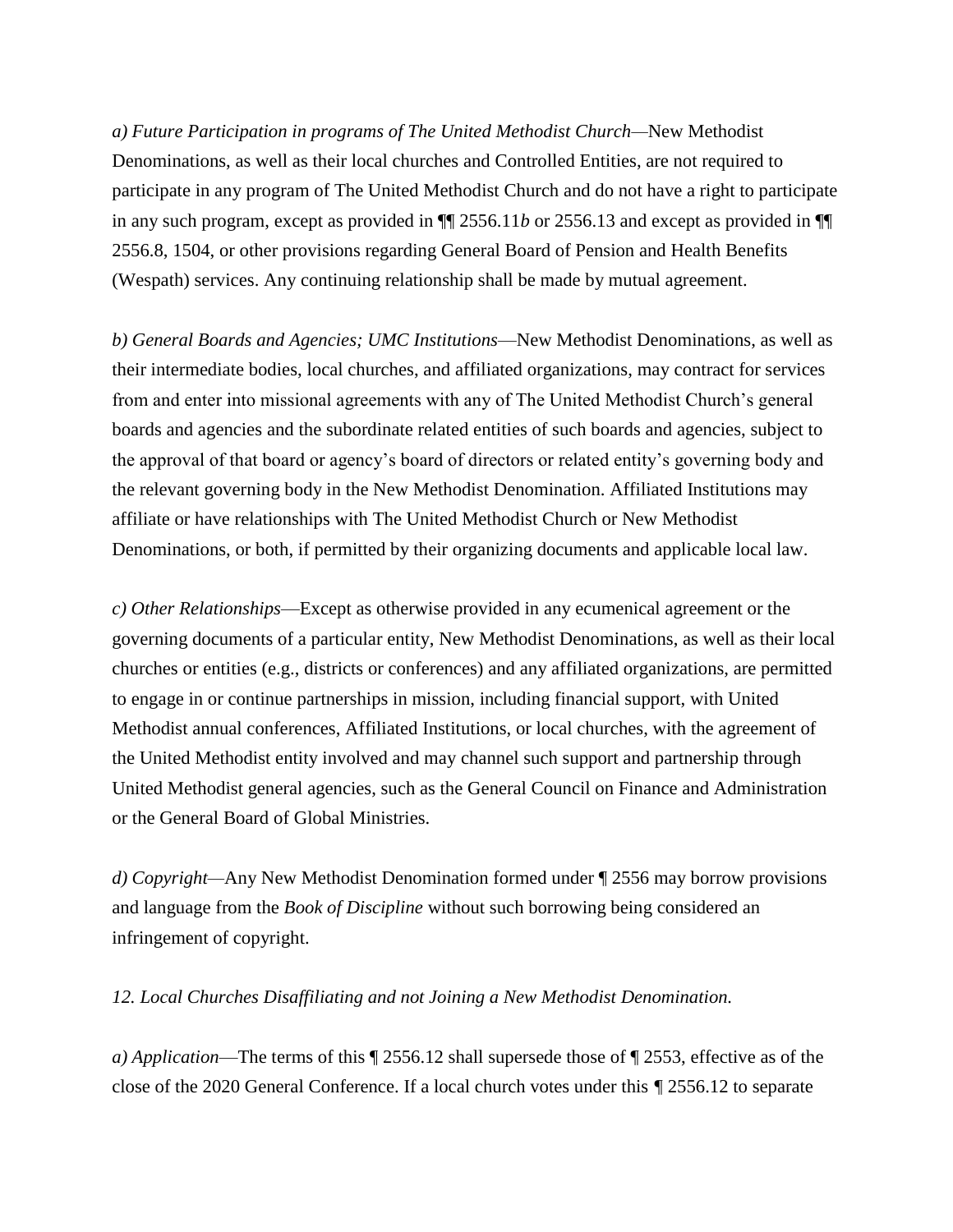from and end its connectional relationship with The United Methodist Church, and to not form or join a New Methodist Denomination (a "Disaffiliation"), the following provisions shall apply.

*b) Time Limits—*The deadline for a local church to vote to end its connectional relationship under ¶ 2556.12 and disaffiliate is December 31, 2024.

# *c) Local Church Decision-making Process*.

(1) If the church council of a local church determines that the church wishes to disaffiliate from The United Methodist Church, that church council shall submit a request to the district superintendent. The district superintendent shall, within thirty (30) days after receipt of the request, call a church conference under ¶¶ 246 and 248 for the sole purpose of deciding whether the local church wishes to end its connectional relationship with The United Methodist Church.

(2) The decision to end the local church's connectional relationship with The United Methodist Church must be approved by a two-thirds (2/3) vote of the professing members of the local church present and voting at the church conference.

(3) A church conference called for the purpose identified in this paragraph shall be called and conducted in accordance with the provisions of ¶¶ 246 and 248, except that the following requirements shall apply notwithstanding anything to the contrary in ¶¶ 246 or 248:

a. The church conference shall be held within one hundred twenty (120) days after the district superintendent calls for the church conference;

b. In providing advance notice of the time, place and purpose of the church conference, in addition to the provisions of ¶ 246.8, special effort shall be made to give broad notice to the full professing membership, and to use all means necessary, including electronic communication where possible, to communicate; and

c. Under the provisions of ¶ 246.7, the purpose of the church conference shall be stated in the call and must include the recommendation(s) of the church council, the provisions and terms of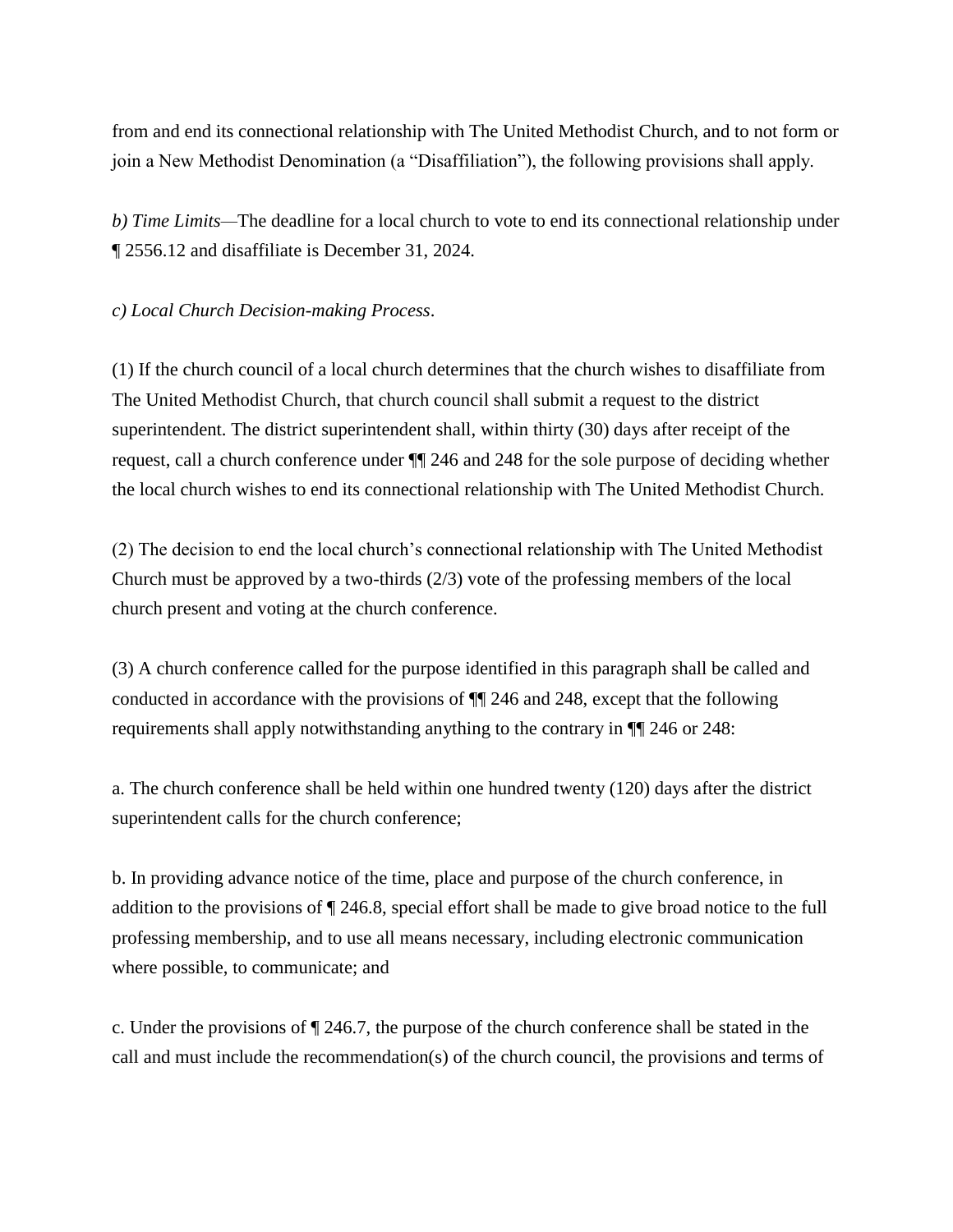this paragraph, and the standard terms of Disaffiliation Agreements of The United Methodist Church and the annual conference.

*d) Disaffiliation Agreement and Terms*—The terms and conditions for a disaffiliation under this ¶ 2556.12 shall be established by the board of trustees of the applicable annual conference, with the advice of the bishop and cabinet, the annual conference treasurer, the annual conference benefits officer, the director of connectional ministries, and the annual conference chancellor. The terms and conditions, including the effective date of disaffiliation, shall be memorialized in a binding Disaffiliation Agreement between the annual conference and the trustees of the local church, acting on behalf of the members. The Disaffiliation Agreement shall be consistent with the following provisions:

*e) Standard Terms of Disaffiliation Agreements*—The General Council on Finance and Administration shall develop a standard form for Disaffiliation Agreements under this paragraph to protect The United Methodist Church as set forth in ¶ 807.9. in consultation with the General Board of Pension and Health Benefits (Wespath) regarding pension and benefits matters. The Disaffiliation Agreement shall include a recognition of the validity and applicability of  $\P$  2501, notwithstanding the release of property therefrom. Such standard form shall not impose any terms or conditions not specified in this subparagraph.

*f) Annual Conference Terms*—Annual conferences may require that Disaffiliation Agreements include contractual terms not addressed by the form developed by General Council on Finance and Administration, or that address issues unique to an annual conference or a particular local church or applicable laws. Annual conferences may also develop additional non-contractual standard terms or conditions for disaffiliation, but any such additional standard terms or individual Disaffiliation Agreements shall be consistent with the standard terms required in this subparagraph and the form developed by the General Council on Finance and Administration, provided they do not impose obstacles or barriers to disaffiliation, and do not impose additional financial burdens than those in this paragraph. Such other terms and conditions may include, without limitation: turning over church archives, membership rolls, minutes, historical documents related to funerals, baptisms, and weddings, and other records, etc.; if the church has a cemetery or columbarium, provisions related to continued maintenance after disaffiliation, and continued access for families and loved ones of United Methodists buried there; and provisions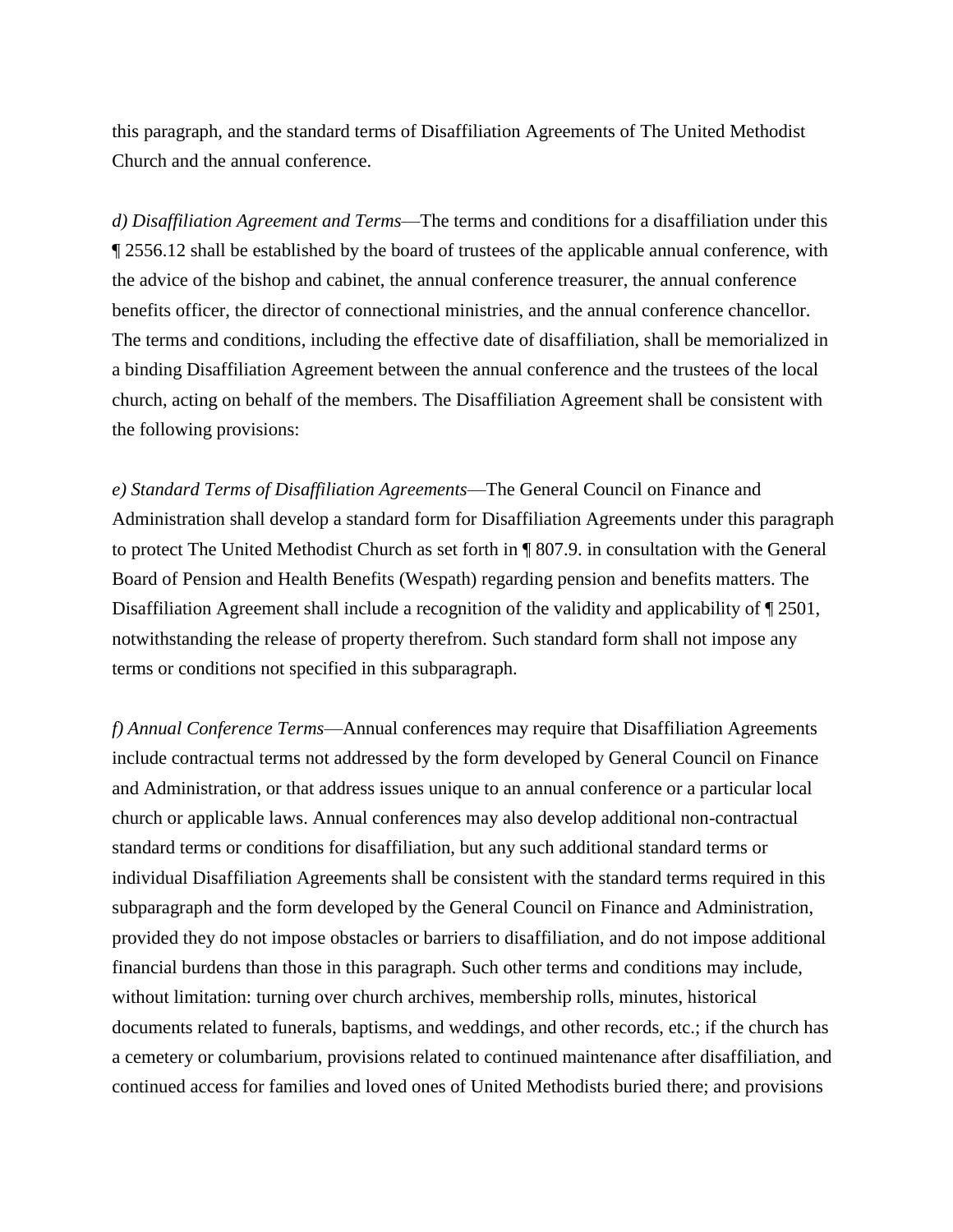addressing any United Methodist Church Foundation loans or related issues as applicable. In addition, the annual conference shall notify congregations of such additional standard terms as early as is practicable.

*g) Apportionments*—The local church shall pay any unpaid apportionments for the 12 months prior to disaffiliation as well as an additional 12 months of apportionments. The amount of apportionments to be paid shall be determined by the relevant annual conference.

*h) Property*—A disaffiliating local church shall have the right to retain its real and personal, tangible and intangible property for no additional required consideration to the annual conference beyond that described in this ¶ 2556.12. If the local church property is to be transferred to another legal entity, all such transfers shall become effective as of the Disaffiliation Date. All costs for transfer of title or other legal work shall be borne by the disaffiliating local church except each party shall pay its own attorney fees. Where real property is owned and titled by an annual conference or another entity than the local church, such real property shall remain in possession of the annual conference or other entity that owns it, unless the local church and the annual conference or other entity negotiate a change in ownership.

*i) Pension Withdrawal Liability*—The local church shall be responsible for making the withdrawal liability payment in the amount required by ¶ 1504.23.

*j) Other Liabilities to Annual Conference Affiliated Institutions and/or Controlled Entities*— Except as otherwise provided in this ¶ 2556.12, a Disaffiliation Agreement may require that some or all outstanding debts, loans, and liabilities owed by the local church to its annual conference, district or to any Affiliated Institutions and/or Controlled Entities be satisfied or be assumed by another entity satisfactory to the annual conference, which satisfaction shall not be unreasonably withheld, to be repaid according to the terms of such loans, unless the church elects to pay in full such items on or before the Disaffiliation Date. The local church shall pay previously owed and documented unpaid portions related to health insurance payments, pension premium payments, or property insurance payments as applicable.

*k) Local Church Liabilities Owed to Other Parties—*Before any local church property or assets may be transferred to another entity, all outstanding liabilities of the local church owed to third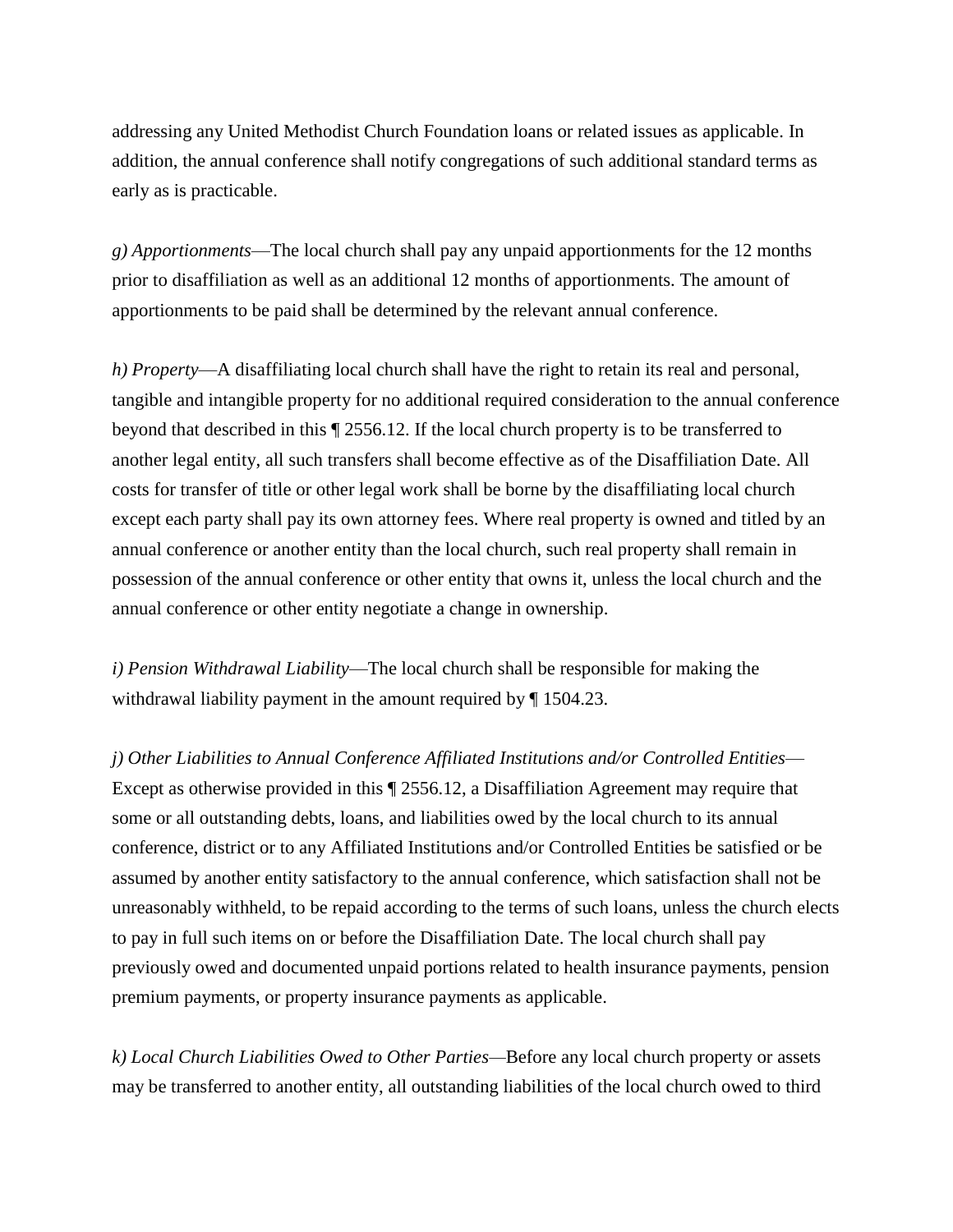parties, including other United Methodist Church entities and Affiliated Institutions, shall have either been (i) satisfied in full, with written confirmation of that fact supplied by the third party to whom the liability was owed; or (ii) fully assumed by the other entity pursuant to agreements to which the local church's third party creditors have consented, and which oblige the other entity to fully indemnify and defend the local church against any claims relating to those liabilities.

*l) Intellectual Property*—Within six months after the Disaffiliation Date, the local church shall cease all use of the words "United Methodist," the cross & flame insignia, and any other intellectual property of the denomination and annual conference, including the removal of all signage containing the same.

*m) Group Tax Exemption Ruling—*As of the Disaffiliation Date, the local church shall cease to use, and also shall ensure that any affiliates of the local church which have been included in the group tax exemption ruling shall cease to use, any and all documentation stating that the local church is included in the denomination's group tax exemption ruling administered by the General Council on Finance and Administration of The United Methodist Church. The local church and any of its affiliates which have been included in the group tax exemption ruling will be removed as of the Disaffiliation Date.

*n) No Other Claims—*The local church shall not have a claim to or be entitled to a share of the assets of its annual conference.

*o) Payment Terms—*The Disaffiliation Agreement shall specify the terms and conditions of the payment to the annual conference for any sums related to ¶¶ 2556.12*g* and 2556.12*h*. If the local church and the annual conference agree to a payment plan, the plan shall bear no more than a reasonable rate of interest and the term of payment shall not exceed ten (10) years.

*p) Continuing as Plan Sponsor*—Nothing in this ¶ 2556.12 shall prevent a local church, after the Disaffiliation Date, from continuing to sponsor voluntary benefit plans from the General Board of Pension and Health Benefits (Wespath) under ¶ 1504.2, to the extent permitted by federal law and the terms and conditions of the plans, and provided that local church has not expressly resolved that it no longer shares common religious bonds with The United Methodist Church.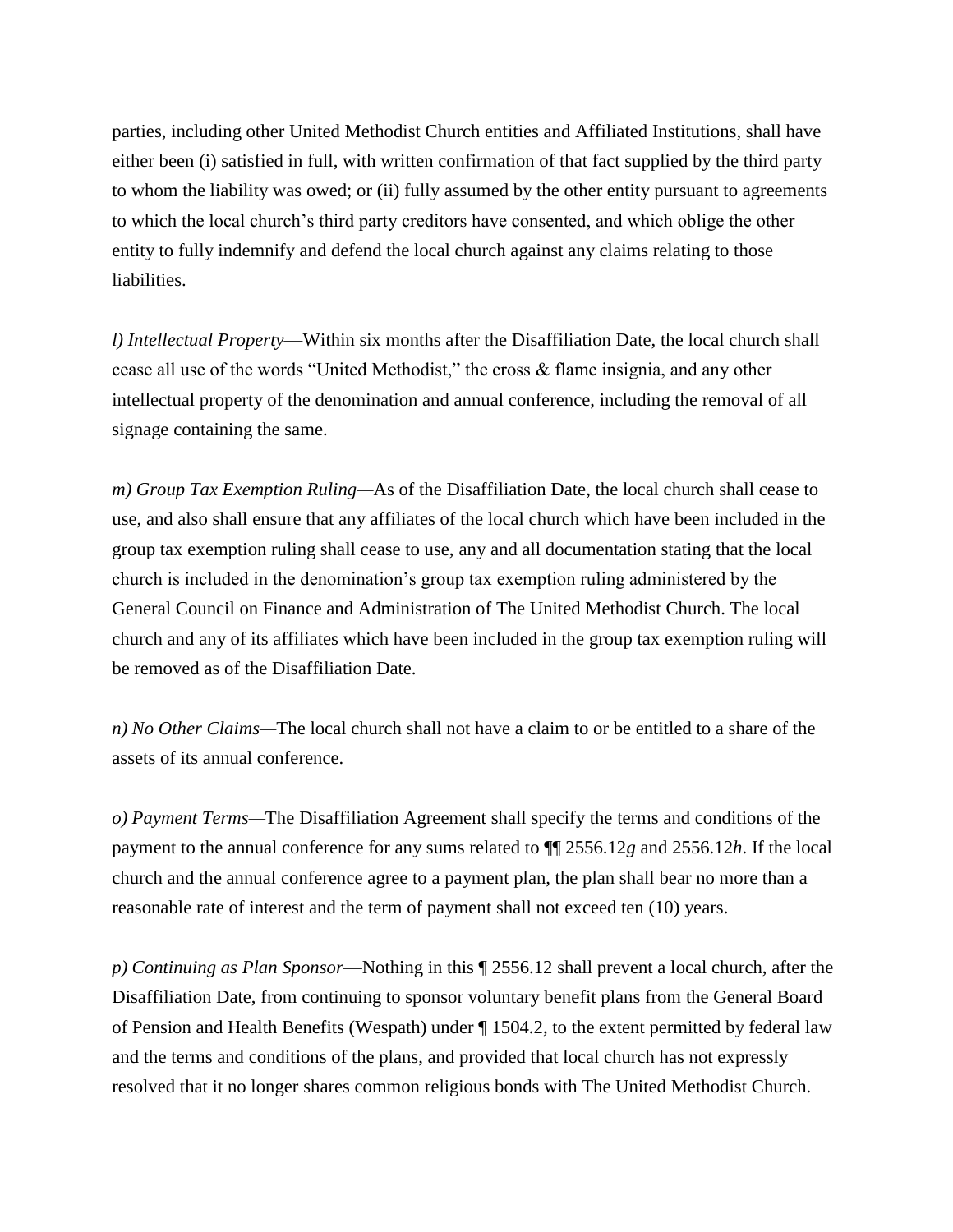*q) Indemnification; Insurance—*In further consideration for the transfer of property, the local church shall indemnify and hold harmless, and have a duty to defend, the annual conference, its Controlled Entities, other entities of The United Methodist Church and Affiliated Institutions, as well as their respective officers, directors, agents, and employees from any liability or costs (including reasonable attorney fees) resulting from any claim, action, or cause of action that may exist, or that may arise in the future. Without limiting the authority of the General Council on Finance and Administration under ¶ 2556.12*c* regarding the standard form, the indemnification shall include, but not be limited to (i) the acts or omissions of any clergy or other employees, volunteers, or others acting on behalf of the local church (except for clergy who choose to remain with The United Methodist Church), based upon acts or omissions that occurred prior to the Disaffiliation Date; (ii) any other liabilities assumed under the Disaffiliation Agreement, including but not limited to claims by third-party creditors; and (iii) liability or cost incurred as a result of any claim, action, or cause of action for damages to persons or property resulting from local church's failure to take all necessary steps as required by this subparagraph. The local church shall maintain insurance coverage, with the annual conference and The United Methodist Church as an additional named insured, against all such claims. Such insurance shall include the amount and type of insurance and shall be to the satisfaction of the annual conference, which satisfaction shall not be unreasonably withheld.

*r) Binding on Successors—*The rights and obligations of the local church shall be binding on its successors. If the local church has incorporated or otherwise established a new entity that will acquire its assets, property, and liabilities, that entity shall be a party to the Disaffiliation Agreement.

*s) Disaffiliation—*The Disaffiliation Agreement shall identify the Disaffiliation Date agreed to by the parties, which must be no more than six months after the vote to disaffiliate, except that the Disaffiliation Date may be extended for a period not exceeding an additional twelve months, provided that good faith efforts are occurring to resolve any outstanding issue delaying disaffiliation. In no event may any Disaffiliation Date be later than June 30, 2025. If the Disaffiliation Agreement is not finalized and disaffiliation does not occur by the Disaffiliation Date, then by default the local church shall remain part of the annual conference.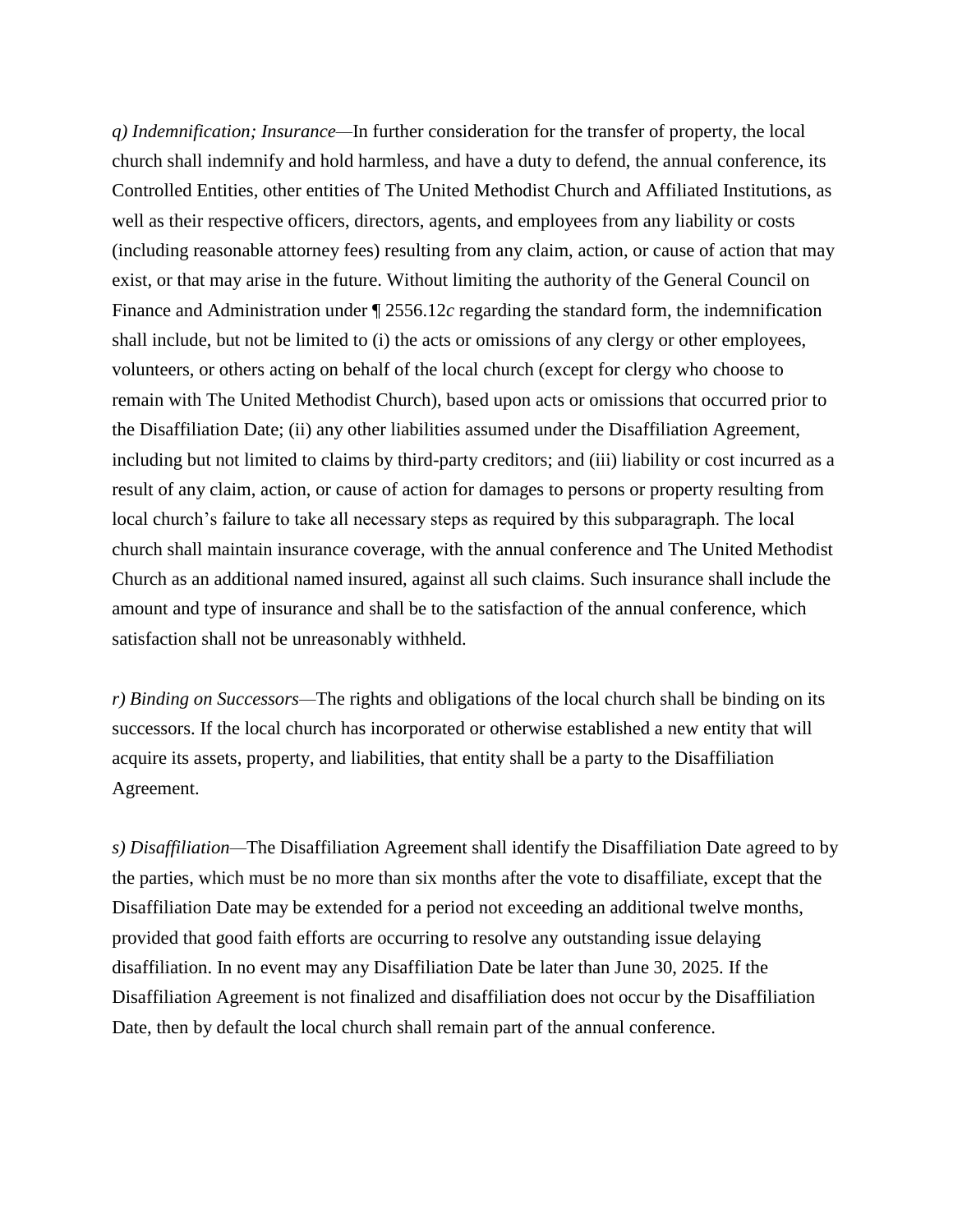*t) Annual Conference Approval—*Upon the recommendation of the annual conference board of trustees to approve a Disaffiliation Agreement, the annual conference may, but is not required to, permit a local church to separate under the terms of that Disaffiliation Agreement, upon approval by a simple majority of annual conference members present and voting.

*u) Release of Interest—*Effective on the Disaffiliation Date, and provided all conditions in the Disaffiliation Agreement have been met, the annual conference's approval of the Disaffiliation Agreement, together with the execution of the Disaffiliation Agreement by authorized representatives of the annual conference board of trustees shall constitute a release and discharge of all local church assets from any trusts in favor of The United Methodist Church that had previously attached to those assets by virtue of trust provisions included in ¶¶ 2501 and 2503 of *The Book of Discipline of The United Methodist Church* or in any deeds or other instruments of conveyance pursuant to which the local church acquired those assets in the first instance.

*13. Funds to Support Communities Historically Marginalized by the Sin of Racism in the United States and Colonialism—*Not less than \$39,000,000 shall be included in the budget recommendations of the General Council on Finance and Administration and allocated by the Connectional Table in line with ¶ 806 over the next two quadrennia to support ministries by and for ethnic/racial communities in the U.S. as well as Africa University. The Connectional Table, in consultation with the National Plans and the Program Agencies of the Church, shall be responsible for determining and evaluating programmatic priorities in relation to these earmarked funds. Of this sum, \$13,000,000 comes from monies that would have been allocated to New Traditionalist Methodist Denominations in addition to the \$25,000,000 specified in ¶ 2556.10*b*(2) but which instead is being contributed to this fund. The Connectional Table, in consultation with the General Council on Finance and Administration, will make the decision on the allocation of funds between Africa University and the National Plans.

*a)* The Connectional Table in consultation with the National Plans and the Program Agencies of the Church shall be responsible for determining and evaluating programmatic priorities in relation to these earmarked funds for ethnic/racial communities in the U.S. The intended purpose of these allocated funds is to strengthen ministries by and for Asian, Black, Hispanic-Latino, Korean, Native American, and Pacific Islander Communities living in the United States, promote the full participation of historically marginalized communities in the governance and decision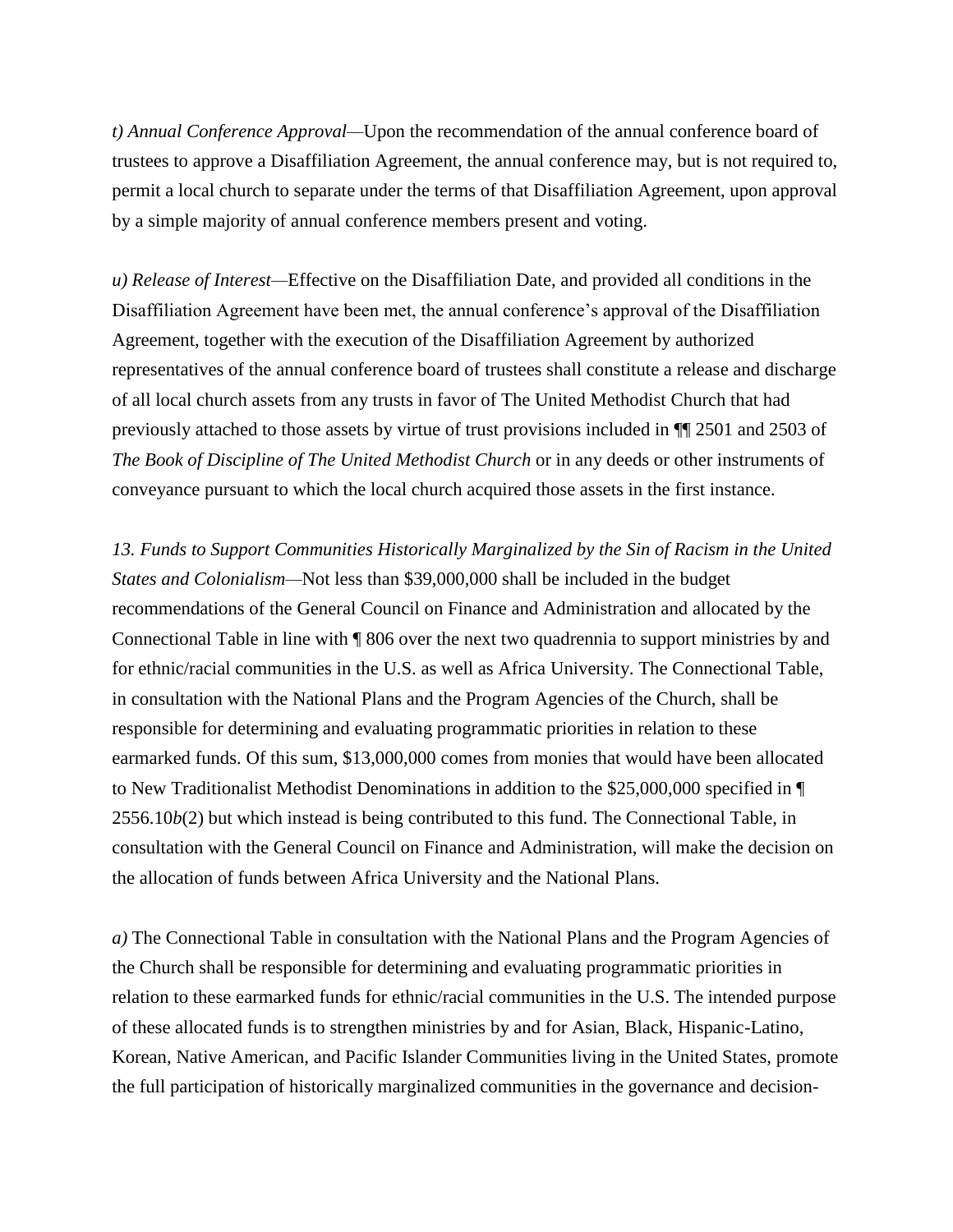making of the church, and support education and training at Africa University. Local churches that align with New Methodist Denominations under ¶ 2556 shall have the option to participate in programs and grants that serve their respective ethnic groups if they otherwise meet the requirements for such participation.

*b)* The Connectional Table, in consultation with the Board of Trustees for Africa University, will administer the funds for Africa University. They will be used to support education and training.

*14. Moratorium—*Effective immediately upon adjournment of the 2020 General Conference, no complaint proceedings (including, without limitation, a bishop's supervisory response, suspension proceedings, attempts to achieve a just resolution, or referral of a complaint) shall be initiated, and all current or pending complaint proceedings shall be suspended, insofar as the alleged *Book of Discipline* violation asserted in the complaint is that the respondent is a "selfavowed practicing homosexual" (however that term may be defined, including, without limitation, living in a same-gender marriage, domestic partnership or civil union); that the respondent has conducted, officiated, performed, celebrated, or blessed a same-gender wedding or other same-gender union; that the respondent has certified, licensed, commissioned, ordained, consecrated, or appointed a "self-avowed practicing homosexual"; that the respondent has provided "funds to any gay caucus or group" or used funds "to promote the acceptance of homosexuality"; or that the respondent has otherwise engaged in conduct that *The Book of Discipline of The United Methodist Church* currently states is "incompatible with Christian teaching" as it pertains to LGBTQ relationships. This moratorium on all new and pending complaint proceedings concerning human sexuality provisions applies not only to charges that are explicitly based on ¶ 2702.1*b*, but also to any charge that the same alleged underlying conduct constitutes a chargeable offense under any other provision of the Discipline, including (without limitation) "immorality" under ¶ 2702.1*a*; "disobedience to the order and discipline of The United Methodist Church" under ¶ 2702.1*d*; and "dissemination of doctrines contrary to the established standards of doctrine of The United Methodist Church" under ¶ 2702.1*e*. This moratorium is inclusive of charges related to the following paragraphs: ¶ 161, ¶ 304.3, ¶ 310.2, ¶ 341.6, ¶ 613.19, ¶ 806.9, and ¶ 2702.1*b*. This moratorium does not apply to charges under any of these provisions in which the underlying alleged actions address a different subject matter, including but not limited to sexual misconduct, sexual abuse, and sexual harassment. This moratorium shall remain in effect until the close of the first General Conference of The United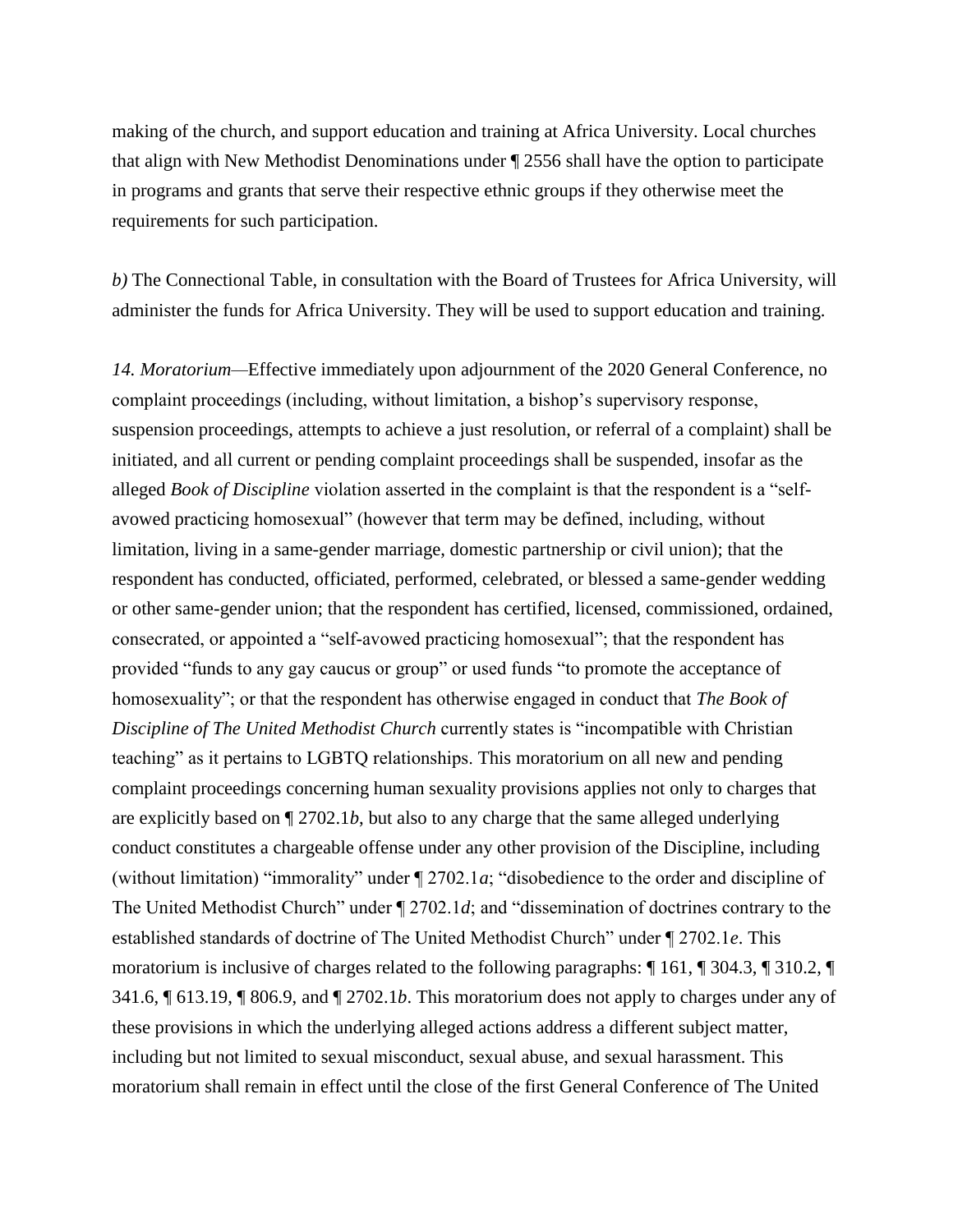Methodist Church after other denominations separate. Any complaints pertaining to this paragraph filed during this period shall be held in abeyance, and no time limits shall commence until the above-referenced General Conference has concluded.

*15. Waiver of Claims to United Methodist Church Property—*Except as otherwise provided in ¶ 2556, all other property, assets, or liabilities of The United Methodist Church, including those owned and held in trust by its local churches, annual conferences, central conferences, jurisdictional conferences, and other constituent units, general boards and agencies and all Affiliated Institutions, shall remain subject to all existing trusts in favor of The United Methodist Church. Annual conferences or central conferences, local churches, and their Controlled Entities that separate from The United Methodist Church under this paragraph, and any New Methodist Denominations formed under this paragraph, shall have no claim or entitlement to such property, assets, or liabilities, and through the act of effectuating the separation process outlined in ¶ 2556 hereby agree to this waiver of claims and rights.

*16. Re-Chartering of Former United Methodist Church Local Churches—*Notwithstanding anything in ¶ 259 or other provisions in the *Book of Discipline* to the contrary, the congregation of a local church that separates under ¶ 2556.4 or as part of the departure of an annual conference or central conference under ¶ 2556.3, or that disaffiliates under ¶¶ 2556.4 and 2556.12, upon notice to and consent of the applicable bishop and cabinet of The United Methodist Church, may have its charter re-established through a convening or re-constituting of a charge conference following the process of ¶¶ 259.5-9. In such event the congregation shall be subject to all requirements of the *Book of Discipline* and any adopted by the annual conference, including, but not limited to, amending its articles of incorporation to comply with ¶ 2529.1*c*. Any former United Methodist clergyperson serving that congregation may be re-appointed as clergy to the re-chartered congregation, provided that such clergyperson has complied with all requirements of the annual conference for appointed clergy and ¶ 364 or ¶ 366 to be re-admitted to the appropriate annual conference membership. Such clergypersons who were formerly licensed may be re-granted a license for ministry provided they comply with all requirements of the *Book of Discipline* and the annual conference for certification of candidates and are approved in due course by the appropriate district committee on ordained ministry.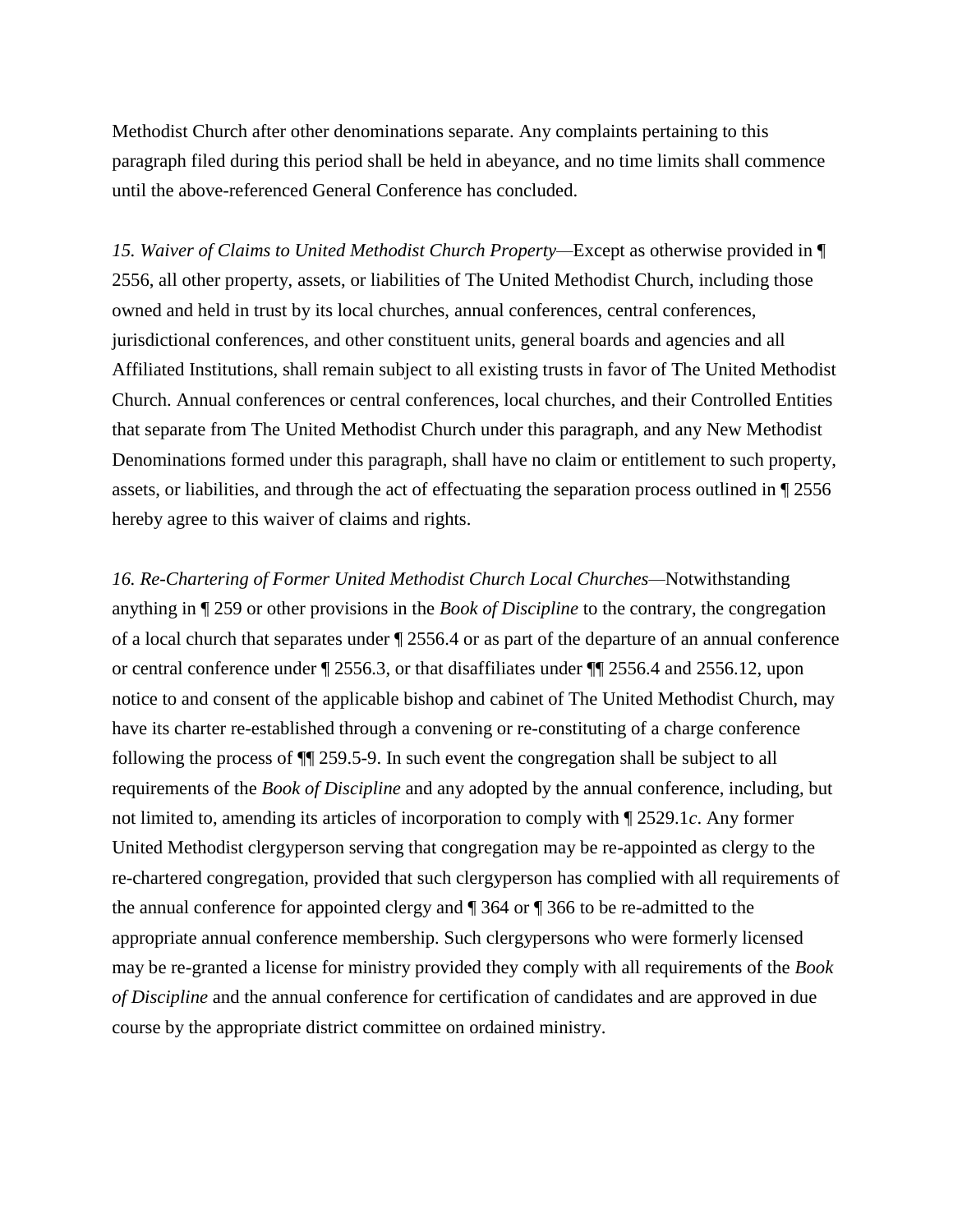17. *Compliance with Laws—*Nothing in this ¶ 2556 or the procedures for implementation, including but not limited to Separation Agreements, shall be interpreted to require violation of applicable laws, or to abrogate or change any existing legal obligations, unless expressly provided in this paragraph. By way of example, determinations of the ownership of property and assets shall be made under applicable laws and agreements.

18. *Summary Timeline—*The following is a summary of the timeline and key deadlines under this paragraph. It is not intended to change or alter any other provisions, and in the event of any inconsistency between the timeline in ¶ 2556.18 and ¶¶ 2556.1 to 2556.17, the provisions in ¶¶ 2556.1 to 2556.17 take precedence over this summary. There are other key dates that are not indicated because they do not pertain to the separation.

May 15, 2020 – Adjournment of General Conference. All provisions go into effect and central conferences, annual conferences, and local churches may begin the process of aligning with a New Methodist Denomination

January 1, 2021 – Any New Methodist Denominations that have already been legally constituted may begin to function with those annual conferences and local churches that have separated from and are no longer under the authority of The United Methodist Church

January 1, 2021 – Apportionments are set by, and paid to, any New Methodist Denomination for those churches who have decided to align with it, unless the separation date is later.

May 15, 2021 – Deadline for leadership groups to register with the Council of Bishops their intent to form a New Methodist Denomination under this paragraph

July 1, 2021 – Deadline for annual conferences in the United States to vote to align with a New Methodist Denomination

July 1, 2021 – Deadline for bishops to notify their authorities of a desire to align with a New Methodist Denomination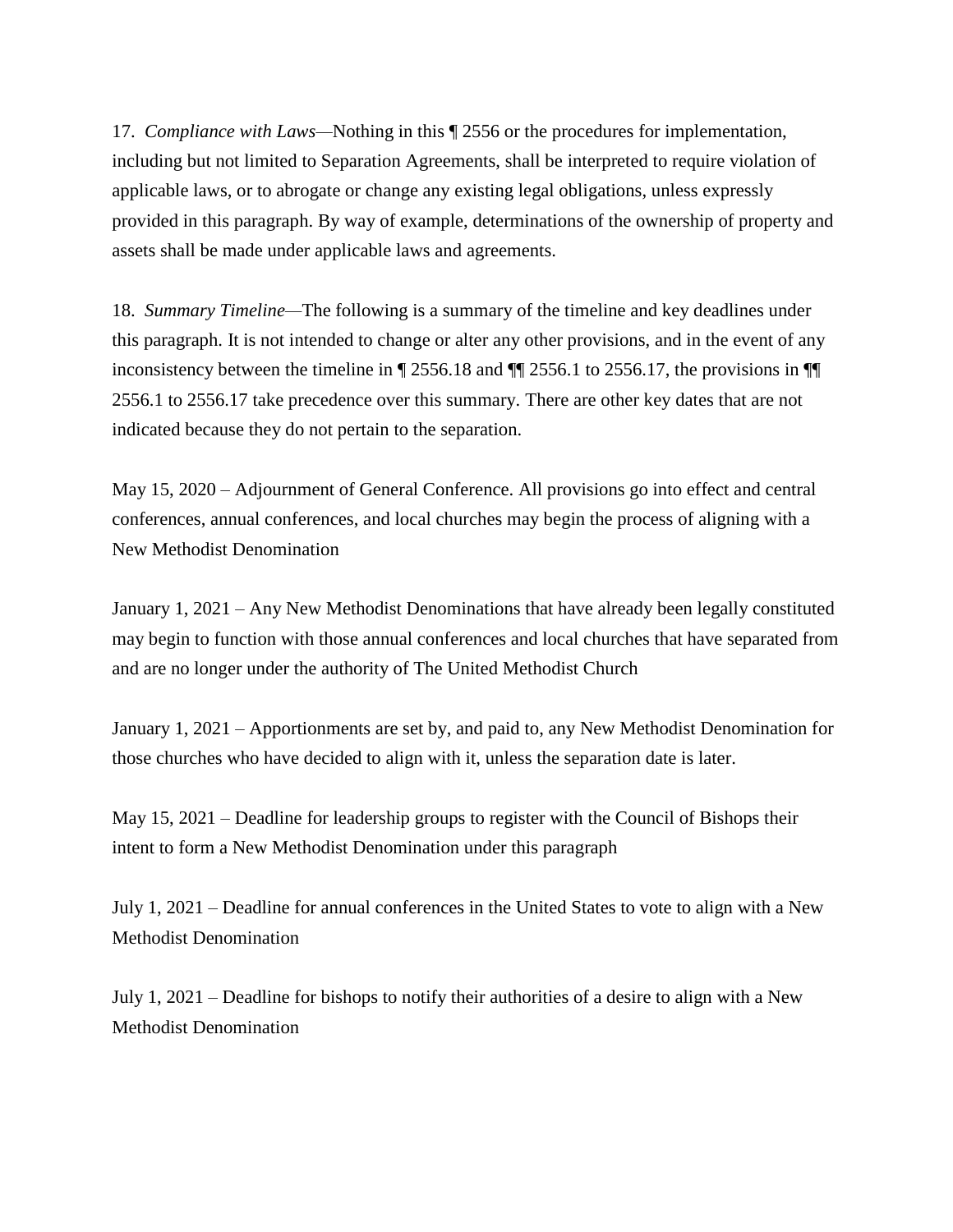July 1, 2021 – Deadline for clergy in the U.S. to notify their bishop and other authorities of a desire to align with a different Methodist denomination from that of their annual conference

December 31, 2021 – Deadline for central conferences to vote to align with a New Methodist Denomination

July 1, 2022 – Deadline for annual conferences outside the United States to vote to align with a different Methodist denomination from that of their central conference

July 1, 2022 – Deadline for clergy outside the United States to notify their bishop and other authorities of a desire to align with a different Methodist denomination from that of their annual conference

December 31, 2024 – Deadline for local churches to vote to align with a different Methodist denomination than their annual conference or to disaffiliate.

June 30, 2026 – Deadline for the completion of all local church separation agreements.

Date:

Signature of the Petitioner:

Identification of the Petitioner:

Phone:

City, State, Province, Country:

Email Address: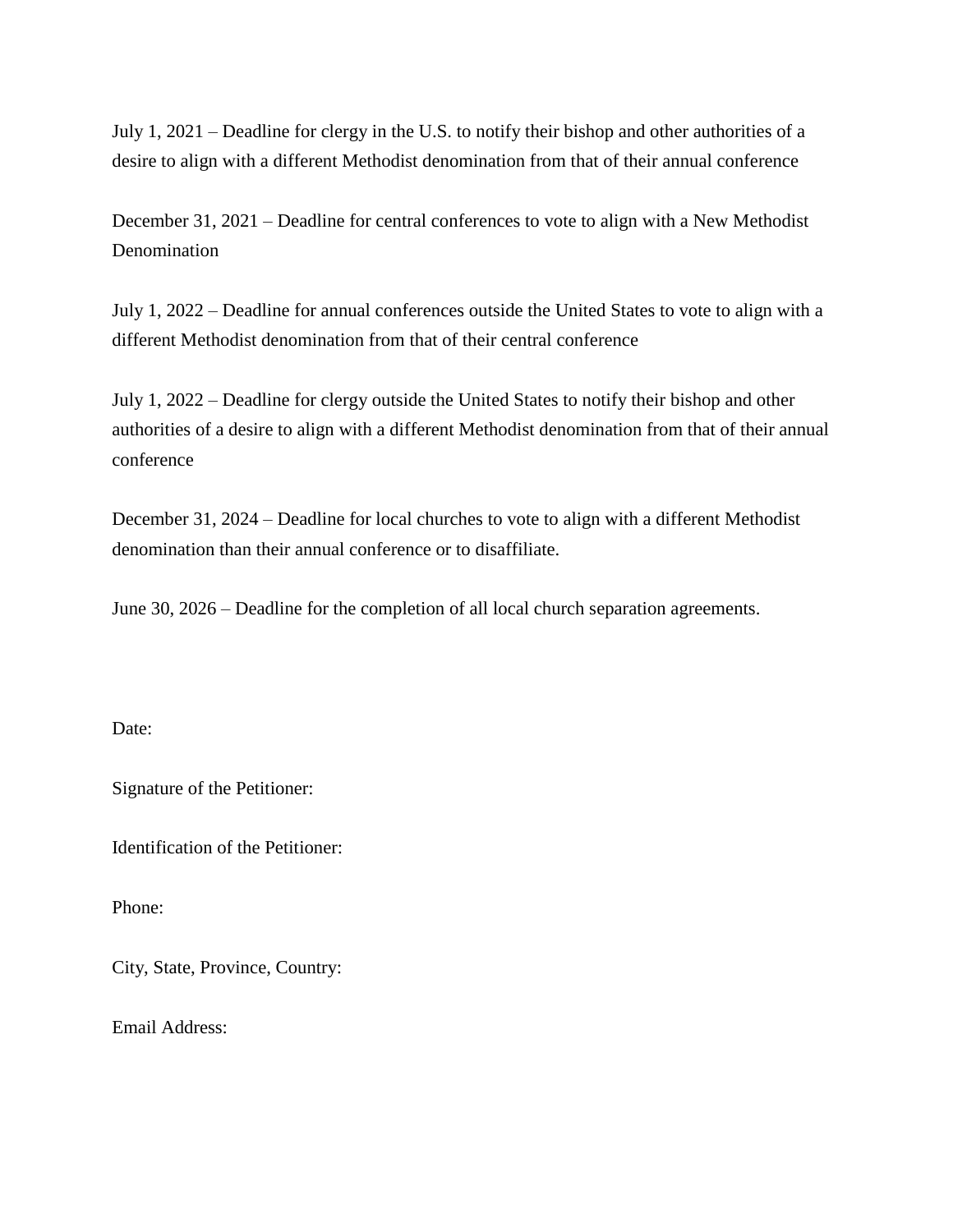Rationale: Creates a new paragraph to implement the Protocol of Reconciliation and Grace Through Separation recommended by a group of UMC leaders to resolve the impasse in the Church through gracious separation and restructuring, including facilitating annual and central conferences and local churches to form New Methodist Denominations.

## **Appendix**

# **Anticipated Financial Implications of New ¶ 2556—Reconciliation and Grace Through Separation and Restructuring**

This legislation lists direct costs including:

A total sum of \$25,000,000 shall be paid to approved and recognized Traditionalist Methodist Denominations (as defined in ¶ 2556.1*c* and ¶ 2556.2) that have requested these funds under this paragraph. These payments shall be made during the 2021-2024 quadrennium, in amounts totaling not less than \$6,250,000 per calendar year. Payments shall be received by December 31st of the applicable calendar year and may be made periodically or in one lump sum as determined by General Council on Finance and Administration. No funds shall be paid to any new denomination before May 16, 2021.

· A total sum of \$2,000,000 shall be escrowed by the General Council on Finance and Administration as seed money for New Methodist Denominations other than a recognized Traditionalist Methodist Denomination. These payments will be made during the 2021-2024 quadrennium, in amounts totaling not less than \$500,000 per calendar year. Payments shall be received by December 31st of the applicable calendar year and may be made periodically or in one lump sum as determined by the General Council on Finance and Administration. No funds shall be paid to any new denomination before May 16, 2021, and payments shall not be made before the new denomination has met the requirements of paragraph ¶¶ 2556.2*c*(1-4).